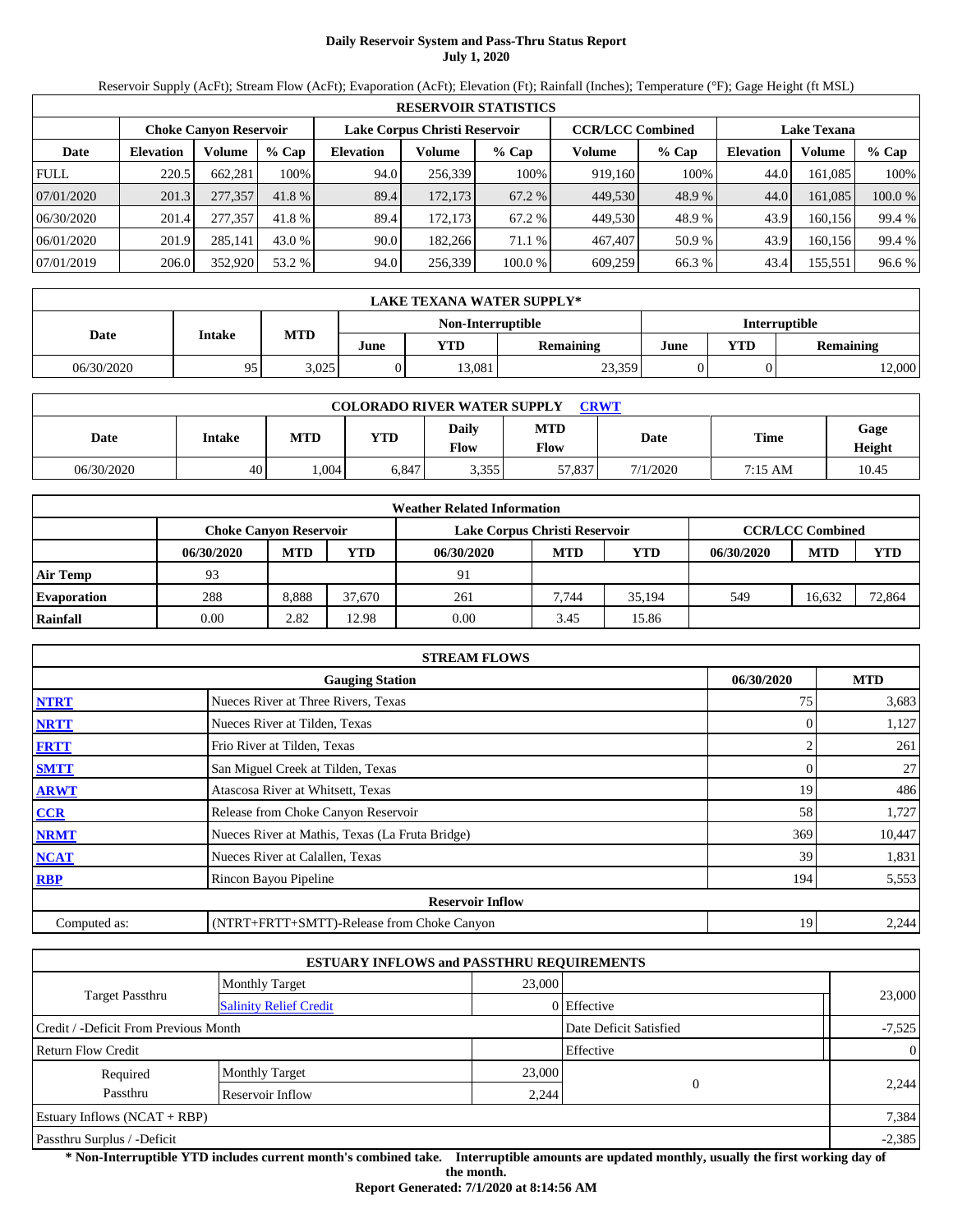# **Daily Reservoir System and Pass-Thru Status Report July 2, 2020**

Reservoir Supply (AcFt); Stream Flow (AcFt); Evaporation (AcFt); Elevation (Ft); Rainfall (Inches); Temperature (°F); Gage Height (ft MSL)

|             | <b>RESERVOIR STATISTICS</b> |                        |         |                               |         |         |                         |         |                    |         |         |  |  |
|-------------|-----------------------------|------------------------|---------|-------------------------------|---------|---------|-------------------------|---------|--------------------|---------|---------|--|--|
|             |                             | Choke Canvon Reservoir |         | Lake Corpus Christi Reservoir |         |         | <b>CCR/LCC Combined</b> |         | <b>Lake Texana</b> |         |         |  |  |
| Date        | <b>Elevation</b>            | Volume                 | $%$ Cap | <b>Elevation</b>              | Volume  | $%$ Cap | Volume                  | $%$ Cap | <b>Elevation</b>   | Volume  | $%$ Cap |  |  |
| <b>FULL</b> | 220.5                       | 662.281                | 100%    | 94.0                          | 256,339 | 100%    | 919.160                 | 100%    | 44.0               | 161.085 | 100%    |  |  |
| 07/02/2020  | 201.3                       | 275,815                | 41.6%   | 89.4                          | 172,173 | 67.2 %  | 447.988                 | 48.7 %  | 44.0               | 161,085 | 100.0 % |  |  |
| 07/01/2020  | 201.3                       | 277,357                | 41.8 %  | 89.4                          | 172.173 | 67.2 %  | 449.530                 | 48.9 %  | 44.0               | 161.085 | 100.0 % |  |  |
| 06/02/2020  | 201.9                       | 285.141                | 43.0 %  | 90.1                          | 183,978 | 71.8 %  | 469.119                 | 51.0 %  | 43.9               | 160.156 | 99.4 %  |  |  |
| 07/02/2019  | 206.0                       | 352,920                | 53.2 %  | 94.0                          | 256,339 | 100.0 % | 609,259                 | 66.3 %  | 43.3               | 154,639 | 96.0%   |  |  |

| LAKE TEXANA WATER SUPPLY* |                   |                      |       |        |           |      |     |                  |  |  |
|---------------------------|-------------------|----------------------|-------|--------|-----------|------|-----|------------------|--|--|
|                           | Non-Interruptible | <b>Interruptible</b> |       |        |           |      |     |                  |  |  |
| Date                      | <b>Intake</b>     | <b>MTD</b>           | June  | YTD    | Remaining | June | YTD | <b>Remaining</b> |  |  |
| 07/01/2020                | 67                | 67                   | 3,025 | 16,106 | 20,334    |      |     | 12,000           |  |  |

| <b>COLORADO RIVER WATER SUPPLY</b><br><b>CRWT</b> |        |            |            |               |                           |          |             |                |  |  |
|---------------------------------------------------|--------|------------|------------|---------------|---------------------------|----------|-------------|----------------|--|--|
| Date                                              | Intake | <b>MTD</b> | <b>YTD</b> | Daily<br>Flow | <b>MTD</b><br><b>Flow</b> | Date     | <b>Time</b> | Gage<br>Height |  |  |
| 07/01/2020                                        | 68     | 68         | 5,911      | 3,017         | 3.017                     | 7/2/2020 | 7:15 AM     | 10.31          |  |  |

| <b>Weather Related Information</b> |            |                                                                                           |            |            |            |        |            |            |            |  |
|------------------------------------|------------|-------------------------------------------------------------------------------------------|------------|------------|------------|--------|------------|------------|------------|--|
|                                    |            | <b>CCR/LCC Combined</b><br>Lake Corpus Christi Reservoir<br><b>Choke Canyon Reservoir</b> |            |            |            |        |            |            |            |  |
|                                    | 07/01/2020 | <b>MTD</b>                                                                                | <b>YTD</b> | 07/01/2020 | <b>MTD</b> | YTD    | 07/01/2020 | <b>MTD</b> | <b>YTD</b> |  |
| <b>Air Temp</b>                    | 95         |                                                                                           |            | 92         |            |        |            |            |            |  |
| <b>Evaporation</b>                 | 341        | 341                                                                                       | 38.011     | 299        | 299        | 35.493 | 640        | 640        | 73,504     |  |
| Rainfall                           | 0.00       | 0.00                                                                                      | 12.98      | 0.00       | 0.00       | 15.86  |            |            |            |  |

| <b>STREAM FLOWS</b>                  |                                                  |                |                |  |  |  |  |  |  |
|--------------------------------------|--------------------------------------------------|----------------|----------------|--|--|--|--|--|--|
| <b>Gauging Station</b><br>07/01/2020 |                                                  |                |                |  |  |  |  |  |  |
| <b>NTRT</b>                          | Nueces River at Three Rivers, Texas              | 75             | 75             |  |  |  |  |  |  |
| <b>NRTT</b>                          | Nueces River at Tilden, Texas                    | $^{(1)}$       | $\overline{0}$ |  |  |  |  |  |  |
| <b>FRTT</b>                          | Frio River at Tilden, Texas                      |                | $\overline{2}$ |  |  |  |  |  |  |
| <b>SMTT</b>                          | San Miguel Creek at Tilden, Texas                | $\overline{0}$ | $\overline{0}$ |  |  |  |  |  |  |
| <b>ARWT</b>                          | Atascosa River at Whitsett, Texas                | 11             | 11             |  |  |  |  |  |  |
| <b>CCR</b>                           | Release from Choke Canyon Reservoir              | 58             | 58             |  |  |  |  |  |  |
| <b>NRMT</b>                          | Nueces River at Mathis, Texas (La Fruta Bridge)  | 367            | 367            |  |  |  |  |  |  |
| <b>NCAT</b>                          | Nueces River at Calallen, Texas                  | 31             | 31             |  |  |  |  |  |  |
| <b>RBP</b>                           | Rincon Bayou Pipeline                            | 194            | 194            |  |  |  |  |  |  |
|                                      | <b>Reservoir Inflow</b>                          |                |                |  |  |  |  |  |  |
| Computed as:                         | (NTRT+FRTT+SMTT)-Release from Choke Canyon<br>19 |                |                |  |  |  |  |  |  |

| <b>ESTUARY INFLOWS and PASSTHRU REQUIREMENTS</b> |                               |       |                        |                |  |  |  |  |  |
|--------------------------------------------------|-------------------------------|-------|------------------------|----------------|--|--|--|--|--|
|                                                  | <b>Monthly Target</b>         | 4,500 |                        |                |  |  |  |  |  |
| Target Passthru                                  | <b>Salinity Relief Credit</b> |       | 0 Effective            | 4,500          |  |  |  |  |  |
| Credit / -Deficit From Previous Month            |                               |       | Date Deficit Satisfied | $\overline{0}$ |  |  |  |  |  |
| <b>Return Flow Credit</b>                        |                               |       | Effective              | $\overline{0}$ |  |  |  |  |  |
| Required                                         | <b>Monthly Target</b>         | 4,500 |                        |                |  |  |  |  |  |
| Passthru                                         | Reservoir Inflow              | 19    | $\Omega$               | 19             |  |  |  |  |  |
| Estuary Inflows $(NCAT + RBP)$                   |                               |       |                        | 225            |  |  |  |  |  |
| Passthru Surplus / -Deficit                      |                               |       |                        | $-2,179$       |  |  |  |  |  |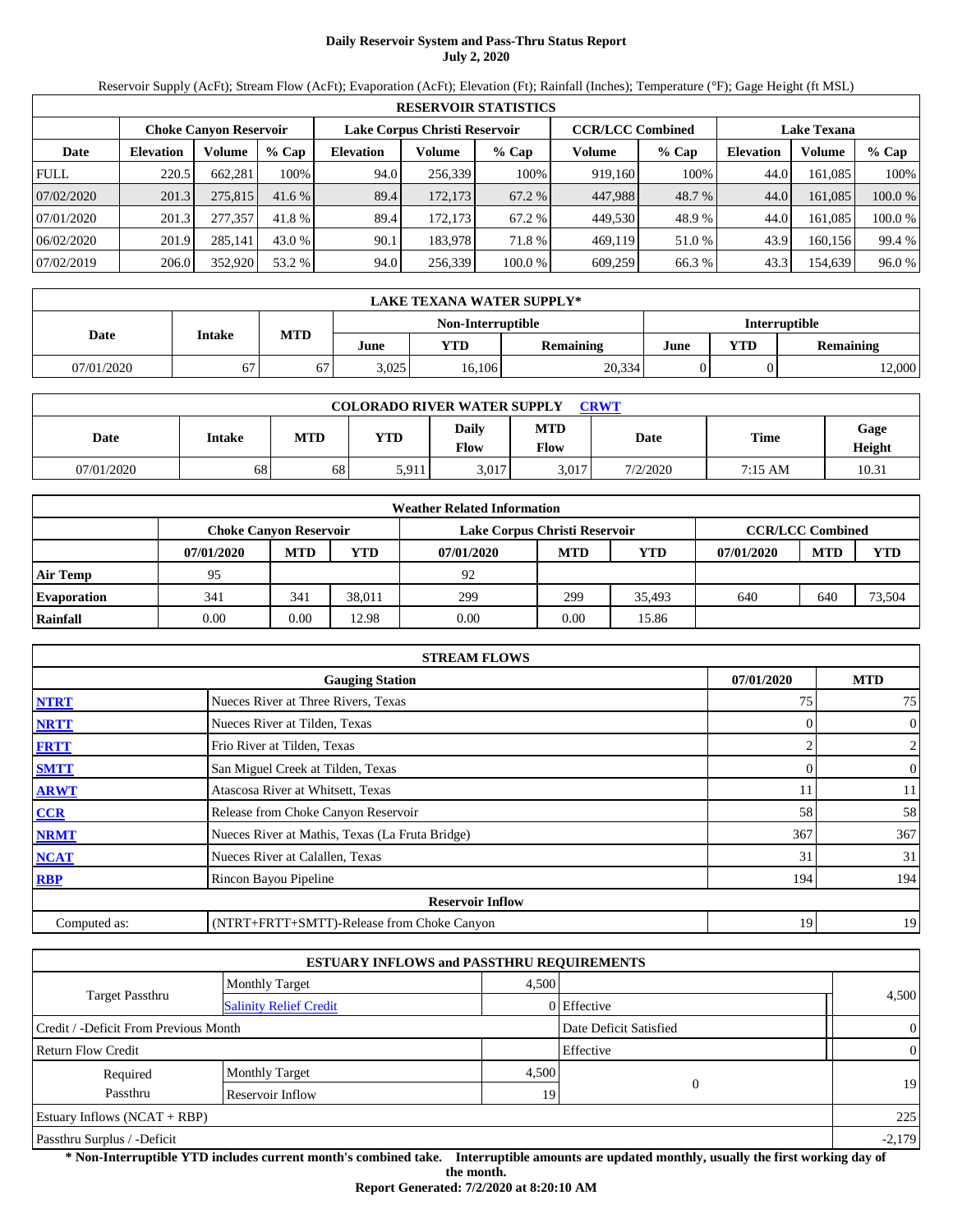# **Daily Reservoir System and Pass-Thru Status Report July 3, 2020**

Reservoir Supply (AcFt); Stream Flow (AcFt); Evaporation (AcFt); Elevation (Ft); Rainfall (Inches); Temperature (°F); Gage Height (ft MSL)

|             | <b>RESERVOIR STATISTICS</b> |                               |         |                               |         |         |                         |         |                    |         |         |  |  |
|-------------|-----------------------------|-------------------------------|---------|-------------------------------|---------|---------|-------------------------|---------|--------------------|---------|---------|--|--|
|             |                             | <b>Choke Canyon Reservoir</b> |         | Lake Corpus Christi Reservoir |         |         | <b>CCR/LCC Combined</b> |         | <b>Lake Texana</b> |         |         |  |  |
| Date        | <b>Elevation</b>            | Volume                        | $%$ Cap | <b>Elevation</b>              | Volume  | $%$ Cap | Volume                  | $%$ Cap | <b>Elevation</b>   | Volume  | % Cap   |  |  |
| <b>FULL</b> | 220.5                       | 662.281                       | 100%    | 94.0                          | 256,339 | 100%    | 919,160                 | 100%    | 44.0               | 161.085 | 100%    |  |  |
| 07/03/2020  | 201.3                       | 275,815                       | 41.6%   | 89.4                          | 172.173 | 67.2 %  | 447,988                 | 48.7 %  | 44.0               | 161.085 | 100.0 % |  |  |
| 07/02/2020  | 201.3                       | 275,815                       | 41.6%   | 89.4                          | 172.173 | 67.2 %  | 447.988                 | 48.7 %  | 44.0               | 161.085 | 100.0%  |  |  |
| 06/03/2020  | 201.9                       | 285.141                       | 43.0 %  | 90.1                          | 183.978 | 71.8%   | 469,119                 | 51.0 %  | 43.9               | 160.156 | 99.4 %  |  |  |
| 07/03/2019  | 205.9                       | 351,181                       | 53.0 %  | 93.9                          | 254,368 | 99.2 %  | 605,549                 | 65.9%   | 43.2               | 153,730 | 95.4 %  |  |  |

|            | <b>LAKE TEXANA WATER SUPPLY*</b> |            |       |                   |                      |      |     |                  |  |  |  |  |
|------------|----------------------------------|------------|-------|-------------------|----------------------|------|-----|------------------|--|--|--|--|
|            |                                  |            |       | Non-Interruptible | <b>Interruptible</b> |      |     |                  |  |  |  |  |
| Date       | Intake                           | <b>MTD</b> | June  | YTD               | <b>Remaining</b>     | June | YTD | <b>Remaining</b> |  |  |  |  |
| 07/02/2020 | 68                               | 135        | 3,025 | 16,106            | 20,334               |      |     | 12,000           |  |  |  |  |

| <b>COLORADO RIVER WATER SUPPLY</b><br><b>CRWT</b> |        |              |       |               |                           |          |         |                |  |  |
|---------------------------------------------------|--------|--------------|-------|---------------|---------------------------|----------|---------|----------------|--|--|
| Date                                              | Intake | MTD          | YTD   | Daily<br>Flow | <b>MTD</b><br><b>Flow</b> | Date     | Time    | Gage<br>Height |  |  |
| 07/02/2020                                        | 68     | 125<br>ر ز د | 5,979 | 3,712         | 6,729                     | 7/3/2020 | 7:15 AM | 10.73          |  |  |

|                    | <b>Weather Related Information</b>                                                        |            |            |            |            |        |            |            |            |  |  |  |
|--------------------|-------------------------------------------------------------------------------------------|------------|------------|------------|------------|--------|------------|------------|------------|--|--|--|
|                    | <b>CCR/LCC Combined</b><br>Lake Corpus Christi Reservoir<br><b>Choke Canyon Reservoir</b> |            |            |            |            |        |            |            |            |  |  |  |
|                    | 07/02/2020                                                                                | <b>MTD</b> | <b>YTD</b> | 07/02/2020 | <b>MTD</b> | YTD    | 07/02/2020 | <b>MTD</b> | <b>YTD</b> |  |  |  |
| <b>Air Temp</b>    | 94                                                                                        |            |            | 92         |            |        |            |            |            |  |  |  |
| <b>Evaporation</b> | 359                                                                                       | 700        | 38.370     | 357        | 656        | 35,850 | 716        | .356       | 74,220     |  |  |  |
| Rainfall           | 0.00                                                                                      | 0.00       | 12.98      | 0.00       | 0.00       | 15.86  |            |            |            |  |  |  |

|              | <b>STREAM FLOWS</b>                              |                |                |  |  |  |  |  |  |  |
|--------------|--------------------------------------------------|----------------|----------------|--|--|--|--|--|--|--|
|              | 07/02/2020                                       | <b>MTD</b>     |                |  |  |  |  |  |  |  |
| <b>NTRT</b>  | Nueces River at Three Rivers, Texas              | 67             | 142            |  |  |  |  |  |  |  |
| <b>NRTT</b>  | Nueces River at Tilden, Texas                    | $\Omega$       | $\overline{0}$ |  |  |  |  |  |  |  |
| <b>FRTT</b>  | Frio River at Tilden, Texas                      |                | $\overline{3}$ |  |  |  |  |  |  |  |
| <b>SMTT</b>  | San Miguel Creek at Tilden, Texas                | $\overline{0}$ | $\overline{0}$ |  |  |  |  |  |  |  |
| <b>ARWT</b>  | Atascosa River at Whitsett, Texas                |                | 17             |  |  |  |  |  |  |  |
| <b>CCR</b>   | Release from Choke Canyon Reservoir              | 58             | 115            |  |  |  |  |  |  |  |
| <b>NRMT</b>  | Nueces River at Mathis, Texas (La Fruta Bridge)  | 252            | 619            |  |  |  |  |  |  |  |
| <b>NCAT</b>  | Nueces River at Calallen, Texas                  | 36             | 67             |  |  |  |  |  |  |  |
| <b>RBP</b>   | Rincon Bayou Pipeline                            | 194            | 388            |  |  |  |  |  |  |  |
|              | <b>Reservoir Inflow</b>                          |                |                |  |  |  |  |  |  |  |
| Computed as: | (NTRT+FRTT+SMTT)-Release from Choke Canyon<br>11 |                |                |  |  |  |  |  |  |  |

| <b>ESTUARY INFLOWS and PASSTHRU REQUIREMENTS</b> |                               |       |                        |                |  |  |  |  |  |
|--------------------------------------------------|-------------------------------|-------|------------------------|----------------|--|--|--|--|--|
|                                                  | <b>Monthly Target</b>         | 4,500 |                        |                |  |  |  |  |  |
| Target Passthru                                  | <b>Salinity Relief Credit</b> |       | 0 Effective            | 4,500          |  |  |  |  |  |
| Credit / -Deficit From Previous Month            |                               |       | Date Deficit Satisfied | $-2,385$       |  |  |  |  |  |
| <b>Return Flow Credit</b>                        |                               |       | Effective              | $\overline{0}$ |  |  |  |  |  |
| Required                                         | <b>Monthly Target</b>         | 4,500 |                        |                |  |  |  |  |  |
| Passthru                                         | Reservoir Inflow              | 30    | $\Omega$               | 30             |  |  |  |  |  |
| Estuary Inflows $(NCAT + RBP)$                   |                               |       |                        | 455            |  |  |  |  |  |
| Passthru Surplus / -Deficit                      |                               |       |                        | $-1,960$       |  |  |  |  |  |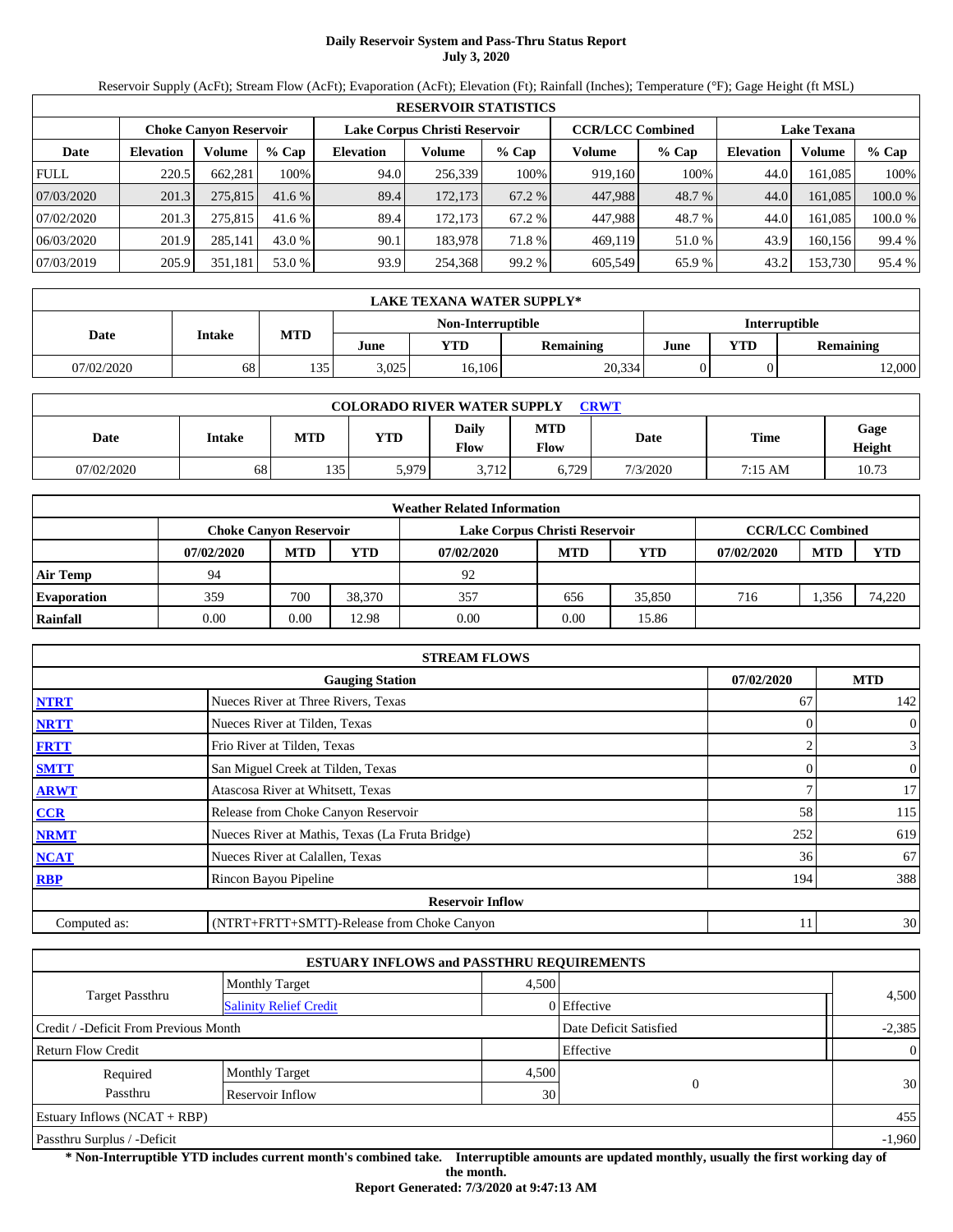# **Daily Reservoir System and Pass-Thru Status Report July 4, 2020**

Reservoir Supply (AcFt); Stream Flow (AcFt); Evaporation (AcFt); Elevation (Ft); Rainfall (Inches); Temperature (°F); Gage Height (ft MSL)

|             | <b>RESERVOIR STATISTICS</b> |                        |         |                               |         |         |                         |         |                    |         |         |  |  |
|-------------|-----------------------------|------------------------|---------|-------------------------------|---------|---------|-------------------------|---------|--------------------|---------|---------|--|--|
|             |                             | Choke Canvon Reservoir |         | Lake Corpus Christi Reservoir |         |         | <b>CCR/LCC Combined</b> |         | <b>Lake Texana</b> |         |         |  |  |
| Date        | <b>Elevation</b>            | Volume                 | $%$ Cap | <b>Elevation</b>              | Volume  | $%$ Cap | Volume                  | $%$ Cap | <b>Elevation</b>   | Volume  | $%$ Cap |  |  |
| <b>FULL</b> | 220.5                       | 662.281                | 100%    | 94.0                          | 256,339 | 100%    | 919.160                 | 100%    | 44.0               | 161.085 | 100%    |  |  |
| 07/04/2020  | 201.3                       | 275,815                | 41.6%   | 89.3                          | 170,521 | 66.5 %  | 446,336                 | 48.6 %  | 44.1               | 161,085 | 100.0 % |  |  |
| 07/03/2020  | 201.3                       | 275,815                | 41.6 %  | 89.4                          | 172.173 | 67.2 %  | 447.988                 | 48.7 %  | 44.0               | 161.085 | 100.0 % |  |  |
| 06/04/2020  | 201.9                       | 285.141                | 43.0 %  | 90.1                          | 183,978 | 71.8 %  | 469.119                 | 51.0 %  | 44.0               | 161.085 | 100.0%  |  |  |
| 07/04/2019  | 206.2                       | 356.411                | 53.8 %  | 94.0                          | 256,339 | 100.0 % | 612,750                 | 66.7 %  | 43.3               | 154,639 | 96.0%   |  |  |

|            | <b>LAKE TEXANA WATER SUPPLY*</b> |            |       |                   |           |                      |     |                  |  |  |  |
|------------|----------------------------------|------------|-------|-------------------|-----------|----------------------|-----|------------------|--|--|--|
|            |                                  |            |       | Non-Interruptible |           | <b>Interruptible</b> |     |                  |  |  |  |
| Date       | Intake                           | <b>MTD</b> | June  | YTD               | Remaining | June                 | YTD | <b>Remaining</b> |  |  |  |
| 07/03/2020 | 68                               | 203        | 3,025 | 16,106            | 20,334    |                      |     | 12,000           |  |  |  |

| <b>COLORADO RIVER WATER SUPPLY</b><br><b>CRWT</b> |        |            |       |               |                           |          |                   |                |  |  |
|---------------------------------------------------|--------|------------|-------|---------------|---------------------------|----------|-------------------|----------------|--|--|
| Date                                              | Intake | <b>MTD</b> | YTD   | Daily<br>Flow | <b>MTD</b><br><b>Flow</b> | Date     | <b>Time</b>       | Gage<br>Height |  |  |
| 07/03/2020                                        | 67     | 203        | 6.046 | 3,156         | 9,885                     | 7/4/2020 | $7:15 \text{ AM}$ | 9.52           |  |  |

| <b>Weather Related Information</b> |                                                                                           |            |            |            |            |        |            |            |            |  |  |
|------------------------------------|-------------------------------------------------------------------------------------------|------------|------------|------------|------------|--------|------------|------------|------------|--|--|
|                                    | <b>CCR/LCC Combined</b><br>Lake Corpus Christi Reservoir<br><b>Choke Canyon Reservoir</b> |            |            |            |            |        |            |            |            |  |  |
|                                    | 07/03/2020                                                                                | <b>MTD</b> | <b>YTD</b> | 07/03/2020 | <b>MTD</b> | YTD    | 07/03/2020 | <b>MTD</b> | <b>YTD</b> |  |  |
| <b>Air Temp</b>                    | 94                                                                                        |            |            | 94         |            |        |            |            |            |  |  |
| <b>Evaporation</b>                 | 341                                                                                       | 1.041      | 38.711     | 230        | 886        | 36,080 | 571        | .927       | 74,791     |  |  |
| Rainfall                           | 0.00                                                                                      | 0.00       | 12.98      | 0.00       | 0.00       | 15.86  |            |            |            |  |  |

|              | <b>STREAM FLOWS</b>                             |            |                  |  |  |  |  |  |  |  |
|--------------|-------------------------------------------------|------------|------------------|--|--|--|--|--|--|--|
|              | 07/03/2020                                      | <b>MTD</b> |                  |  |  |  |  |  |  |  |
| <b>NTRT</b>  | Nueces River at Three Rivers, Texas             | 62         | 204              |  |  |  |  |  |  |  |
| <b>NRTT</b>  | Nueces River at Tilden, Texas                   |            | $\boldsymbol{0}$ |  |  |  |  |  |  |  |
| <b>FRTT</b>  | Frio River at Tilden, Texas                     |            | $\mathfrak{S}$   |  |  |  |  |  |  |  |
| <b>SMTT</b>  | San Miguel Creek at Tilden, Texas               |            | $\boldsymbol{0}$ |  |  |  |  |  |  |  |
| <b>ARWT</b>  | Atascosa River at Whitsett, Texas               |            | 22               |  |  |  |  |  |  |  |
| <b>CCR</b>   | Release from Choke Canyon Reservoir             | 58         | 173              |  |  |  |  |  |  |  |
| <b>NRMT</b>  | Nueces River at Mathis, Texas (La Fruta Bridge) | 276        | 895              |  |  |  |  |  |  |  |
| <b>NCAT</b>  | Nueces River at Calallen, Texas                 |            | 72               |  |  |  |  |  |  |  |
| <b>RBP</b>   | Rincon Bayou Pipeline                           | 193        | 581              |  |  |  |  |  |  |  |
|              | <b>Reservoir Inflow</b>                         |            |                  |  |  |  |  |  |  |  |
| Computed as: | (NTRT+FRTT+SMTT)-Release from Choke Canyon      | 6          | 37               |  |  |  |  |  |  |  |

| <b>ESTUARY INFLOWS and PASSTHRU REQUIREMENTS</b> |                               |       |                        |                 |  |  |  |  |  |
|--------------------------------------------------|-------------------------------|-------|------------------------|-----------------|--|--|--|--|--|
|                                                  | <b>Monthly Target</b>         |       | 4,500                  |                 |  |  |  |  |  |
| <b>Target Passthru</b>                           | <b>Salinity Relief Credit</b> |       | 0 Effective            | 4,500           |  |  |  |  |  |
| Credit / -Deficit From Previous Month            |                               |       | Date Deficit Satisfied | $-2,385$        |  |  |  |  |  |
| Effective<br><b>Return Flow Credit</b>           |                               |       |                        | $\Omega$        |  |  |  |  |  |
| Required                                         | <b>Monthly Target</b>         | 4,500 |                        |                 |  |  |  |  |  |
| Passthru                                         | Reservoir Inflow              |       | $\Omega$               | 37 <sub>l</sub> |  |  |  |  |  |
| Estuary Inflows $(NCAT + RBP)$                   |                               |       |                        |                 |  |  |  |  |  |
| Passthru Surplus / -Deficit                      |                               |       |                        |                 |  |  |  |  |  |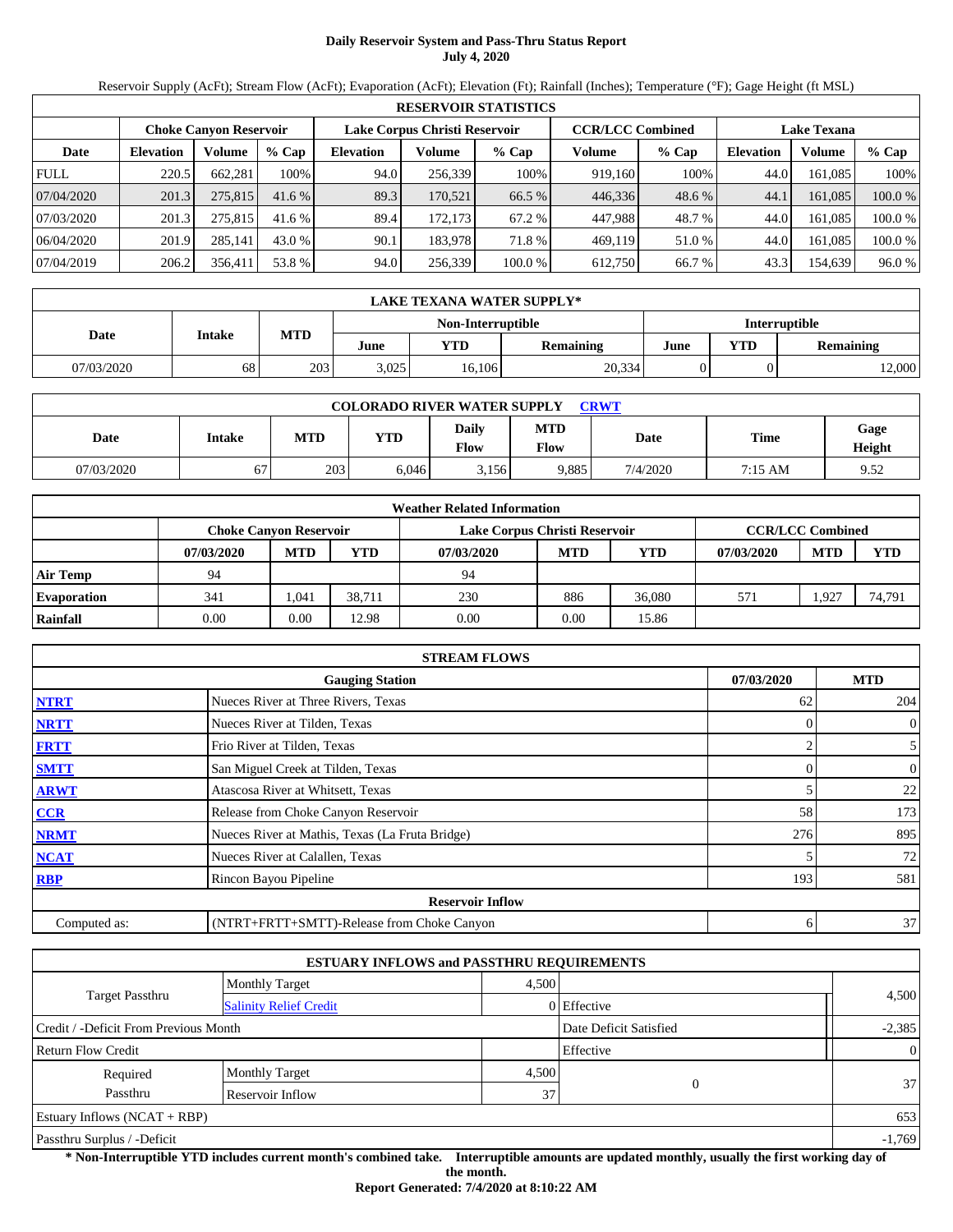# **Daily Reservoir System and Pass-Thru Status Report July 5, 2020**

Reservoir Supply (AcFt); Stream Flow (AcFt); Evaporation (AcFt); Elevation (Ft); Rainfall (Inches); Temperature (°F); Gage Height (ft MSL)

| <b>RESERVOIR STATISTICS</b> |                  |                        |         |                               |         |         |                         |         |                    |         |         |  |
|-----------------------------|------------------|------------------------|---------|-------------------------------|---------|---------|-------------------------|---------|--------------------|---------|---------|--|
|                             |                  | Choke Canvon Reservoir |         | Lake Corpus Christi Reservoir |         |         | <b>CCR/LCC Combined</b> |         | <b>Lake Texana</b> |         |         |  |
| Date                        | <b>Elevation</b> | Volume                 | $%$ Cap | <b>Elevation</b>              | Volume  | $%$ Cap | Volume                  | $%$ Cap | <b>Elevation</b>   | Volume  | $%$ Cap |  |
| <b>FULL</b>                 | 220.5            | 662.281                | 100%    | 94.0                          | 256,339 | 100%    | 919.160                 | 100%    | 44.0               | 161.085 | 100%    |  |
| 07/05/2020                  | 201.3            | 275,815                | 41.6%   | 89.2                          | 170,521 | 66.5 %  | 446,336                 | 48.6 %  | 44.1               | 161,085 | 100.0 % |  |
| 07/04/2020                  | 201.3            | 275,815                | 41.6 %  | 89.3                          | 170.521 | 66.5 %  | 446.336                 | 48.6 %  | 44.                | 161.085 | 100.0 % |  |
| 06/05/2020                  | 201.9            | 285.141                | 43.0 %  | 90.1                          | 183,978 | 71.8 %  | 469.119                 | 51.0 %  | 43.9               | 160.156 | 99.4 %  |  |
| 07/05/2019                  | 206.1            | 354,663                | 53.5 %  | 94.1                          | 256,339 | 100.0 % | 611,002                 | 66.5 %  | 43.3               | 154,639 | 96.0%   |  |

| LAKE TEXANA WATER SUPPLY* |               |            |       |                   |                      |      |     |                  |  |  |
|---------------------------|---------------|------------|-------|-------------------|----------------------|------|-----|------------------|--|--|
|                           |               |            |       | Non-Interruptible | <b>Interruptible</b> |      |     |                  |  |  |
| Date                      | <b>Intake</b> | <b>MTD</b> | June  | YTD               | Remaining            | June | YTD | <b>Remaining</b> |  |  |
| 07/04/2020                | 68            | 272<br>212 | 3.025 | 16,106            | 20,334               |      |     | 12,000           |  |  |

| <b>COLORADO RIVER WATER SUPPLY</b><br><b>CRWT</b> |        |     |            |               |                    |          |             |                       |  |  |  |
|---------------------------------------------------|--------|-----|------------|---------------|--------------------|----------|-------------|-----------------------|--|--|--|
| Date                                              | Intake | MTD | <b>YTD</b> | Daily<br>Flow | <b>MTD</b><br>Flow | Date     | <b>Time</b> | Gage<br><b>Height</b> |  |  |  |
| 07/04/2020                                        | 67     | 270 | 6.113      | 2.045         | 1.930              | 7/5/2020 | 7:15 AM     | 8.96                  |  |  |  |

| <b>Weather Related Information</b> |                               |            |            |                               |                         |            |            |            |            |  |  |
|------------------------------------|-------------------------------|------------|------------|-------------------------------|-------------------------|------------|------------|------------|------------|--|--|
|                                    | <b>Choke Canyon Reservoir</b> |            |            | Lake Corpus Christi Reservoir | <b>CCR/LCC Combined</b> |            |            |            |            |  |  |
|                                    | 07/04/2020                    | <b>MTD</b> | <b>YTD</b> | 07/04/2020                    | <b>MTD</b>              | <b>YTD</b> | 07/04/2020 | <b>MTD</b> | <b>YTD</b> |  |  |
| <b>Air Temp</b>                    | 97                            |            |            | 95                            |                         |            |            |            |            |  |  |
| <b>Evaporation</b>                 | 377                           | . 418      | 39.088     | 326                           | 1.212                   | 36,406     | 703        | 2.630      | 75,494     |  |  |
| Rainfall                           | 0.00                          | $0.00\,$   | 12.98      | 0.00                          | 0.00                    | 15.86      |            |            |            |  |  |

|              | <b>STREAM FLOWS</b>                             |            |     |                  |  |  |  |  |  |
|--------------|-------------------------------------------------|------------|-----|------------------|--|--|--|--|--|
|              | <b>Gauging Station</b>                          | 07/04/2020 |     | <b>MTD</b>       |  |  |  |  |  |
| <b>NTRT</b>  | Nueces River at Three Rivers, Texas             |            | 60  | 264              |  |  |  |  |  |
| <b>NRTT</b>  | Nueces River at Tilden, Texas                   |            |     | $\boldsymbol{0}$ |  |  |  |  |  |
| <b>FRTT</b>  | Frio River at Tilden, Texas                     |            |     | 6                |  |  |  |  |  |
| <b>SMTT</b>  | San Miguel Creek at Tilden, Texas               |            | 0   | $\boldsymbol{0}$ |  |  |  |  |  |
| <b>ARWT</b>  | Atascosa River at Whitsett, Texas               |            |     | 26               |  |  |  |  |  |
| <b>CCR</b>   | Release from Choke Canyon Reservoir             |            | 58  | 230              |  |  |  |  |  |
| <b>NRMT</b>  | Nueces River at Mathis, Texas (La Fruta Bridge) |            | 375 | 1,270            |  |  |  |  |  |
| <b>NCAT</b>  | Nueces River at Calallen, Texas                 |            |     | 72               |  |  |  |  |  |
| <b>RBP</b>   | Rincon Bayou Pipeline                           |            | 169 | 750              |  |  |  |  |  |
|              | <b>Reservoir Inflow</b>                         |            |     |                  |  |  |  |  |  |
| Computed as: | (NTRT+FRTT+SMTT)-Release from Choke Canyon      |            | 3   | 40               |  |  |  |  |  |

|                                       | <b>ESTUARY INFLOWS and PASSTHRU REQUIREMENTS</b> |       |                        |          |  |  |
|---------------------------------------|--------------------------------------------------|-------|------------------------|----------|--|--|
|                                       | <b>Monthly Target</b>                            | 4,500 |                        |          |  |  |
| <b>Target Passthru</b>                | <b>Salinity Relief Credit</b>                    |       | 0 Effective            | 4,500    |  |  |
| Credit / -Deficit From Previous Month |                                                  |       | Date Deficit Satisfied | $-2,385$ |  |  |
| <b>Return Flow Credit</b>             |                                                  |       | Effective              | $\Omega$ |  |  |
| Required                              | <b>Monthly Target</b>                            | 4,500 |                        |          |  |  |
| Passthru                              | Reservoir Inflow                                 | 40    | $\theta$               | 40       |  |  |
| Estuary Inflows $(NCAT + RBP)$        |                                                  |       |                        | 822      |  |  |
| Passthru Surplus / -Deficit           |                                                  |       |                        |          |  |  |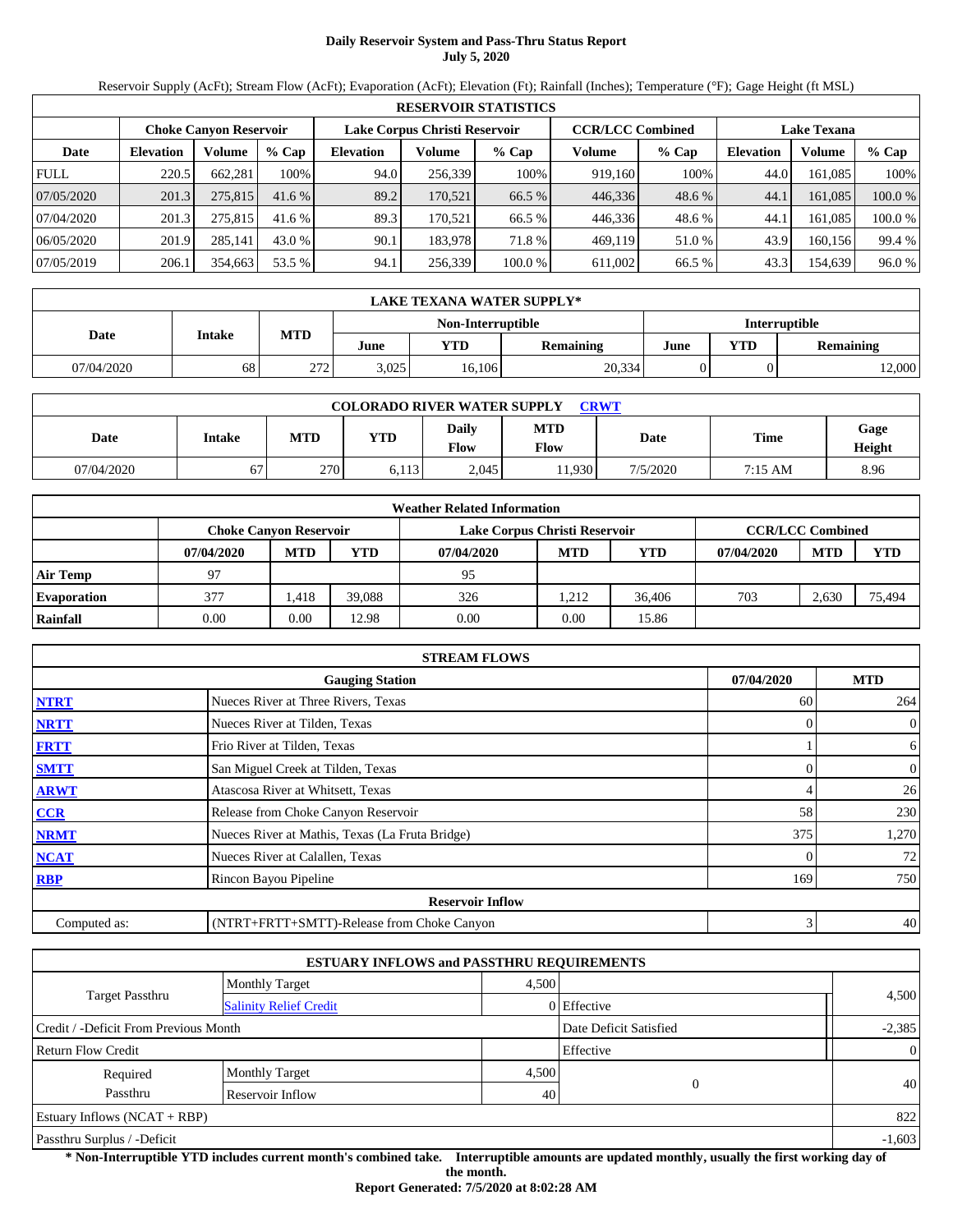# **Daily Reservoir System and Pass-Thru Status Report July 6, 2020**

Reservoir Supply (AcFt); Stream Flow (AcFt); Evaporation (AcFt); Elevation (Ft); Rainfall (Inches); Temperature (°F); Gage Height (ft MSL)

|             | <b>RESERVOIR STATISTICS</b> |                        |         |                               |         |         |                         |         |                    |         |         |  |  |
|-------------|-----------------------------|------------------------|---------|-------------------------------|---------|---------|-------------------------|---------|--------------------|---------|---------|--|--|
|             |                             | Choke Canvon Reservoir |         | Lake Corpus Christi Reservoir |         |         | <b>CCR/LCC Combined</b> |         | <b>Lake Texana</b> |         |         |  |  |
| Date        | <b>Elevation</b>            | Volume                 | $%$ Cap | <b>Elevation</b>              | Volume  | $%$ Cap | Volume                  | $%$ Cap | <b>Elevation</b>   | Volume  | $%$ Cap |  |  |
| <b>FULL</b> | 220.5                       | 662,281                | 100%    | 94.0                          | 256,339 | 100%    | 919.160                 | 100%    | 44.0               | 161.085 | 100%    |  |  |
| 07/06/2020  | 201.3                       | 275,815                | 41.6%   | 89.2                          | 168,877 | 65.9 %  | 444,692                 | 48.4 %  | 44.1               | 161,085 | 100.0 % |  |  |
| 07/05/2020  | 201.3                       | 275,815                | 41.6 %  | 89.2                          | 170.521 | 66.5 %  | 446,336                 | 48.6 %  | 44.                | 161.085 | 100.0 % |  |  |
| 06/06/2020  | 201.9                       | 285.141                | 43.0 %  | 90.1                          | 183,978 | 71.8%   | 469.119                 | 51.0 %  | 43.9               | 160.156 | 99.4 %  |  |  |
| 07/06/2019  | 206.1                       | 354,663                | 53.5 %  | 94.0                          | 256,339 | 100.0 % | 611,002                 | 66.5 %  | 43.3               | 154,639 | 96.0%   |  |  |

|            | <b>LAKE TEXANA WATER SUPPLY*</b> |            |       |                   |                  |                      |     |                  |  |  |  |
|------------|----------------------------------|------------|-------|-------------------|------------------|----------------------|-----|------------------|--|--|--|
|            |                                  |            |       | Non-Interruptible |                  | <b>Interruptible</b> |     |                  |  |  |  |
| Date       | Intake                           | <b>MTD</b> | June  | YTD               | <b>Remaining</b> | June                 | YTD | <b>Remaining</b> |  |  |  |
| 07/05/2020 | 68                               | 340        | 3,025 | 16,106            | 20,334           |                      |     | 12,000           |  |  |  |

| <b>COLORADO RIVER WATER SUPPLY</b><br><b>CRWT</b> |        |      |            |               |             |          |             |                       |  |  |  |
|---------------------------------------------------|--------|------|------------|---------------|-------------|----------|-------------|-----------------------|--|--|--|
| Date                                              | Intake | MTD  | <b>YTD</b> | Daily<br>Flow | MTD<br>Flow | Date     | <b>Time</b> | Gage<br><b>Height</b> |  |  |  |
| 07/05/2020                                        | 67     | 3381 | 6.181      | 1.511         | 13.440      | 7/6/2020 | 7:15 AM     | 8.61                  |  |  |  |

| <b>Weather Related Information</b> |                               |            |            |            |                                                          |        |            |            |            |  |  |
|------------------------------------|-------------------------------|------------|------------|------------|----------------------------------------------------------|--------|------------|------------|------------|--|--|
|                                    | <b>Choke Canyon Reservoir</b> |            |            |            | <b>CCR/LCC Combined</b><br>Lake Corpus Christi Reservoir |        |            |            |            |  |  |
|                                    | 07/05/2020                    | <b>MTD</b> | <b>YTD</b> | 07/05/2020 | <b>MTD</b>                                               | YTD    | 07/05/2020 | <b>MTD</b> | <b>YTD</b> |  |  |
| <b>Air Temp</b>                    | 98                            |            |            | 97         |                                                          |        |            |            |            |  |  |
| <b>Evaporation</b>                 | 377                           | 1.795      | 39.465     | 382        | .594                                                     | 36.788 | 759        | 3.389      | 76,253     |  |  |
| Rainfall                           | 0.00                          | 0.00       | 12.98      | 0.00       | 0.00                                                     | 15.86  |            |            |            |  |  |

|              | <b>STREAM FLOWS</b>                             |            |                |  |  |  |  |  |  |
|--------------|-------------------------------------------------|------------|----------------|--|--|--|--|--|--|
|              | 07/05/2020                                      | <b>MTD</b> |                |  |  |  |  |  |  |
| <b>NTRT</b>  | Nueces River at Three Rivers, Texas             | 58         | 322            |  |  |  |  |  |  |
| <b>NRTT</b>  | Nueces River at Tilden, Texas                   |            | $\overline{0}$ |  |  |  |  |  |  |
| <b>FRTT</b>  | Frio River at Tilden, Texas                     |            | 7 <sup>1</sup> |  |  |  |  |  |  |
| <b>SMTT</b>  | San Miguel Creek at Tilden, Texas               |            | $\overline{0}$ |  |  |  |  |  |  |
| <b>ARWT</b>  | Atascosa River at Whitsett, Texas               |            | 29             |  |  |  |  |  |  |
| <b>CCR</b>   | Release from Choke Canyon Reservoir             | 58         | 288            |  |  |  |  |  |  |
| <b>NRMT</b>  | Nueces River at Mathis, Texas (La Fruta Bridge) | 375        | 1,646          |  |  |  |  |  |  |
| <b>NCAT</b>  | Nueces River at Calallen, Texas                 |            | 75             |  |  |  |  |  |  |
| <b>RBP</b>   | Rincon Bayou Pipeline                           | 119        | 868            |  |  |  |  |  |  |
|              | <b>Reservoir Inflow</b>                         |            |                |  |  |  |  |  |  |
| Computed as: | (NTRT+FRTT+SMTT)-Release from Choke Canyon      |            | 41             |  |  |  |  |  |  |

|                                       |                               | <b>ESTUARY INFLOWS and PASSTHRU REQUIREMENTS</b> |                        |                |
|---------------------------------------|-------------------------------|--------------------------------------------------|------------------------|----------------|
|                                       | <b>Monthly Target</b>         | 4,500                                            |                        |                |
| Target Passthru                       | <b>Salinity Relief Credit</b> |                                                  | $0$ Effective          | 4,500          |
| Credit / -Deficit From Previous Month |                               |                                                  | Date Deficit Satisfied | $-2,385$       |
| <b>Return Flow Credit</b>             |                               |                                                  | Effective              | $\overline{0}$ |
| Required                              | <b>Monthly Target</b>         | 4,500                                            |                        |                |
| Passthru                              | Reservoir Inflow              | 41                                               | $\Omega$               | 41             |
| Estuary Inflows $(NCAT + RBP)$        |                               |                                                  |                        | 944            |
| Passthru Surplus / -Deficit           |                               |                                                  |                        | $-1,483$       |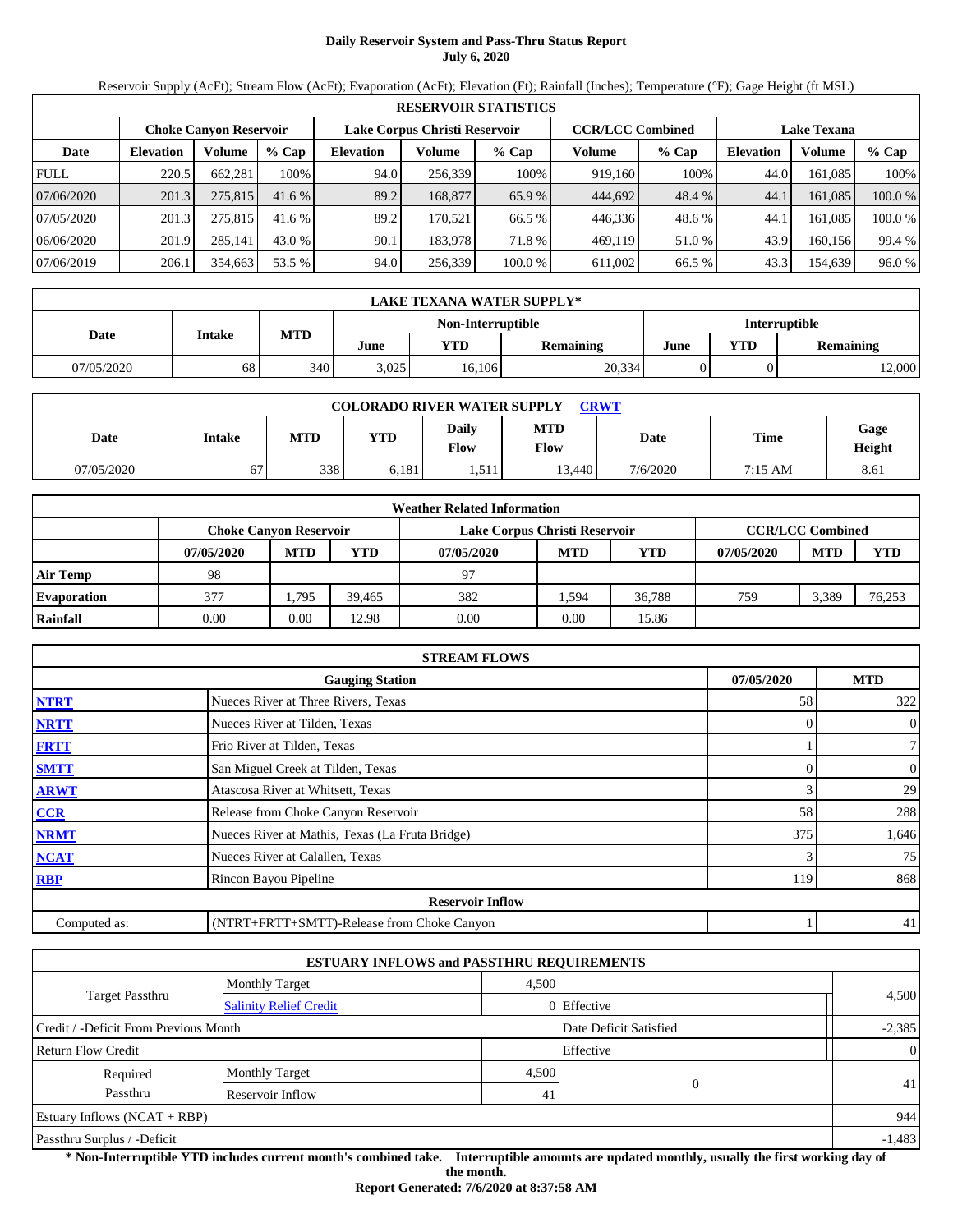# **Daily Reservoir System and Pass-Thru Status Report July 7, 2020**

Reservoir Supply (AcFt); Stream Flow (AcFt); Evaporation (AcFt); Elevation (Ft); Rainfall (Inches); Temperature (°F); Gage Height (ft MSL)

|             | <b>RESERVOIR STATISTICS</b> |                        |         |                               |                                               |         |         |         |                  |         |         |  |  |
|-------------|-----------------------------|------------------------|---------|-------------------------------|-----------------------------------------------|---------|---------|---------|------------------|---------|---------|--|--|
|             |                             | Choke Canvon Reservoir |         | Lake Corpus Christi Reservoir | <b>CCR/LCC Combined</b><br><b>Lake Texana</b> |         |         |         |                  |         |         |  |  |
| Date        | <b>Elevation</b>            | Volume                 | $%$ Cap | <b>Elevation</b>              | Volume                                        | $%$ Cap | Volume  | $%$ Cap | <b>Elevation</b> | Volume  | $%$ Cap |  |  |
| <b>FULL</b> | 220.5                       | 662,281                | 100%    | 94.0                          | 256,339                                       | 100%    | 919.160 | 100%    | 44.0             | 161.085 | 100%    |  |  |
| 07/07/2020  | 201.2                       | 274,279                | 41.4%   | 89.2                          | 168,877                                       | 65.9 %  | 443,156 | 48.2 %  | 44.1             | 161,085 | 100.0 % |  |  |
| 07/06/2020  | 201.3                       | 275,815                | 41.6 %  | 89.2                          | 168,877                                       | 65.9 %  | 444,692 | 48.4 %  | 44.              | 161.085 | 100.0 % |  |  |
| 06/07/2020  | 201.8                       | 283,575                | 42.8 %  | 90.0                          | 182,266                                       | 71.1 %  | 465,841 | 50.7 %  | 43.9             | 160.156 | 99.4 %  |  |  |
| 07/07/2019  | 206.1                       | 354,663                | 53.5 %  | 94.0                          | 256,339                                       | 100.0 % | 611,002 | 66.5 %  | 43.3             | 154,639 | 96.0%   |  |  |

|            | <b>LAKE TEXANA WATER SUPPLY*</b> |            |       |                   |                  |                      |     |           |  |  |  |  |
|------------|----------------------------------|------------|-------|-------------------|------------------|----------------------|-----|-----------|--|--|--|--|
|            |                                  |            |       | Non-Interruptible |                  | <b>Interruptible</b> |     |           |  |  |  |  |
| Date       | Intake                           | <b>MTD</b> | June  | YTD               | <b>Remaining</b> | June                 | YTD | Remaining |  |  |  |  |
| 07/06/2020 | 69                               | 409        | 3,025 | 16,106            | 20,334           |                      |     | 12,000    |  |  |  |  |

| <b>COLORADO RIVER WATER SUPPLY</b><br><b>CRWT</b> |        |     |       |               |                           |          |         |                |  |  |  |
|---------------------------------------------------|--------|-----|-------|---------------|---------------------------|----------|---------|----------------|--|--|--|
| Date                                              | Intake | MTD | YTD   | Daily<br>Flow | <b>MTD</b><br><b>Flow</b> | Date     | Time    | Gage<br>Height |  |  |  |
| 07/06/2020                                        | 67     | 405 | 6.248 | ., 175        | 14,616                    | 7/7/2020 | 7:15 AM | 8.16           |  |  |  |

| <b>Weather Related Information</b> |            |                                                                |            |            |            |            |            |            |                         |  |  |
|------------------------------------|------------|----------------------------------------------------------------|------------|------------|------------|------------|------------|------------|-------------------------|--|--|
|                                    |            | Lake Corpus Christi Reservoir<br><b>Choke Canyon Reservoir</b> |            |            |            |            |            |            | <b>CCR/LCC Combined</b> |  |  |
|                                    | 07/06/2020 | <b>MTD</b>                                                     | <b>YTD</b> | 07/06/2020 | <b>MTD</b> | <b>YTD</b> | 07/06/2020 | <b>MTD</b> | <b>YTD</b>              |  |  |
| <b>Air Temp</b>                    | 98         |                                                                |            | 96         |            |            |            |            |                         |  |  |
| <b>Evaporation</b>                 | 384        | 2.179                                                          | 39.849     | 287        | .881       | 37,075     | 671        | 4.060      | 76,924                  |  |  |
| Rainfall                           | 0.00       | $0.00\,$                                                       | 12.98      | 0.00       | 0.00       | 15.86      |            |            |                         |  |  |

|                                                    | <b>STREAM FLOWS</b>                             |              |                |  |  |  |  |  |  |  |
|----------------------------------------------------|-------------------------------------------------|--------------|----------------|--|--|--|--|--|--|--|
| <b>MTD</b><br>07/06/2020<br><b>Gauging Station</b> |                                                 |              |                |  |  |  |  |  |  |  |
| <b>NTRT</b>                                        | Nueces River at Three Rivers, Texas             | 57           | 379            |  |  |  |  |  |  |  |
| <b>NRTT</b>                                        | Nueces River at Tilden, Texas                   |              | $\overline{0}$ |  |  |  |  |  |  |  |
| <b>FRTT</b>                                        | Frio River at Tilden, Texas                     |              | 8              |  |  |  |  |  |  |  |
| <b>SMTT</b>                                        | San Miguel Creek at Tilden, Texas               | $\Omega$     | $\mathbf{0}$   |  |  |  |  |  |  |  |
| <b>ARWT</b>                                        | Atascosa River at Whitsett, Texas               |              | 31             |  |  |  |  |  |  |  |
| <b>CCR</b>                                         | Release from Choke Canyon Reservoir             | 58           | 345            |  |  |  |  |  |  |  |
| <b>NRMT</b>                                        | Nueces River at Mathis, Texas (La Fruta Bridge) | 399          | 2,045          |  |  |  |  |  |  |  |
| <b>NCAT</b>                                        | Nueces River at Calallen, Texas                 | 49           | 124            |  |  |  |  |  |  |  |
| <b>RBP</b>                                         | Rincon Bayou Pipeline                           | 167          | 1,035          |  |  |  |  |  |  |  |
|                                                    | <b>Reservoir Inflow</b>                         |              |                |  |  |  |  |  |  |  |
| Computed as:                                       | (NTRT+FRTT+SMTT)-Release from Choke Canyon      | $\mathbf{0}$ | 42             |  |  |  |  |  |  |  |

| <b>ESTUARY INFLOWS and PASSTHRU REQUIREMENTS</b> |                               |       |                        |                 |  |  |  |  |  |
|--------------------------------------------------|-------------------------------|-------|------------------------|-----------------|--|--|--|--|--|
|                                                  | <b>Monthly Target</b>         | 4,500 |                        |                 |  |  |  |  |  |
| Target Passthru                                  | <b>Salinity Relief Credit</b> |       | 0 Effective            | 4,500           |  |  |  |  |  |
| Credit / -Deficit From Previous Month            |                               |       | Date Deficit Satisfied | $-2,385$        |  |  |  |  |  |
| <b>Return Flow Credit</b>                        |                               |       | Effective              | $\Omega$        |  |  |  |  |  |
| Required                                         | <b>Monthly Target</b>         | 4,500 |                        |                 |  |  |  |  |  |
| Passthru                                         | Reservoir Inflow              | 42    | $\Omega$               | 42 <sub>1</sub> |  |  |  |  |  |
| <b>Estuary Inflows (NCAT + RBP)</b>              |                               |       |                        | 1,159           |  |  |  |  |  |
| Passthru Surplus / -Deficit                      |                               |       |                        | $-1,268$        |  |  |  |  |  |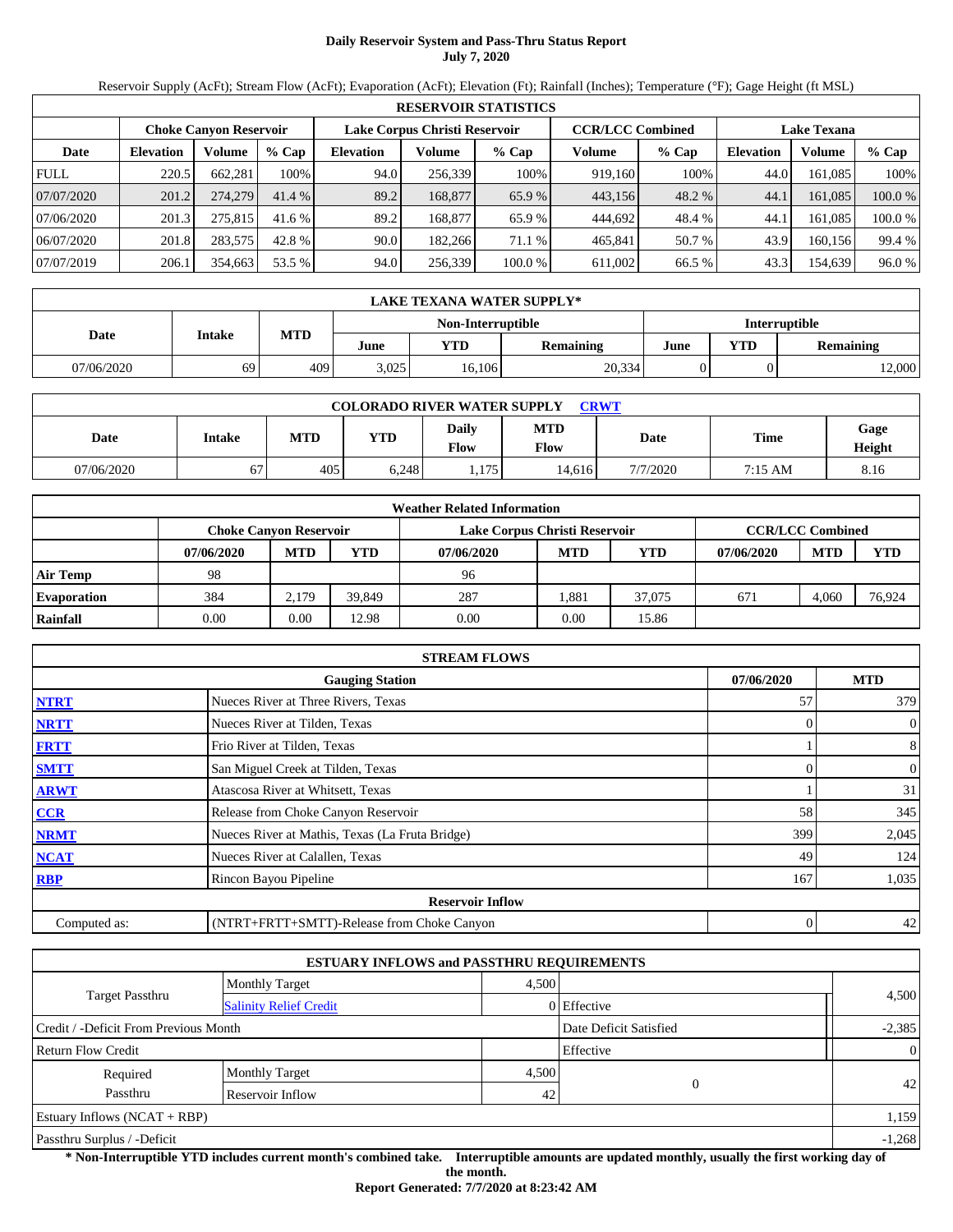# **Daily Reservoir System and Pass-Thru Status Report July 8, 2020**

Reservoir Supply (AcFt); Stream Flow (AcFt); Evaporation (AcFt); Elevation (Ft); Rainfall (Inches); Temperature (°F); Gage Height (ft MSL)

|             | <b>RESERVOIR STATISTICS</b> |                        |         |                               |                                               |         |         |         |                  |         |         |  |  |
|-------------|-----------------------------|------------------------|---------|-------------------------------|-----------------------------------------------|---------|---------|---------|------------------|---------|---------|--|--|
|             |                             | Choke Canvon Reservoir |         | Lake Corpus Christi Reservoir | <b>CCR/LCC Combined</b><br><b>Lake Texana</b> |         |         |         |                  |         |         |  |  |
| Date        | <b>Elevation</b>            | Volume                 | $%$ Cap | <b>Elevation</b>              | Volume                                        | $%$ Cap | Volume  | $%$ Cap | <b>Elevation</b> | Volume  | $%$ Cap |  |  |
| <b>FULL</b> | 220.5                       | 662,281                | 100%    | 94.0                          | 256,339                                       | 100%    | 919.160 | 100%    | 44.0             | 161.085 | 100%    |  |  |
| 07/08/2020  | 201.2                       | 274,279                | 41.4%   | 89.1                          | 167.241                                       | 65.2 %  | 441,520 | 48.0 %  | 44.0             | 161,085 | 100.0 % |  |  |
| 07/07/2020  | 201.2                       | 274,279                | 41.4 %  | 89.2                          | 168,877                                       | 65.9 %  | 443.156 | 48.2 %  | 44.              | 161.085 | 100.0 % |  |  |
| 06/08/2020  | 201.8                       | 283,575                | 42.8 %  | 90.0                          | 182,266                                       | 71.1 %  | 465,841 | 50.7 %  | 43.9             | 160.156 | 99.4 %  |  |  |
| 07/08/2019  | 206.0                       | 352,920                | 53.2 %  | 94.0                          | 256,339                                       | 100.0 % | 609,259 | 66.3 %  | 43.3             | 154,639 | 96.0%   |  |  |

| <b>LAKE TEXANA WATER SUPPLY*</b> |        |            |       |                   |           |                      |     |                  |  |  |
|----------------------------------|--------|------------|-------|-------------------|-----------|----------------------|-----|------------------|--|--|
|                                  |        |            |       | Non-Interruptible |           | <b>Interruptible</b> |     |                  |  |  |
| Date                             | Intake | <b>MTD</b> | June  | YTD               | Remaining | June                 | YTD | <b>Remaining</b> |  |  |
| 07/07/2020                       | 69     | 478        | 3,025 | 16,106            | 20,334    |                      |     | 12,000           |  |  |

| <b>COLORADO RIVER WATER SUPPLY</b><br><b>CRWT</b> |        |            |       |                      |                           |          |             |                |  |  |  |
|---------------------------------------------------|--------|------------|-------|----------------------|---------------------------|----------|-------------|----------------|--|--|--|
| Date                                              | Intake | <b>MTD</b> | YTD   | Daily<br><b>Flow</b> | <b>MTD</b><br><b>Flow</b> | Date     | <b>Time</b> | Gage<br>Height |  |  |  |
| 07/07/2020                                        |        | 473        | 0.316 | 804                  | 15.419                    | 7/8/2020 | 7:15 AM     | 7.81           |  |  |  |

| <b>Weather Related Information</b> |            |                               |            |                               |                         |        |            |            |            |  |  |
|------------------------------------|------------|-------------------------------|------------|-------------------------------|-------------------------|--------|------------|------------|------------|--|--|
|                                    |            | <b>Choke Canvon Reservoir</b> |            | Lake Corpus Christi Reservoir | <b>CCR/LCC Combined</b> |        |            |            |            |  |  |
|                                    | 07/07/2020 | <b>MTD</b>                    | <b>YTD</b> | 07/07/2020                    | <b>MTD</b>              | YTD    | 07/07/2020 | <b>MTD</b> | <b>YTD</b> |  |  |
| <b>Air Temp</b>                    | 96         |                               |            | 94                            |                         |        |            |            |            |  |  |
| <b>Evaporation</b>                 | 366        | 2,545                         | 40.215     | 285                           | 2.166                   | 37,360 | 651        | 4.711      | 77,575     |  |  |
| <b>Rainfall</b>                    | 0.00       | 0.00                          | 12.98      | 0.00                          | 0.00                    | 15.86  |            |            |            |  |  |

|                                                    | <b>STREAM FLOWS</b>                             |     |                  |  |  |  |  |  |  |  |
|----------------------------------------------------|-------------------------------------------------|-----|------------------|--|--|--|--|--|--|--|
| 07/07/2020<br><b>MTD</b><br><b>Gauging Station</b> |                                                 |     |                  |  |  |  |  |  |  |  |
| <b>NTRT</b>                                        | Nueces River at Three Rivers, Texas             | 56  | 434              |  |  |  |  |  |  |  |
| <b>NRTT</b>                                        | Nueces River at Tilden, Texas                   |     | $\boldsymbol{0}$ |  |  |  |  |  |  |  |
| <b>FRTT</b>                                        | Frio River at Tilden, Texas                     |     | 8                |  |  |  |  |  |  |  |
| <b>SMTT</b>                                        | San Miguel Creek at Tilden, Texas               |     | $\boldsymbol{0}$ |  |  |  |  |  |  |  |
| <b>ARWT</b>                                        | Atascosa River at Whitsett, Texas               |     | 31               |  |  |  |  |  |  |  |
| <b>CCR</b>                                         | Release from Choke Canyon Reservoir             | 58  | 403              |  |  |  |  |  |  |  |
| <b>NRMT</b>                                        | Nueces River at Mathis, Texas (La Fruta Bridge) | 399 | 2,444            |  |  |  |  |  |  |  |
| <b>NCAT</b>                                        | Nueces River at Calallen, Texas                 | 32  | 156              |  |  |  |  |  |  |  |
| <b>RBP</b>                                         | Rincon Bayou Pipeline                           | 194 | 1,229            |  |  |  |  |  |  |  |
|                                                    | <b>Reservoir Inflow</b>                         |     |                  |  |  |  |  |  |  |  |
| Computed as:                                       | NRTT+FRTT+SMTT+ARWT                             | 0   | 42               |  |  |  |  |  |  |  |

|                                       |                               | <b>ESTUARY INFLOWS and PASSTHRU REQUIREMENTS</b> |                        |          |  |  |
|---------------------------------------|-------------------------------|--------------------------------------------------|------------------------|----------|--|--|
|                                       | <b>Monthly Target</b>         | 4,500                                            |                        |          |  |  |
| <b>Target Passthru</b>                | <b>Salinity Relief Credit</b> |                                                  | I Effective            | 4,500    |  |  |
| Credit / -Deficit From Previous Month |                               |                                                  | Date Deficit Satisfied | $-2,385$ |  |  |
| <b>Return Flow Credit</b>             | Effective                     | $\overline{0}$                                   |                        |          |  |  |
| Required                              | <b>Monthly Target</b>         | 4,500                                            |                        |          |  |  |
| Passthru<br>Reservoir Inflow          |                               | 42                                               | $\Omega$               | 42       |  |  |
| Estuary Inflows $(NCAT + RBP)$        |                               |                                                  |                        |          |  |  |
| Passthru Surplus / -Deficit           |                               |                                                  |                        |          |  |  |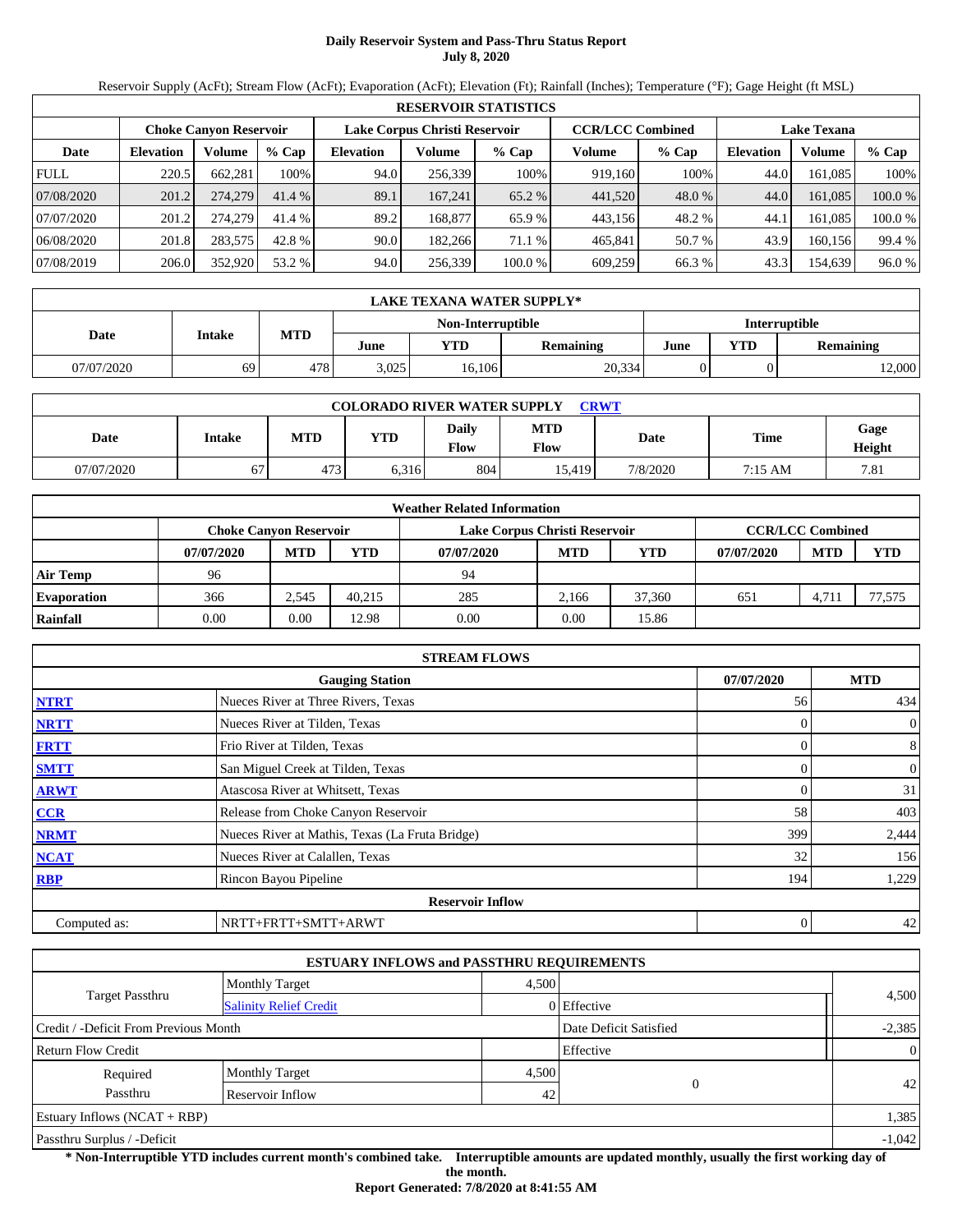# **Daily Reservoir System and Pass-Thru Status Report July 9, 2020**

Reservoir Supply (AcFt); Stream Flow (AcFt); Evaporation (AcFt); Elevation (Ft); Rainfall (Inches); Temperature (°F); Gage Height (ft MSL)

|             | <b>RESERVOIR STATISTICS</b> |                        |         |                  |                               |         |                         |         |                    |         |         |  |
|-------------|-----------------------------|------------------------|---------|------------------|-------------------------------|---------|-------------------------|---------|--------------------|---------|---------|--|
|             |                             | Choke Canvon Reservoir |         |                  | Lake Corpus Christi Reservoir |         | <b>CCR/LCC Combined</b> |         | <b>Lake Texana</b> |         |         |  |
| Date        | <b>Elevation</b>            | Volume                 | $%$ Cap | <b>Elevation</b> | Volume                        | $%$ Cap | Volume                  | $%$ Cap | <b>Elevation</b>   | Volume  | $%$ Cap |  |
| <b>FULL</b> | 220.5                       | 662,281                | 100%    | 94.0             | 256,339                       | 100%    | 919.160                 | 100%    | 44.0               | 161.085 | 100%    |  |
| 07/09/2020  | 201.1                       | 272,748                | 41.1%   | 89.1             | 167.241                       | 65.2 %  | 439.989                 | 47.9 %  | 44.0               | 161,085 | 100.0 % |  |
| 07/08/2020  | 201.2                       | 274,279                | 41.4 %  | 89.1             | 167.241                       | 65.2 %  | 441,520                 | 48.0 %  | 44.                | 161.085 | 100.0 % |  |
| 06/09/2020  | 201.8                       | 283,575                | 42.8 %  | 89.9             | 180.563                       | 70.4 %  | 464,138                 | 50.5 %  | 43.8               | 159.229 | 98.8 %  |  |
| 07/09/2019  | 206.0                       | 352,920                | 53.2 %  | 94.0             | 256,339                       | 100.0 % | 609,259                 | 66.3 %  | 43.3               | 154,639 | 96.0%   |  |

|            | <b>LAKE TEXANA WATER SUPPLY*</b> |            |       |                   |                  |                      |     |                  |  |  |
|------------|----------------------------------|------------|-------|-------------------|------------------|----------------------|-----|------------------|--|--|
|            |                                  |            |       | Non-Interruptible |                  | <b>Interruptible</b> |     |                  |  |  |
| Date       | Intake                           | <b>MTD</b> | June  | YTD               | <b>Remaining</b> | June                 | YTD | <b>Remaining</b> |  |  |
| 07/08/2020 | 68                               | 546        | 3,025 | 16,106            | 20,334           |                      |     | 12,000           |  |  |

| <b>COLORADO RIVER WATER SUPPLY</b><br><b>CRWT</b> |        |            |       |               |                           |          |             |                |  |  |
|---------------------------------------------------|--------|------------|-------|---------------|---------------------------|----------|-------------|----------------|--|--|
| Date                                              | Intake | <b>MTD</b> | YTD   | Daily<br>Flow | <b>MTD</b><br><b>Flow</b> | Date     | <b>Time</b> | Gage<br>Height |  |  |
| 07/08/2020                                        | 68     | 540        | 0.383 | 558           | 15.977                    | 7/9/2020 | 7:15 AM     | 7.44           |  |  |

|                    | <b>Weather Related Information</b> |                                                                                           |            |            |            |            |            |            |            |  |  |
|--------------------|------------------------------------|-------------------------------------------------------------------------------------------|------------|------------|------------|------------|------------|------------|------------|--|--|
|                    |                                    | <b>CCR/LCC Combined</b><br>Lake Corpus Christi Reservoir<br><b>Choke Canyon Reservoir</b> |            |            |            |            |            |            |            |  |  |
|                    | 07/08/2020                         | <b>MTD</b>                                                                                | <b>YTD</b> | 07/08/2020 | <b>MTD</b> | <b>YTD</b> | 07/08/2020 | <b>MTD</b> | <b>YTD</b> |  |  |
| <b>Air Temp</b>    | 97                                 |                                                                                           |            | 94         |            |            |            |            |            |  |  |
| <b>Evaporation</b> | 436                                | 2.981                                                                                     | 40.651     | 342        | 2.508      | 37,702     | 778        | 5.489      | 78,353     |  |  |
| Rainfall           | 0.00                               | $0.00\,$                                                                                  | 12.98      | 0.00       | 0.00       | 15.86      |            |            |            |  |  |

|              | <b>STREAM FLOWS</b>                             |            |                |
|--------------|-------------------------------------------------|------------|----------------|
|              | <b>Gauging Station</b>                          | 07/08/2020 | <b>MTD</b>     |
| <b>NTRT</b>  | Nueces River at Three Rivers, Texas             | 55         | 490            |
| <b>NRTT</b>  | Nueces River at Tilden, Texas                   |            | $\overline{0}$ |
| <b>FRTT</b>  | Frio River at Tilden, Texas                     |            | 8              |
| <b>SMTT</b>  | San Miguel Creek at Tilden, Texas               |            | $\mathbf{0}$   |
| <b>ARWT</b>  | Atascosa River at Whitsett, Texas               |            | 33             |
| <b>CCR</b>   | Release from Choke Canyon Reservoir             | 58         | 461            |
| <b>NRMT</b>  | Nueces River at Mathis, Texas (La Fruta Bridge) | 397        | 2,841          |
| <b>NCAT</b>  | Nueces River at Calallen, Texas                 | 34         | 190            |
| <b>RBP</b>   | Rincon Bayou Pipeline                           | 195        | 1,424          |
|              | <b>Reservoir Inflow</b>                         |            |                |
| Computed as: | NRTT+FRTT+SMTT+ARWT                             |            | 43             |

|                                       | <b>ESTUARY INFLOWS and PASSTHRU REQUIREMENTS</b> |       |                        |                |  |  |
|---------------------------------------|--------------------------------------------------|-------|------------------------|----------------|--|--|
|                                       | 4.500<br><b>Monthly Target</b>                   |       |                        |                |  |  |
| Target Passthru                       | <b>Salinity Relief Credit</b>                    |       | 0 Effective            | 4,500          |  |  |
| Credit / -Deficit From Previous Month |                                                  |       | Date Deficit Satisfied | $-2,385$       |  |  |
| <b>Return Flow Credit</b>             |                                                  |       | Effective              | $\overline{0}$ |  |  |
| Required                              | <b>Monthly Target</b>                            | 4,500 |                        |                |  |  |
| Passthru                              | Reservoir Inflow                                 | 43    | $\Omega$               | 43             |  |  |
| Estuary Inflows $(NCAT + RBP)$        |                                                  |       |                        | 1,614          |  |  |
| Passthru Surplus / -Deficit           |                                                  |       |                        |                |  |  |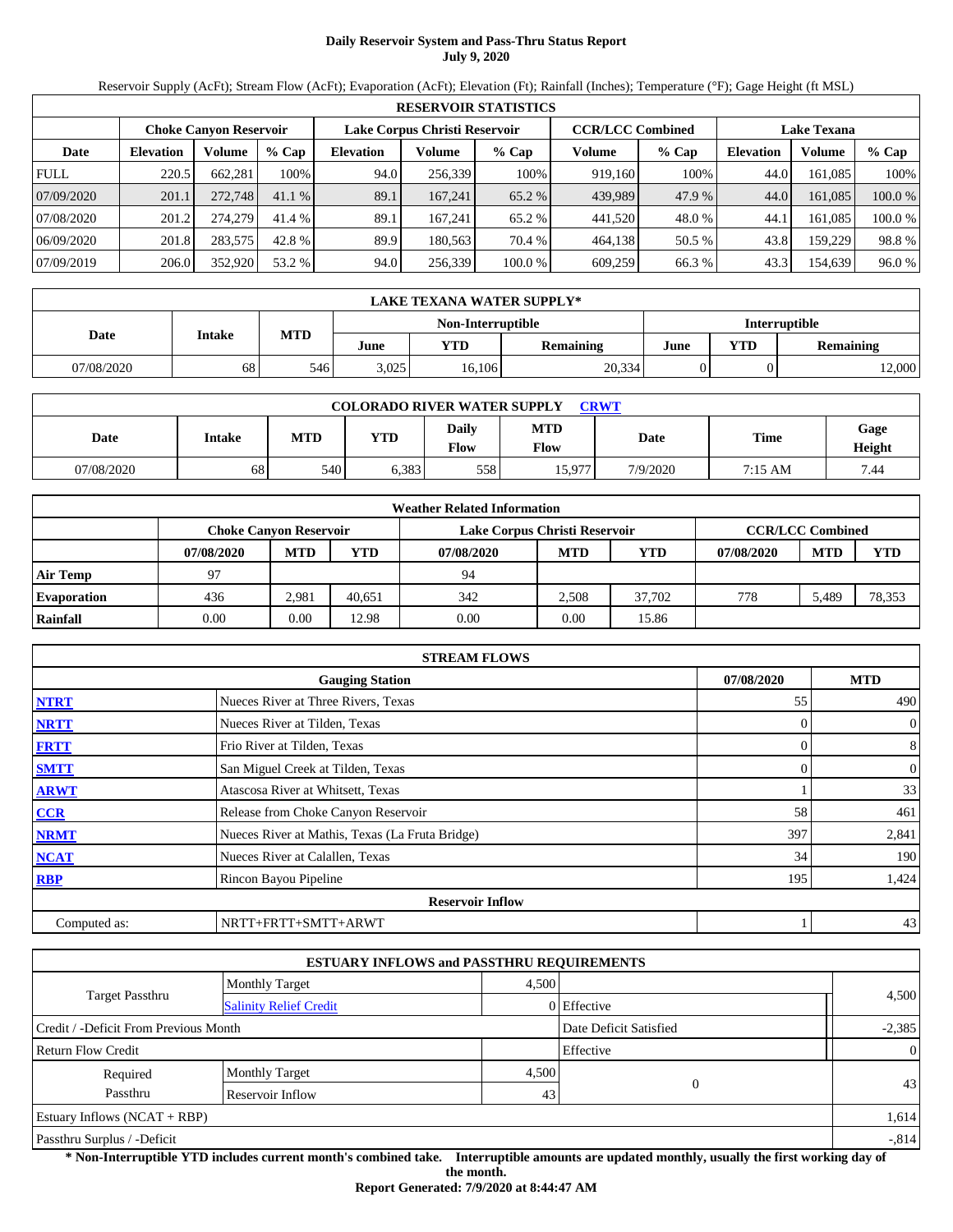# **Daily Reservoir System and Pass-Thru Status Report July 10, 2020**

Reservoir Supply (AcFt); Stream Flow (AcFt); Evaporation (AcFt); Elevation (Ft); Rainfall (Inches); Temperature (°F); Gage Height (ft MSL)

|             | <b>RESERVOIR STATISTICS</b> |                        |         |                  |                               |         |                         |         |                    |         |         |  |
|-------------|-----------------------------|------------------------|---------|------------------|-------------------------------|---------|-------------------------|---------|--------------------|---------|---------|--|
|             |                             | Choke Canvon Reservoir |         |                  | Lake Corpus Christi Reservoir |         | <b>CCR/LCC Combined</b> |         | <b>Lake Texana</b> |         |         |  |
| Date        | <b>Elevation</b>            | Volume                 | $%$ Cap | <b>Elevation</b> | Volume                        | $%$ Cap | Volume                  | $%$ Cap | <b>Elevation</b>   | Volume  | % Cap   |  |
| <b>FULL</b> | 220.5                       | 662,281                | 100%    | 94.0             | 256,339                       | 100%    | 919.160                 | 100%    | 44.0               | 161.085 | 100%    |  |
| 07/10/2020  | 201.1                       | 272,748                | 41.1%   | 89.0             | 165,614                       | 64.6 %  | 438,362                 | 47.7 %  | 44.0               | 161,085 | 100.0 % |  |
| 07/09/2020  | 201.1                       | 272,748                | 41.1%   | 89.1             | 167.241                       | 65.2 %  | 439.989                 | 47.9 %  | 44.0               | 161.085 | 100.0 % |  |
| 06/10/2020  | 201.7                       | 282,012                | 42.5 %  | 90.0             | 182,266                       | 71.1 %  | 464,278                 | 50.5 %  | 43.8               | 159.229 | 98.8 %  |  |
| 07/10/2019  | 206.1                       | 354,663                | 53.5 %  | 94.0             | 256,339                       | 100.0 % | 611,002                 | 66.5 %  | 43.1               | 152,823 | 94.9 %  |  |

|            | LAKE TEXANA WATER SUPPLY* |            |       |                   |           |                      |     |                  |  |  |
|------------|---------------------------|------------|-------|-------------------|-----------|----------------------|-----|------------------|--|--|
|            |                           |            |       | Non-Interruptible |           | <b>Interruptible</b> |     |                  |  |  |
| Date       | Intake                    | <b>MTD</b> | June  | YTD               | Remaining | June                 | YTD | <b>Remaining</b> |  |  |
| 07/09/2020 | 69                        | 615        | 3.025 | 16,106            | 20,334    |                      |     | 12,000           |  |  |

| <b>COLORADO RIVER WATER SUPPLY</b><br><b>CRWT</b> |        |     |            |                      |                    |           |           |                |  |  |
|---------------------------------------------------|--------|-----|------------|----------------------|--------------------|-----------|-----------|----------------|--|--|
| Date                                              | Intake | MTD | <b>YTD</b> | Daily<br><b>Flow</b> | <b>MTD</b><br>Flow | Date      | Time      | Gage<br>Height |  |  |
| 07/09/2020                                        | 68     | 608 | 6.451      | 333                  | 6.311              | 7/10/2020 | $7:15$ AM | 72<br>ل که ا   |  |  |

|                    | <b>Weather Related Information</b> |            |            |            |                                                          |        |            |            |            |  |  |
|--------------------|------------------------------------|------------|------------|------------|----------------------------------------------------------|--------|------------|------------|------------|--|--|
|                    | <b>Choke Canvon Reservoir</b>      |            |            |            | <b>CCR/LCC Combined</b><br>Lake Corpus Christi Reservoir |        |            |            |            |  |  |
|                    | 07/09/2020                         | <b>MTD</b> | <b>YTD</b> | 07/09/2020 | <b>MTD</b>                                               | YTD    | 07/09/2020 | <b>MTD</b> | <b>YTD</b> |  |  |
| <b>Air Temp</b>    | 96                                 |            |            | 94         |                                                          |        |            |            |            |  |  |
| <b>Evaporation</b> | 374                                | 3.355      | 41,025     | 303        | 2.811                                                    | 38,005 | 677        | 6.166      | 79,030     |  |  |
| Rainfall           | 0.00                               | 0.00       | 12.98      | 0.00       | 0.00                                                     | 15.86  |            |            |            |  |  |

|              | <b>STREAM FLOWS</b>                             |            |                  |
|--------------|-------------------------------------------------|------------|------------------|
|              | 07/09/2020                                      | <b>MTD</b> |                  |
| <b>NTRT</b>  | Nueces River at Three Rivers, Texas             | 63         | 553              |
| <b>NRTT</b>  | Nueces River at Tilden, Texas                   |            | $\boldsymbol{0}$ |
| <b>FRTT</b>  | Frio River at Tilden, Texas                     | 0          | 8                |
| <b>SMTT</b>  | San Miguel Creek at Tilden, Texas               | 0          | $\boldsymbol{0}$ |
| <b>ARWT</b>  | Atascosa River at Whitsett, Texas               |            | 34               |
| <b>CCR</b>   | Release from Choke Canyon Reservoir             | 58         | 518              |
| <b>NRMT</b>  | Nueces River at Mathis, Texas (La Fruta Bridge) | 397        | 3,238            |
| <b>NCAT</b>  | Nueces River at Calallen, Texas                 | 28         | 217              |
| <b>RBP</b>   | Rincon Bayou Pipeline                           | 195        | 1,620            |
|              | <b>Reservoir Inflow</b>                         |            |                  |
| Computed as: | (NTRT+FRTT+SMTT)-Release from Choke Canyon      | 6          | 49               |

|                                       | <b>ESTUARY INFLOWS and PASSTHRU REQUIREMENTS</b> |          |                        |          |  |  |
|---------------------------------------|--------------------------------------------------|----------|------------------------|----------|--|--|
|                                       | <b>Monthly Target</b>                            |          | 4,500                  |          |  |  |
| <b>Target Passthru</b>                | <b>Salinity Relief Credit</b>                    |          | 0 Effective            | 4,500    |  |  |
| Credit / -Deficit From Previous Month |                                                  |          | Date Deficit Satisfied | $-2,385$ |  |  |
| <b>Return Flow Credit</b>             | Effective                                        | $\Omega$ |                        |          |  |  |
| Required                              | <b>Monthly Target</b>                            | 4,500    |                        |          |  |  |
| Passthru                              | Reservoir Inflow                                 | 49       | $\theta$               | 49       |  |  |
| Estuary Inflows $(NCAT + RBP)$        |                                                  |          |                        | 1,837    |  |  |
| Passthru Surplus / -Deficit           |                                                  |          |                        |          |  |  |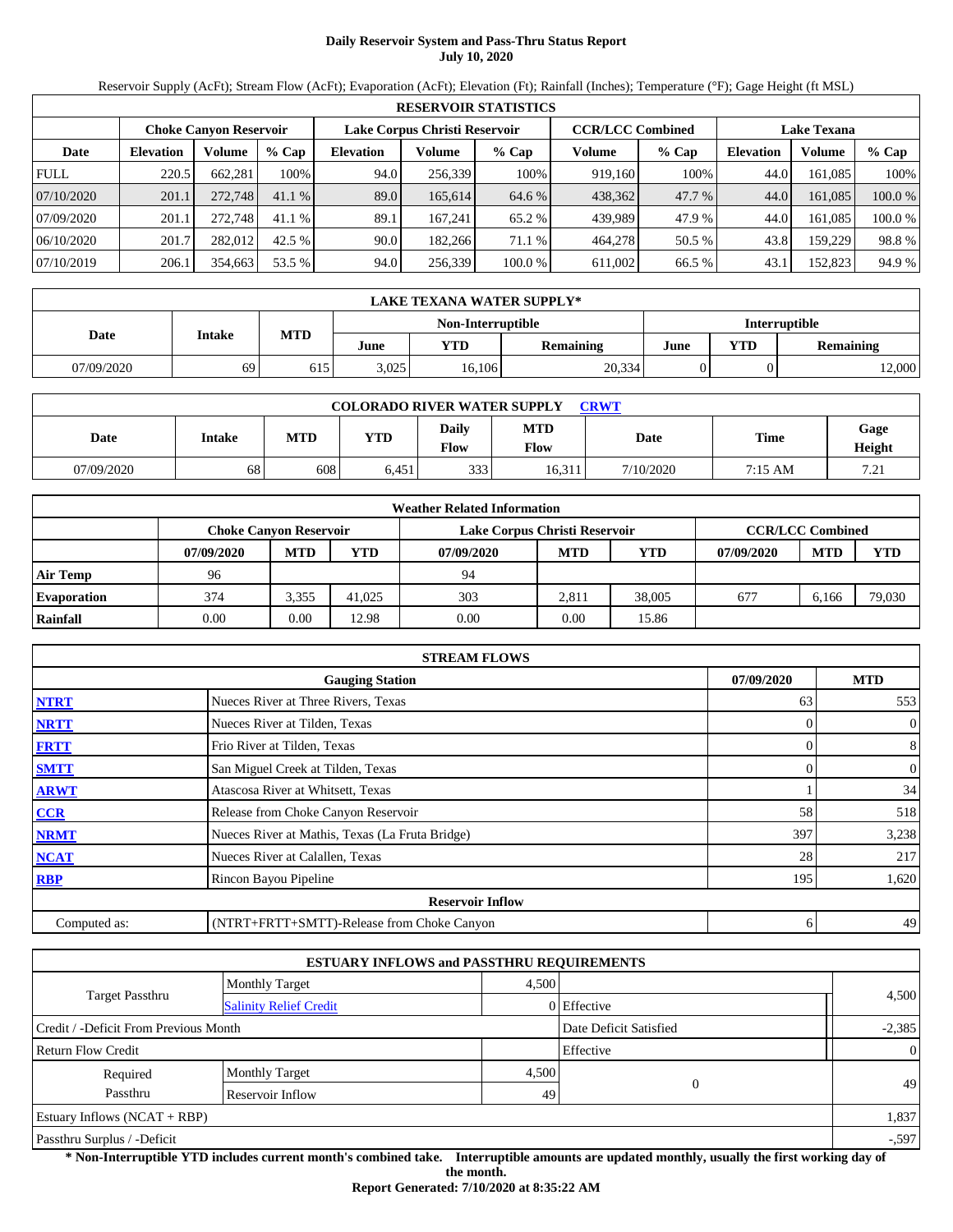# **Daily Reservoir System and Pass-Thru Status Report July 11, 2020**

Reservoir Supply (AcFt); Stream Flow (AcFt); Evaporation (AcFt); Elevation (Ft); Rainfall (Inches); Temperature (°F); Gage Height (ft MSL)

|             | <b>RESERVOIR STATISTICS</b> |                               |         |                               |         |         |                         |         |                    |         |         |  |  |
|-------------|-----------------------------|-------------------------------|---------|-------------------------------|---------|---------|-------------------------|---------|--------------------|---------|---------|--|--|
|             |                             | <b>Choke Canyon Reservoir</b> |         | Lake Corpus Christi Reservoir |         |         | <b>CCR/LCC Combined</b> |         | <b>Lake Texana</b> |         |         |  |  |
| Date        | <b>Elevation</b>            | Volume                        | $%$ Cap | <b>Elevation</b>              | Volume  | $%$ Cap | Volume                  | $%$ Cap | <b>Elevation</b>   | Volume  | $%$ Cap |  |  |
| <b>FULL</b> | 220.5                       | 662,281                       | 100%    | 94.0                          | 256,339 | 100%    | 919.160                 | 100%    | 44.0               | 161.085 | 100%    |  |  |
| 07/11/2020  | 201.1                       | 272,748                       | 41.1%   | 89.0                          | 165.614 | 64.6 %  | 438,362                 | 47.7 %  | 44.0               | 161,085 | 100.0 % |  |  |
| 07/10/2020  | 201.1                       | 272,748                       | 41.1%   | 89.0                          | 165.614 | 64.6 %  | 438,362                 | 47.7 %  | 44.0               | 161.085 | 100.0 % |  |  |
| 06/11/2020  | 201.8                       | 283,575                       | 42.8 %  | 89.9                          | 180.563 | 70.4 %  | 464,138                 | 50.5 %  | 43.7               | 158,306 | 98.3 %  |  |  |
| 07/11/2019  | 206.0                       | 352,920                       | 53.2 %  | 93.9                          | 254,368 | 99.2 %  | 607,288                 | 66.1 %  | 43.0               | 151,919 | 94.3 %  |  |  |

|            | <b>LAKE TEXANA WATER SUPPLY*</b> |            |       |                   |                  |                      |     |           |  |  |  |
|------------|----------------------------------|------------|-------|-------------------|------------------|----------------------|-----|-----------|--|--|--|
|            |                                  |            |       | Non-Interruptible |                  | <b>Interruptible</b> |     |           |  |  |  |
| Date       | Intake                           | <b>MTD</b> | June  | YTD               | <b>Remaining</b> | June                 | YTD | Remaining |  |  |  |
| 07/10/2020 | 69                               | 684        | 3,025 | 16,106            | 20,334           |                      |     | 12,000    |  |  |  |

| <b>COLORADO RIVER WATER SUPPLY</b><br><b>CRWT</b> |        |     |            |               |                    |           |           |                |  |  |
|---------------------------------------------------|--------|-----|------------|---------------|--------------------|-----------|-----------|----------------|--|--|
| Date                                              | Intake | MTD | <b>YTD</b> | Daily<br>Flow | <b>MTD</b><br>Flow | Date      | Time      | Gage<br>Height |  |  |
| 07/10/2020                                        | 67     | 675 | 6.518      | 236           | 16.547             | 7/11/2020 | $7:15$ AM | 7.18           |  |  |

| <b>Weather Related Information</b> |                               |            |            |                               |                         |            |            |            |            |  |  |
|------------------------------------|-------------------------------|------------|------------|-------------------------------|-------------------------|------------|------------|------------|------------|--|--|
|                                    | <b>Choke Canyon Reservoir</b> |            |            | Lake Corpus Christi Reservoir | <b>CCR/LCC Combined</b> |            |            |            |            |  |  |
|                                    | 07/10/2020                    | <b>MTD</b> | <b>YTD</b> | 07/10/2020                    | <b>MTD</b>              | <b>YTD</b> | 07/10/2020 | <b>MTD</b> | <b>YTD</b> |  |  |
| <b>Air Temp</b>                    | 99                            |            |            | 96                            |                         |            |            |            |            |  |  |
| <b>Evaporation</b>                 | 401                           | 3.756      | 41.426     | 340                           | 3.151                   | 38.345     | 741        | 6.907      | 79,771     |  |  |
| Rainfall                           | 0.00                          | $0.00\,$   | 12.98      | 0.00                          | 0.00                    | 15.86      |            |            |            |  |  |

|              | <b>STREAM FLOWS</b>                             |            |                  |  |  |  |  |  |  |
|--------------|-------------------------------------------------|------------|------------------|--|--|--|--|--|--|
|              | 07/10/2020                                      | <b>MTD</b> |                  |  |  |  |  |  |  |
| <b>NTRT</b>  | Nueces River at Three Rivers, Texas             | 120        | 673              |  |  |  |  |  |  |
| <b>NRTT</b>  | Nueces River at Tilden, Texas                   | 0          | $\boldsymbol{0}$ |  |  |  |  |  |  |
| <b>FRTT</b>  | Frio River at Tilden, Texas                     | 0          | 8                |  |  |  |  |  |  |
| <b>SMTT</b>  | San Miguel Creek at Tilden, Texas               | 0          | $\boldsymbol{0}$ |  |  |  |  |  |  |
| <b>ARWT</b>  | Atascosa River at Whitsett, Texas               |            | 35               |  |  |  |  |  |  |
| <b>CCR</b>   | Release from Choke Canyon Reservoir             | 58         | 576              |  |  |  |  |  |  |
| <b>NRMT</b>  | Nueces River at Mathis, Texas (La Fruta Bridge) | 397        | 3,635            |  |  |  |  |  |  |
| <b>NCAT</b>  | Nueces River at Calallen, Texas                 | 27         | 245              |  |  |  |  |  |  |
| <b>RBP</b>   | Rincon Bayou Pipeline                           | 185        | 1,805            |  |  |  |  |  |  |
|              | <b>Reservoir Inflow</b>                         |            |                  |  |  |  |  |  |  |
| Computed as: | (NTRT+FRTT+SMTT)-Release from Choke Canyon      | 63         | 112              |  |  |  |  |  |  |

| <b>ESTUARY INFLOWS and PASSTHRU REQUIREMENTS</b> |                               |       |                        |              |  |  |  |  |
|--------------------------------------------------|-------------------------------|-------|------------------------|--------------|--|--|--|--|
|                                                  | <b>Monthly Target</b>         | 4,500 |                        |              |  |  |  |  |
| <b>Target Passthru</b>                           | <b>Salinity Relief Credit</b> |       | $0$ Effective          | 4,500        |  |  |  |  |
| Credit / -Deficit From Previous Month            |                               |       | Date Deficit Satisfied | $-2,385$     |  |  |  |  |
| <b>Return Flow Credit</b>                        |                               |       | Effective              | $\mathbf{0}$ |  |  |  |  |
| Required                                         | <b>Monthly Target</b>         | 4,500 |                        |              |  |  |  |  |
| Passthru                                         | Reservoir Inflow              | 112   |                        | 112          |  |  |  |  |
| Estuary Inflows $(NCAT + RBP)$                   |                               |       |                        | 2,049        |  |  |  |  |
| Passthru Surplus / -Deficit                      |                               |       |                        | $-0.448$     |  |  |  |  |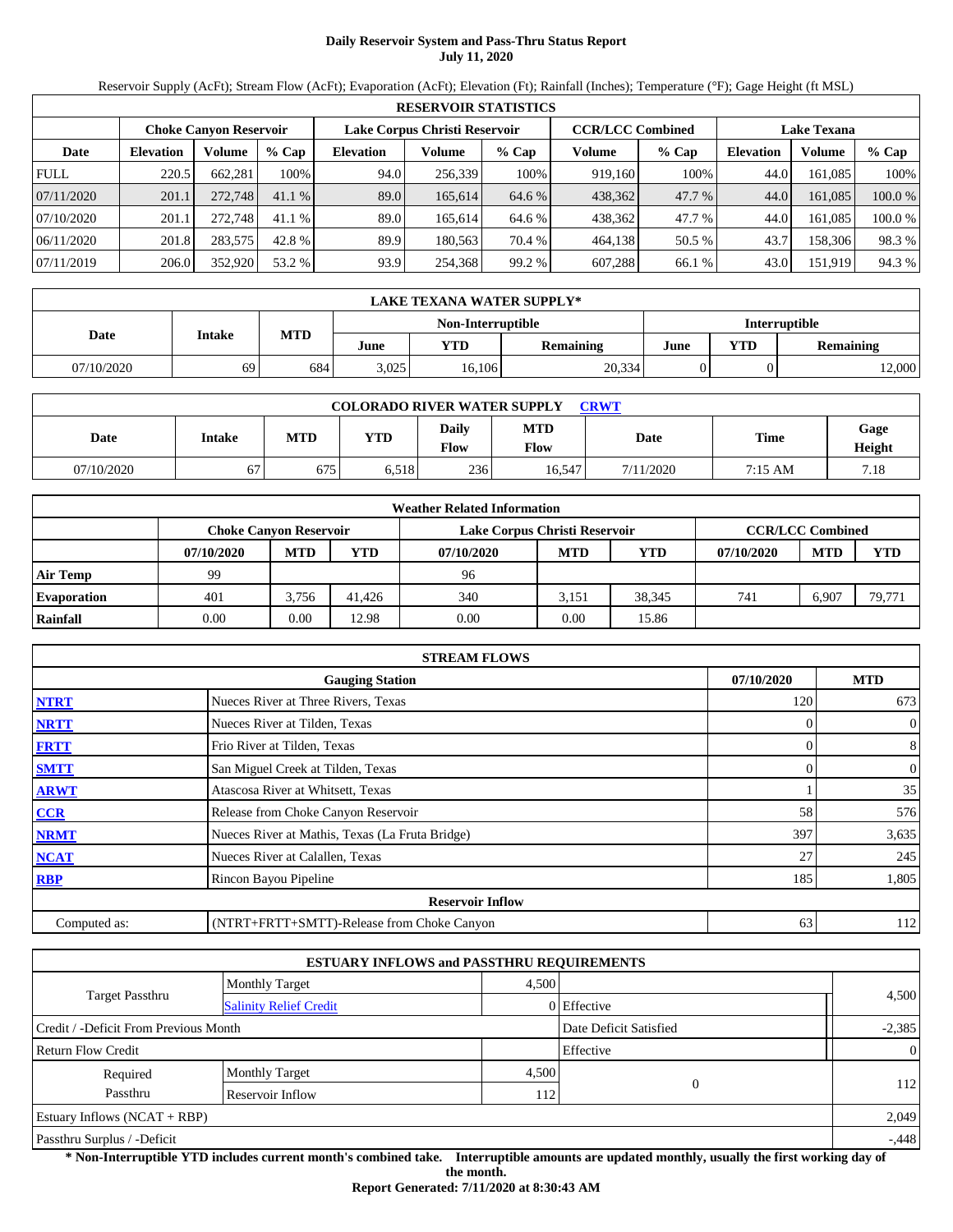# **Daily Reservoir System and Pass-Thru Status Report July 12, 2020**

Reservoir Supply (AcFt); Stream Flow (AcFt); Evaporation (AcFt); Elevation (Ft); Rainfall (Inches); Temperature (°F); Gage Height (ft MSL)

|             | <b>RESERVOIR STATISTICS</b> |                        |         |                  |                               |         |         |                         |                    |         |         |  |  |
|-------------|-----------------------------|------------------------|---------|------------------|-------------------------------|---------|---------|-------------------------|--------------------|---------|---------|--|--|
|             |                             | Choke Canvon Reservoir |         |                  | Lake Corpus Christi Reservoir |         |         | <b>CCR/LCC Combined</b> | <b>Lake Texana</b> |         |         |  |  |
| Date        | <b>Elevation</b>            | Volume                 | $%$ Cap | <b>Elevation</b> | Volume                        | $%$ Cap | Volume  | $%$ Cap                 | <b>Elevation</b>   | Volume  | $%$ Cap |  |  |
| <b>FULL</b> | 220.5                       | 662,281                | 100%    | 94.0             | 256,339                       | 100%    | 919.160 | 100%                    | 44.0               | 161.085 | 100%    |  |  |
| 07/12/2020  | 201.1                       | 272,748                | 41.1%   | 89.0             | 165.614                       | 64.6 %  | 438,362 | 47.7 %                  | 44.0               | 161,085 | 100.0 % |  |  |
| 07/11/2020  | 201.1                       | 272,748                | 41.1%   | 89.0             | 165.614                       | 64.6 %  | 438,362 | 47.7 %                  | 44.0               | 161.085 | 100.0 % |  |  |
| 06/12/2020  | 201.7                       | 282,012                | 42.5 %  | 89.8             | 178,868                       | 69.8 %  | 460,880 | 50.1 %                  | 43.7               | 158,306 | 98.3 %  |  |  |
| 07/12/2019  | 206.0                       | 352,920                | 53.2 %  | 94.0             | 256,339                       | 100.0 % | 609,259 | 66.3 %                  | 43.0               | 151,919 | 94.3 %  |  |  |

|            | <b>LAKE TEXANA WATER SUPPLY*</b> |            |       |                   |                  |                      |     |           |  |  |  |
|------------|----------------------------------|------------|-------|-------------------|------------------|----------------------|-----|-----------|--|--|--|
|            |                                  |            |       | Non-Interruptible |                  | <b>Interruptible</b> |     |           |  |  |  |
| Date       | <b>Intake</b>                    | <b>MTD</b> | June  | YTD               | <b>Remaining</b> | June                 | YTD | Remaining |  |  |  |
| 07/11/2020 | 69                               | 753        | 3,025 | 16,106            | 20,334           |                      |     | 12,000    |  |  |  |

| <b>COLORADO RIVER WATER SUPPLY</b><br><b>CRWT</b> |        |     |            |               |                           |           |         |                |  |  |
|---------------------------------------------------|--------|-----|------------|---------------|---------------------------|-----------|---------|----------------|--|--|
| Date                                              | Intake | MTD | <b>YTD</b> | Daily<br>Flow | <b>MTD</b><br><b>Flow</b> | Date      | Time    | Gage<br>Height |  |  |
| 07/11/2020                                        | 67     | 742 | 5.586      | 214           | 16.761                    | 7/12/2020 | 7:15 AM | 7.32           |  |  |

| <b>Weather Related Information</b> |                               |            |            |                               |                         |            |            |            |            |  |  |
|------------------------------------|-------------------------------|------------|------------|-------------------------------|-------------------------|------------|------------|------------|------------|--|--|
|                                    | <b>Choke Canyon Reservoir</b> |            |            | Lake Corpus Christi Reservoir | <b>CCR/LCC Combined</b> |            |            |            |            |  |  |
|                                    | 07/11/2020                    | <b>MTD</b> | <b>YTD</b> | 07/11/2020                    | <b>MTD</b>              | <b>YTD</b> | 07/11/2020 | <b>MTD</b> | <b>YTD</b> |  |  |
| <b>Air Temp</b>                    | 102                           |            |            | 99                            |                         |            |            |            |            |  |  |
| <b>Evaporation</b>                 | 427                           | 4.183      | 41,853     | 284                           | 3.435                   | 38.629     | 711        | 7.618      | 80.482     |  |  |
| Rainfall                           | 0.00                          | $0.00\,$   | 12.98      | 0.00                          | 0.00                    | 15.86      |            |            |            |  |  |

|              | <b>STREAM FLOWS</b>                             |            |                |  |  |  |  |  |  |  |
|--------------|-------------------------------------------------|------------|----------------|--|--|--|--|--|--|--|
|              | 07/11/2020                                      | <b>MTD</b> |                |  |  |  |  |  |  |  |
| <b>NTRT</b>  | Nueces River at Three Rivers, Texas             | 106        | 779            |  |  |  |  |  |  |  |
| <b>NRTT</b>  | Nueces River at Tilden, Texas                   |            | $\overline{0}$ |  |  |  |  |  |  |  |
| <b>FRTT</b>  | Frio River at Tilden, Texas                     |            | 8              |  |  |  |  |  |  |  |
| <b>SMTT</b>  | San Miguel Creek at Tilden, Texas               | $\Omega$   | $\mathbf{0}$   |  |  |  |  |  |  |  |
| <b>ARWT</b>  | Atascosa River at Whitsett, Texas               |            | 36             |  |  |  |  |  |  |  |
| <b>CCR</b>   | Release from Choke Canyon Reservoir             | 58         | 633            |  |  |  |  |  |  |  |
| <b>NRMT</b>  | Nueces River at Mathis, Texas (La Fruta Bridge) | 397        | 4,032          |  |  |  |  |  |  |  |
| <b>NCAT</b>  | Nueces River at Calallen, Texas                 | 31         | 276            |  |  |  |  |  |  |  |
| <b>RBP</b>   | Rincon Bayou Pipeline                           | 205        | 2,009          |  |  |  |  |  |  |  |
|              | <b>Reservoir Inflow</b>                         |            |                |  |  |  |  |  |  |  |
| Computed as: | (NTRT+FRTT+SMTT)-Release from Choke Canyon      | 48         | 160            |  |  |  |  |  |  |  |

|                                       |                               | <b>ESTUARY INFLOWS and PASSTHRU REQUIREMENTS</b> |                        |                |
|---------------------------------------|-------------------------------|--------------------------------------------------|------------------------|----------------|
|                                       | <b>Monthly Target</b>         | 4,500                                            |                        |                |
| Target Passthru                       | <b>Salinity Relief Credit</b> |                                                  | $0$ Effective          | 4,500          |
| Credit / -Deficit From Previous Month |                               |                                                  | Date Deficit Satisfied | $-2,385$       |
| <b>Return Flow Credit</b>             |                               |                                                  | Effective              | $\overline{0}$ |
| Required                              | <b>Monthly Target</b>         | 4,500                                            | $\Omega$               |                |
| Passthru                              | Reservoir Inflow              | 160                                              |                        | 160            |
| Estuary Inflows $(NCAT + RBP)$        |                               |                                                  |                        | 2,285          |
| Passthru Surplus / -Deficit           |                               |                                                  |                        | $-.260$        |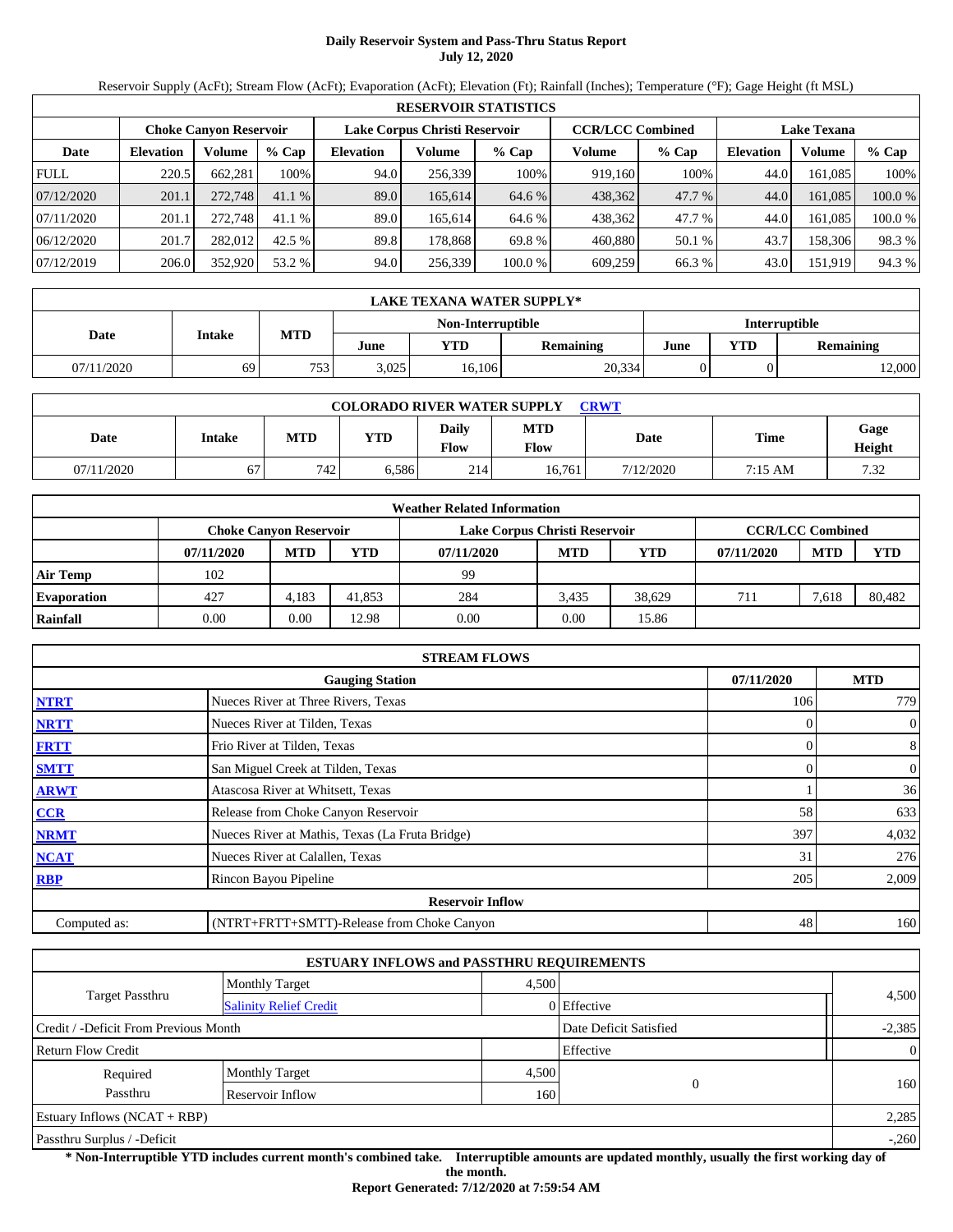# **Daily Reservoir System and Pass-Thru Status Report July 13, 2020**

Reservoir Supply (AcFt); Stream Flow (AcFt); Evaporation (AcFt); Elevation (Ft); Rainfall (Inches); Temperature (°F); Gage Height (ft MSL)

|             | <b>RESERVOIR STATISTICS</b> |                               |         |                               |         |         |                         |        |                    |         |         |  |  |
|-------------|-----------------------------|-------------------------------|---------|-------------------------------|---------|---------|-------------------------|--------|--------------------|---------|---------|--|--|
|             |                             | <b>Choke Canyon Reservoir</b> |         | Lake Corpus Christi Reservoir |         |         | <b>CCR/LCC Combined</b> |        | <b>Lake Texana</b> |         |         |  |  |
| Date        | <b>Elevation</b>            | Volume                        | $%$ Cap | <b>Elevation</b>              | Volume  | $%$ Cap | Volume                  | % Cap  | <b>Elevation</b>   | Volume  | % Cap   |  |  |
| <b>FULL</b> | 220.5                       | 662,281                       | 100%    | 94.0                          | 256,339 | 100%    | 919,160                 | 100%   | 44.0               | 161,085 | 100%    |  |  |
| 07/13/2020  | 201.1                       | 272,748                       | 41.1%   | 88.9                          | 163,995 | 64.0 %  | 436,743                 | 47.5 % | 44.0               | 161.085 | 100.0 % |  |  |
| 07/12/2020  | 201.1                       | 272,748                       | 41.1%   | 89.0                          | 165.614 | 64.6 %  | 438,362                 | 47.7 % | 44.0               | 161.085 | 100.0 % |  |  |
| 06/13/2020  | 201.7                       | 282,012                       | 42.5 %  | 89.8                          | 178.868 | 69.8 %  | 460,880                 | 50.1 % | 43.6               | 157,385 | 97.7 %  |  |  |
| 07/13/2019  | 205.9                       | 351,181                       | 53.0 %  | 93.9                          | 254,368 | 99.2 %  | 605,549                 | 65.9%  | 43.0               | 151,919 | 94.3 %  |  |  |

|            | LAKE TEXANA WATER SUPPLY*                 |            |       |        |                  |      |     |           |  |  |  |  |
|------------|-------------------------------------------|------------|-------|--------|------------------|------|-----|-----------|--|--|--|--|
|            | Non-Interruptible<br><b>Interruptible</b> |            |       |        |                  |      |     |           |  |  |  |  |
| Date       | <b>Intake</b>                             | <b>MTD</b> | June  | YTD    | <b>Remaining</b> | June | YTD | Remaining |  |  |  |  |
| 07/12/2020 | 69                                        | 822        | 3,025 | 16.106 | 20,334           |      |     | 12,000    |  |  |  |  |

| <b>COLORADO RIVER WATER SUPPLY</b><br><b>CRWT</b> |        |     |            |               |                    |           |           |                |  |  |
|---------------------------------------------------|--------|-----|------------|---------------|--------------------|-----------|-----------|----------------|--|--|
| Date                                              | Intake | MTD | <b>YTD</b> | Daily<br>Flow | <b>MTD</b><br>Flow | Date      | Time      | Gage<br>Height |  |  |
| 07/12/2020                                        | 67     | 810 | 6.653      | 347           | 17.109             | 7/13/2020 | $7:15$ AM | 7.78           |  |  |

| <b>Weather Related Information</b> |            |                                                                                           |            |            |            |            |            |            |            |  |  |
|------------------------------------|------------|-------------------------------------------------------------------------------------------|------------|------------|------------|------------|------------|------------|------------|--|--|
|                                    |            | <b>CCR/LCC Combined</b><br>Lake Corpus Christi Reservoir<br><b>Choke Canyon Reservoir</b> |            |            |            |            |            |            |            |  |  |
|                                    | 07/12/2020 | <b>MTD</b>                                                                                | <b>YTD</b> | 07/12/2020 | <b>MTD</b> | <b>YTD</b> | 07/12/2020 | <b>MTD</b> | <b>YTD</b> |  |  |
| <b>Air Temp</b>                    | 100        |                                                                                           |            | 99         |            |            |            |            |            |  |  |
| <b>Evaporation</b>                 | 374        | 4,557                                                                                     | 42.227     | 310        | 3.745      | 38.939     | 684        | 8.302      | 81,166     |  |  |
| Rainfall                           | 0.00       | $0.00\,$                                                                                  | 12.98      | 0.00       | 0.00       | 15.86      |            |            |            |  |  |

|              | <b>STREAM FLOWS</b>                             |            |                |
|--------------|-------------------------------------------------|------------|----------------|
|              | <b>Gauging Station</b>                          | 07/12/2020 | <b>MTD</b>     |
| <b>NTRT</b>  | Nueces River at Three Rivers, Texas             | 39         | 818            |
| <b>NRTT</b>  | Nueces River at Tilden, Texas                   |            | $\overline{0}$ |
| <b>FRTT</b>  | Frio River at Tilden, Texas                     |            | 8              |
| <b>SMTT</b>  | San Miguel Creek at Tilden, Texas               |            | $\mathbf{0}$   |
| <b>ARWT</b>  | Atascosa River at Whitsett, Texas               |            | 36             |
| <b>CCR</b>   | Release from Choke Canyon Reservoir             | 58         | 691            |
| <b>NRMT</b>  | Nueces River at Mathis, Texas (La Fruta Bridge) | 399        | 4,431          |
| <b>NCAT</b>  | Nueces River at Calallen, Texas                 | 30         | 306            |
| <b>RBP</b>   | Rincon Bayou Pipeline                           | 194        | 2,204          |
|              | <b>Reservoir Inflow</b>                         |            |                |
| Computed as: | NRTT+FRTT+SMTT+ARWT                             | 0          | 160            |

|                                       | <b>ESTUARY INFLOWS and PASSTHRU REQUIREMENTS</b> |       |                        |                |  |  |
|---------------------------------------|--------------------------------------------------|-------|------------------------|----------------|--|--|
|                                       | <b>Monthly Target</b>                            | 4.500 |                        |                |  |  |
| <b>Target Passthru</b>                | <b>Salinity Relief Credit</b>                    |       | 0 Effective            | 4,500          |  |  |
| Credit / -Deficit From Previous Month |                                                  |       | Date Deficit Satisfied | $-2,385$       |  |  |
| <b>Return Flow Credit</b>             |                                                  |       | Effective              | $\overline{0}$ |  |  |
| Required                              | <b>Monthly Target</b>                            | 4,500 |                        |                |  |  |
| Passthru                              | Reservoir Inflow                                 | 160   |                        | 160            |  |  |
| Estuary Inflows $(NCAT + RBP)$        |                                                  |       |                        | 2,510          |  |  |
| Passthru Surplus / -Deficit           |                                                  |       |                        |                |  |  |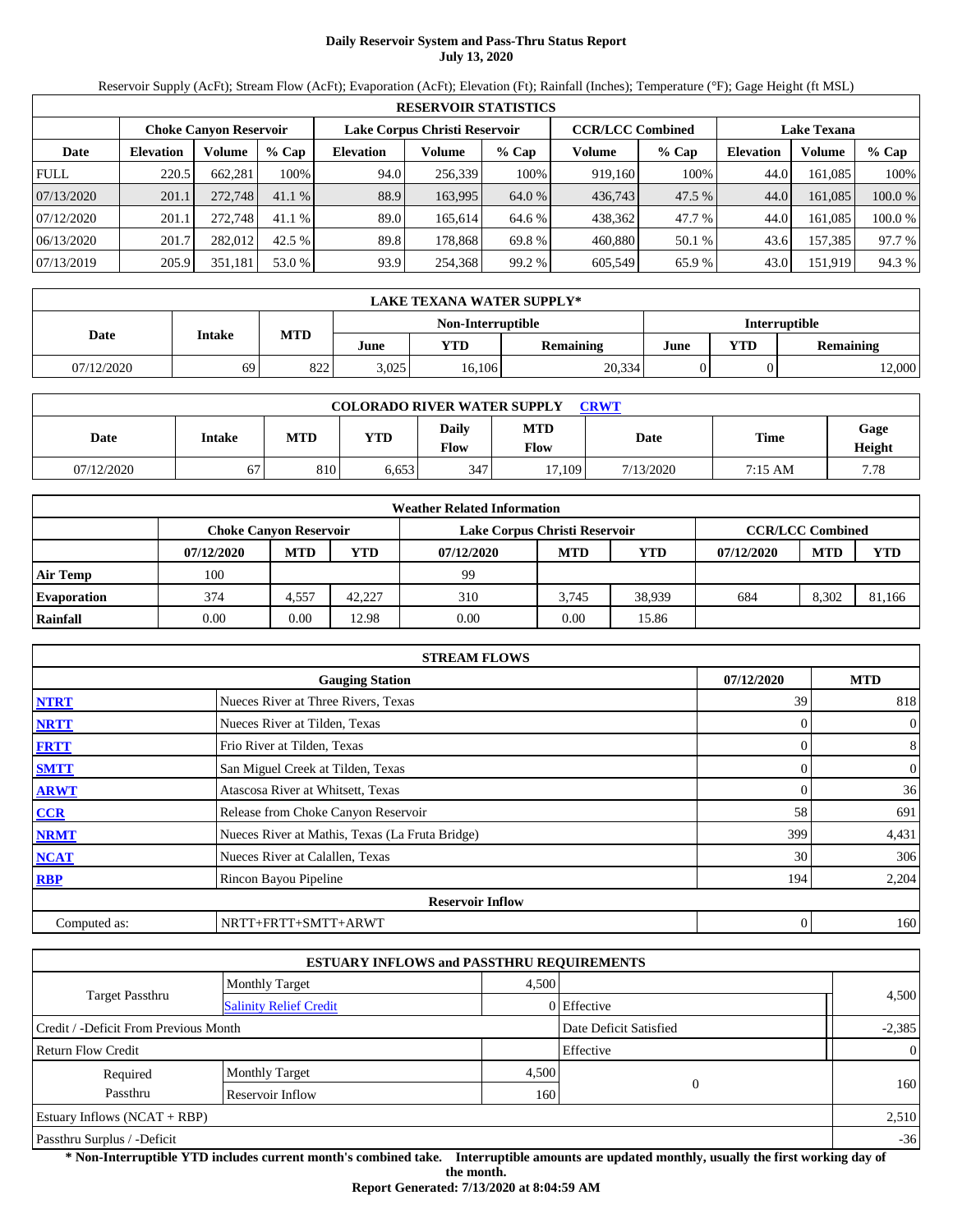# **Daily Reservoir System and Pass-Thru Status Report July 14, 2020**

Reservoir Supply (AcFt); Stream Flow (AcFt); Evaporation (AcFt); Elevation (Ft); Rainfall (Inches); Temperature (°F); Gage Height (ft MSL)

|             | <b>RESERVOIR STATISTICS</b> |                               |         |                               |         |         |                         |         |                    |         |        |  |  |
|-------------|-----------------------------|-------------------------------|---------|-------------------------------|---------|---------|-------------------------|---------|--------------------|---------|--------|--|--|
|             |                             | <b>Choke Canyon Reservoir</b> |         | Lake Corpus Christi Reservoir |         |         | <b>CCR/LCC Combined</b> |         | <b>Lake Texana</b> |         |        |  |  |
| Date        | <b>Elevation</b>            | Volume                        | $%$ Cap | <b>Elevation</b>              | Volume  | $%$ Cap | Volume                  | $%$ Cap | <b>Elevation</b>   | Volume  | % Cap  |  |  |
| <b>FULL</b> | 220.5                       | 662.281                       | 100%    | 94.0                          | 256,339 | 100%    | 919,160                 | 100%    | 44.0               | 161.085 | 100%   |  |  |
| 07/14/2020  | 201.0                       | 271.222                       | 40.9%   | 88.9                          | 163.995 | 64.0 %  | 435.217                 | 47.3 %  | 43.8               | 159.229 | 98.8%  |  |  |
| 07/13/2020  | 201.1                       | 272.748                       | 41.1%   | 88.9                          | 163.995 | 64.0 %  | 436.743                 | 47.5 %  | 44.0               | 161.085 | 100.0% |  |  |
| 06/14/2020  | 201.6                       | 280,455                       | 42.3 %  | 89.8                          | 178.868 | 69.8%   | 459.323                 | 50.0 %  | 43.6               | 157.385 | 97.7 % |  |  |
| 07/14/2019  | 205.9                       | 351,181                       | 53.0 %  | 93.9                          | 254,368 | 99.2 %  | 605,549                 | 65.9%   | 42.9               | 151,018 | 93.8 % |  |  |

|            | LAKE TEXANA WATER SUPPLY* |            |       |        |                  |      |     |                      |  |  |  |  |
|------------|---------------------------|------------|-------|--------|------------------|------|-----|----------------------|--|--|--|--|
|            | Non-Interruptible         |            |       |        |                  |      |     | <b>Interruptible</b> |  |  |  |  |
| Date       | <b>Intake</b>             | <b>MTD</b> | June  | YTD    | <b>Remaining</b> | June | YTD | Remaining            |  |  |  |  |
| 07/13/2020 | 69                        | 891        | 3,025 | 16.106 | 20,334           |      |     | 12,000               |  |  |  |  |

| <b>COLORADO RIVER WATER SUPPLY</b><br><b>CRWT</b> |        |     |            |               |                    |           |             |                |  |  |
|---------------------------------------------------|--------|-----|------------|---------------|--------------------|-----------|-------------|----------------|--|--|
| Date                                              | Intake | MTD | <b>YTD</b> | Daily<br>Flow | <b>MTD</b><br>Flow | Date      | <b>Time</b> | Gage<br>Height |  |  |
| 07/13/2020                                        | 67     | 877 | 6.720      | 514           | 17.623             | 7/14/2020 | 7:15 AM     | 7.61           |  |  |

| <b>Weather Related Information</b> |                                                                                           |            |            |            |            |            |            |            |            |  |  |
|------------------------------------|-------------------------------------------------------------------------------------------|------------|------------|------------|------------|------------|------------|------------|------------|--|--|
|                                    | <b>CCR/LCC Combined</b><br>Lake Corpus Christi Reservoir<br><b>Choke Canyon Reservoir</b> |            |            |            |            |            |            |            |            |  |  |
|                                    | 07/13/2020                                                                                | <b>MTD</b> | <b>YTD</b> | 07/13/2020 | <b>MTD</b> | <b>YTD</b> | 07/13/2020 | <b>MTD</b> | <b>YTD</b> |  |  |
| <b>Air Temp</b>                    | 103                                                                                       |            |            | 102        |            |            |            |            |            |  |  |
| <b>Evaporation</b>                 | 444                                                                                       | 5.001      | 42.671     | 442        | 4.187      | 39.381     | 886        | 9.188      | 82,052     |  |  |
| Rainfall                           | 0.00                                                                                      | $0.00\,$   | 12.98      | 0.00       | 0.00       | 15.86      |            |            |            |  |  |

|              | <b>STREAM FLOWS</b>                             |            |                |
|--------------|-------------------------------------------------|------------|----------------|
|              | <b>Gauging Station</b>                          | 07/13/2020 | <b>MTD</b>     |
| <b>NTRT</b>  | Nueces River at Three Rivers, Texas             | 37         | 855            |
| <b>NRTT</b>  | Nueces River at Tilden, Texas                   |            | $\overline{0}$ |
| <b>FRTT</b>  | Frio River at Tilden, Texas                     |            | 8              |
| <b>SMTT</b>  | San Miguel Creek at Tilden, Texas               |            | $\mathbf{0}$   |
| <b>ARWT</b>  | Atascosa River at Whitsett, Texas               |            | 36             |
| <b>CCR</b>   | Release from Choke Canyon Reservoir             | 58         | 748            |
| <b>NRMT</b>  | Nueces River at Mathis, Texas (La Fruta Bridge) | 286        | 4,716          |
| <b>NCAT</b>  | Nueces River at Calallen, Texas                 | 30         | 335            |
| <b>RBP</b>   | Rincon Bayou Pipeline                           | 195        | 2,398          |
|              | <b>Reservoir Inflow</b>                         |            |                |
| Computed as: | NRTT+FRTT+SMTT+ARWT                             | 0          | 160            |

|                                       | <b>ESTUARY INFLOWS and PASSTHRU REQUIREMENTS</b> |       |                        |                |
|---------------------------------------|--------------------------------------------------|-------|------------------------|----------------|
|                                       | <b>Monthly Target</b>                            | 4.500 |                        |                |
| Target Passthru                       | <b>Salinity Relief Credit</b>                    |       | 0 Effective            | 4,500          |
| Credit / -Deficit From Previous Month |                                                  |       | Date Deficit Satisfied | $-2,385$       |
| <b>Return Flow Credit</b>             |                                                  |       | Effective              | $\overline{0}$ |
| Required                              | <b>Monthly Target</b>                            | 4,500 |                        |                |
| Passthru                              | Reservoir Inflow                                 | 160   | $\Omega$               | 160            |
| Estuary Inflows $(NCAT + RBP)$        |                                                  |       |                        | 2,734          |
| Passthru Surplus / -Deficit           |                                                  |       |                        | 188            |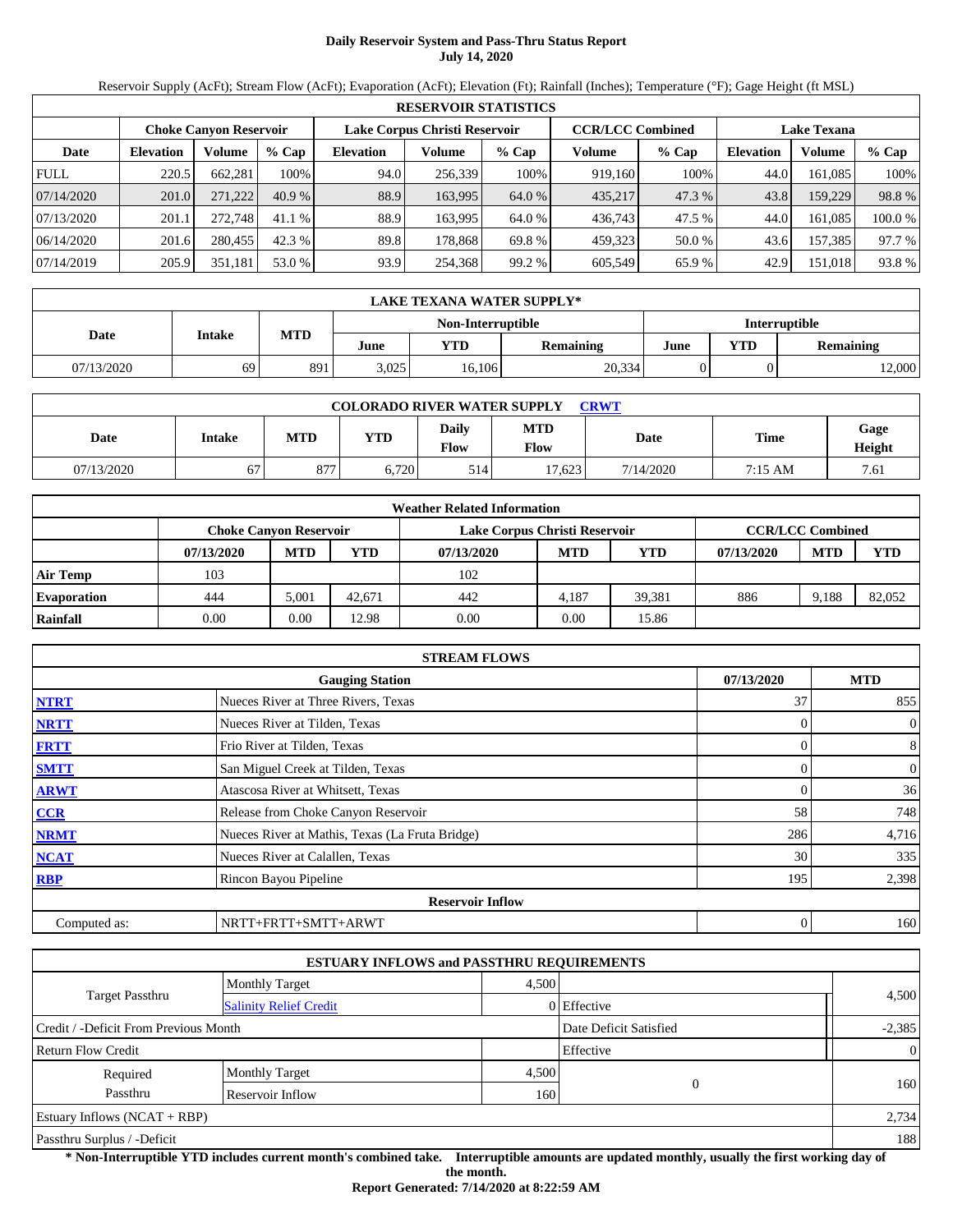# **Daily Reservoir System and Pass-Thru Status Report July 15, 2020**

Reservoir Supply (AcFt); Stream Flow (AcFt); Evaporation (AcFt); Elevation (Ft); Rainfall (Inches); Temperature (°F); Gage Height (ft MSL)

|             | <b>RESERVOIR STATISTICS</b>   |         |         |                  |                               |         |         |                         |                    |         |        |  |
|-------------|-------------------------------|---------|---------|------------------|-------------------------------|---------|---------|-------------------------|--------------------|---------|--------|--|
|             | <b>Choke Canvon Reservoir</b> |         |         |                  | Lake Corpus Christi Reservoir |         |         | <b>CCR/LCC Combined</b> | <b>Lake Texana</b> |         |        |  |
| Date        | <b>Elevation</b>              | Volume  | $%$ Cap | <b>Elevation</b> | Volume                        | $%$ Cap | Volume  | $%$ Cap                 | <b>Elevation</b>   | Volume  | % Cap  |  |
| <b>FULL</b> | 220.5                         | 662,281 | 100%    | 94.0             | 256,339                       | 100%    | 919,160 | 100%                    | 44.0               | 161.085 | 100%   |  |
| 07/15/2020  | 200.9                         | 269,701 | 40.7%   | 88.8             | 162,385                       | 63.3 %  | 432,086 | 47.0 %                  | 43.8               | 159,229 | 98.8%  |  |
| 07/14/2020  | 201.0                         | 271.222 | 40.9%   | 88.9             | 163.995                       | 64.0 %  | 435,217 | 47.3 %                  | 43.8               | 159,229 | 98.8%  |  |
| 06/15/2020  | 201.6                         | 280,455 | 42.3 %  | 89.7             | 177.182                       | 69.1 %  | 457,637 | 49.8%                   | 43.5               | 156.467 | 97.1 % |  |
| 07/15/2019  | 205.9                         | 351,181 | 53.0 %  | 93.9             | 254,368                       | 99.2 %  | 605,549 | 65.9%                   | 42.9               | 151,018 | 93.8%  |  |

|            | LAKE TEXANA WATER SUPPLY* |            |       |                   |                  |               |            |                  |  |  |
|------------|---------------------------|------------|-------|-------------------|------------------|---------------|------------|------------------|--|--|
|            | <b>Intake</b>             |            |       | Non-Interruptible |                  | Interruptible |            |                  |  |  |
| Date       |                           | <b>MTD</b> | June  | YTD               | <b>Remaining</b> | June          | <b>YTD</b> | <b>Remaining</b> |  |  |
| 07/14/2020 | 69                        | 960        | 3,025 | 16,106            | 20,334           |               |            | 12,000           |  |  |

| <b>COLORADO RIVER WATER SUPPLY</b><br><b>CRWT</b> |               |            |       |                             |                    |           |             |                |  |  |  |
|---------------------------------------------------|---------------|------------|-------|-----------------------------|--------------------|-----------|-------------|----------------|--|--|--|
| Date                                              | <b>Intake</b> | <b>MTD</b> | YTD   | <b>Daily</b><br><b>Flow</b> | <b>MTD</b><br>Flow | Date      | <b>Time</b> | Gage<br>Height |  |  |  |
| 07/14/2020                                        | 67            | 945        | 0.788 | 494                         | 18.117             | 7/15/2020 | 7:15 AM     | 7.53           |  |  |  |

|                    |                               |            |            | <b>Weather Related Information</b> |            |        |            |                         |            |
|--------------------|-------------------------------|------------|------------|------------------------------------|------------|--------|------------|-------------------------|------------|
|                    | <b>Choke Canvon Reservoir</b> |            |            | Lake Corpus Christi Reservoir      |            |        |            | <b>CCR/LCC Combined</b> |            |
|                    | 07/14/2020                    | <b>MTD</b> | <b>YTD</b> | 07/14/2020                         | <b>MTD</b> | YTD    | 07/14/2020 | <b>MTD</b>              | <b>YTD</b> |
| <b>Air Temp</b>    | 102                           |            |            | 99                                 |            |        |            |                         |            |
| <b>Evaporation</b> | 407                           | 5.408      | 43,078     | 299                                | 4.486      | 39,680 | 706        | 9.894                   | 82,758     |
| <b>Rainfall</b>    | 0.00                          | 0.00       | 12.98      | 0.00                               | 0.00       | 15.86  |            |                         |            |

|              | <b>STREAM FLOWS</b>                             |            |                  |
|--------------|-------------------------------------------------|------------|------------------|
|              | <b>Gauging Station</b>                          | 07/14/2020 | <b>MTD</b>       |
| <b>NTRT</b>  | Nueces River at Three Rivers, Texas             | 66         | 921              |
| <b>NRTT</b>  | Nueces River at Tilden, Texas                   |            | $\boldsymbol{0}$ |
| <b>FRTT</b>  | Frio River at Tilden, Texas                     | 0          | 8                |
| <b>SMTT</b>  | San Miguel Creek at Tilden, Texas               |            | $\boldsymbol{0}$ |
| <b>ARWT</b>  | Atascosa River at Whitsett, Texas               |            | 36               |
| <b>CCR</b>   | Release from Choke Canyon Reservoir             | 58         | 806              |
| <b>NRMT</b>  | Nueces River at Mathis, Texas (La Fruta Bridge) | 212        | 4,929            |
| <b>NCAT</b>  | Nueces River at Calallen, Texas                 |            | 336              |
| <b>RBP</b>   | Rincon Bayou Pipeline                           | 132        | 2,531            |
|              | <b>Reservoir Inflow</b>                         |            |                  |
| Computed as: | (NTRT+FRTT+SMTT)-Release from Choke Canyon      | 9          | 169              |

|                                                         |                       |       | <b>ESTUARY INFLOWS and PASSTHRU REQUIREMENTS</b> |            |          |
|---------------------------------------------------------|-----------------------|-------|--------------------------------------------------|------------|----------|
|                                                         | <b>Monthly Target</b> | 4,500 |                                                  |            | 4,500    |
| <b>Target Passthru</b><br><b>Salinity Relief Credit</b> |                       |       | 0 Effective                                      |            |          |
| Credit / -Deficit From Previous Month                   |                       |       | Date Deficit Satisfied                           | 07/14/2020 | $-2,385$ |
| <b>Return Flow Credit</b>                               |                       |       | Effective                                        | 07/14/2020 | 500      |
| Required                                                | <b>Monthly Target</b> | 4,500 |                                                  |            |          |
| Passthru                                                | Reservoir Inflow      | 169   | $\Omega$                                         |            | 169      |
| Estuary Inflows $(NCAT + RBP)$                          |                       |       |                                                  |            | 2,866    |
| Passthru Surplus / -Deficit                             |                       |       |                                                  |            | 812      |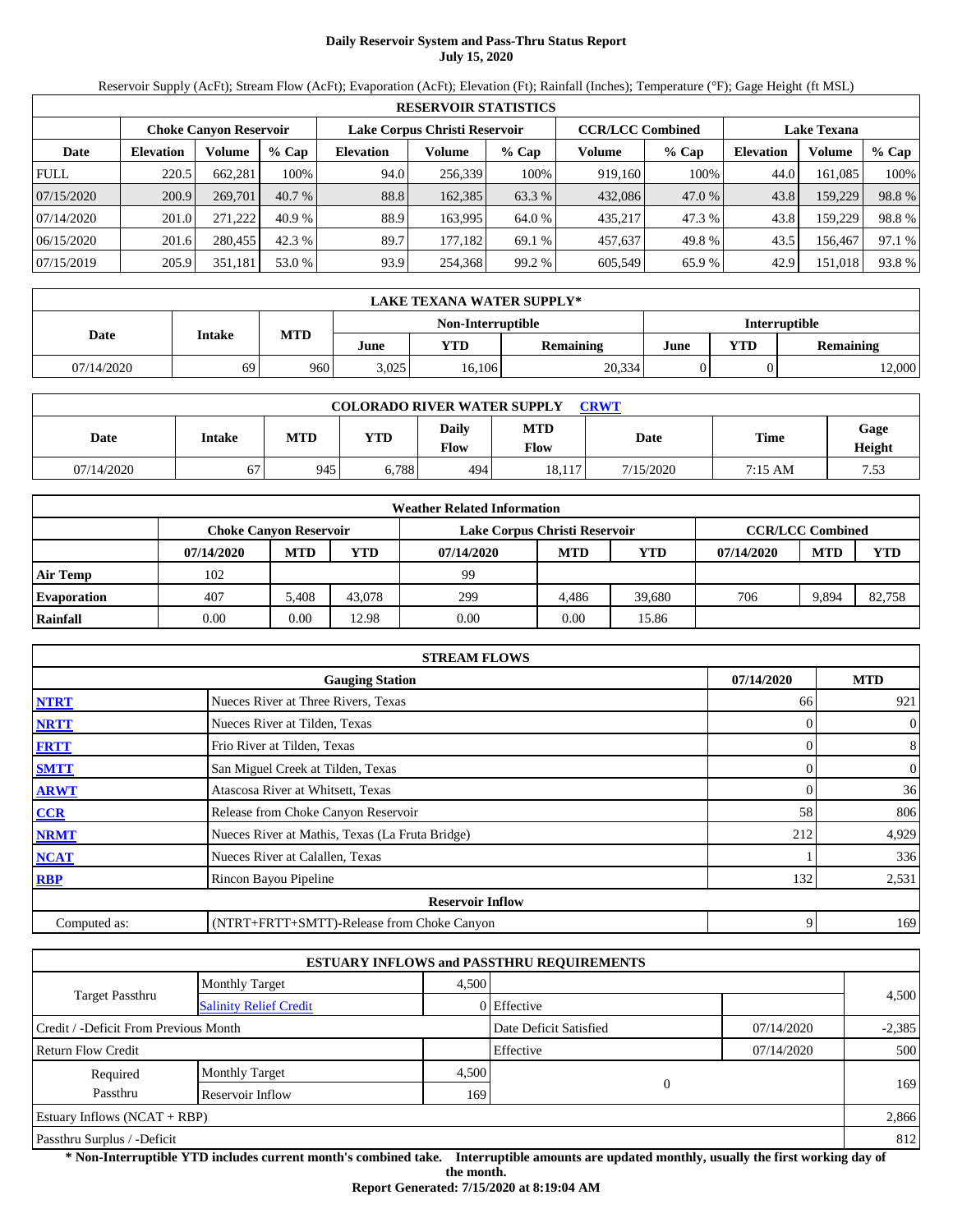# **Daily Reservoir System and Pass-Thru Status Report July 16, 2020**

Reservoir Supply (AcFt); Stream Flow (AcFt); Evaporation (AcFt); Elevation (Ft); Rainfall (Inches); Temperature (°F); Gage Height (ft MSL)

|             | <b>RESERVOIR STATISTICS</b>                             |         |         |                  |         |                         |         |         |                  |                    |        |  |
|-------------|---------------------------------------------------------|---------|---------|------------------|---------|-------------------------|---------|---------|------------------|--------------------|--------|--|
|             | Lake Corpus Christi Reservoir<br>Choke Canvon Reservoir |         |         |                  |         | <b>CCR/LCC Combined</b> |         |         |                  | <b>Lake Texana</b> |        |  |
| Date        | <b>Elevation</b>                                        | Volume  | $%$ Cap | <b>Elevation</b> | Volume  | $%$ Cap                 | Volume  | $%$ Cap | <b>Elevation</b> | Volume             | % Cap  |  |
| <b>FULL</b> | 220.5                                                   | 662,281 | 100%    | 94.0             | 256.339 | 100%                    | 919.160 | 100%    | 44.0             | 161.085            | 100%   |  |
| 07/16/2020  | 200.9                                                   | 269,701 | 40.7%   | 88.8             | 162,385 | 63.3 %                  | 432,086 | 47.0 %  | 43.7             | 158,306            | 98.3%  |  |
| 07/15/2020  | 200.9                                                   | 269,701 | 40.7%   | 88.8             | 162.385 | 63.3 %                  | 432.086 | 47.0 %  | 43.8             | 159.229            | 98.8%  |  |
| 06/16/2020  | 201.6                                                   | 280,455 | 42.3 %  | 89.7             | 177.182 | 69.1 %                  | 457,637 | 49.8%   | 43.5             | 156.467            | 97.1 % |  |
| 07/16/2019  | 205.8                                                   | 349,447 | 52.7 %  | 93.9             | 254,368 | 99.2 %                  | 603,815 | 65.7 %  | 42.8             | 150,120            | 93.2 % |  |

|            | LAKE TEXANA WATER SUPPLY* |            |       |                   |           |                      |     |           |  |  |
|------------|---------------------------|------------|-------|-------------------|-----------|----------------------|-----|-----------|--|--|
|            | <b>Intake</b>             | <b>MTD</b> |       | Non-Interruptible |           | <b>Interruptible</b> |     |           |  |  |
| Date       |                           |            | June  | YTD               | Remaining | June                 | YTD | Remaining |  |  |
| 07/15/2020 | 69                        | ,030       | 3.025 | 16.106            | 20,334    |                      |     | 12,000    |  |  |

| <b>COLORADO RIVER WATER SUPPLY</b><br><b>CRWT</b> |        |            |            |                      |                    |           |         |                |  |  |
|---------------------------------------------------|--------|------------|------------|----------------------|--------------------|-----------|---------|----------------|--|--|
| Date                                              | Intake | <b>MTD</b> | <b>VTD</b> | Daily<br><b>Flow</b> | <b>MTD</b><br>Flow | Date      | Time    | Gage<br>Height |  |  |
| 07/15/2020                                        | 68     | 1.012      | 6,855      | 461                  | 18,578             | 7/16/2020 | 7:15 AM | 7.73           |  |  |

|                    |                               |            |        | <b>Weather Related Information</b> |            |        |            |                         |            |
|--------------------|-------------------------------|------------|--------|------------------------------------|------------|--------|------------|-------------------------|------------|
|                    | <b>Choke Canvon Reservoir</b> |            |        | Lake Corpus Christi Reservoir      |            |        |            | <b>CCR/LCC Combined</b> |            |
|                    | 07/15/2020                    | <b>MTD</b> | YTD    | 07/15/2020                         | <b>MTD</b> | YTD    | 07/15/2020 | <b>MTD</b>              | <b>YTD</b> |
| <b>Air Temp</b>    | 100                           |            |        | 98                                 |            |        |            |                         |            |
| <b>Evaporation</b> | 451                           | 5.859      | 43.529 | 402                                | 4.888      | 40.082 | 853        | 10.747                  | 83,611     |
| Rainfall           | 0.00                          | 0.00       | 12.98  | 0.00                               | 0.00       | 15.86  |            |                         |            |

|              | <b>STREAM FLOWS</b>                             |            |                  |
|--------------|-------------------------------------------------|------------|------------------|
|              | <b>Gauging Station</b>                          | 07/15/2020 | <b>MTD</b>       |
| <b>NTRT</b>  | Nueces River at Three Rivers, Texas             | 66         | 987              |
| <b>NRTT</b>  | Nueces River at Tilden, Texas                   |            | $\overline{0}$   |
| <b>FRTT</b>  | Frio River at Tilden, Texas                     |            | 8                |
| <b>SMTT</b>  | San Miguel Creek at Tilden, Texas               |            | $\boldsymbol{0}$ |
| <b>ARWT</b>  | Atascosa River at Whitsett, Texas               |            | 36               |
| CCR          | Release from Choke Canyon Reservoir             | 58         | 863              |
| <b>NRMT</b>  | Nueces River at Mathis, Texas (La Fruta Bridge) | 210        | 5,139            |
| <b>NCAT</b>  | Nueces River at Calallen, Texas                 | 10         | 346              |
| <b>RBP</b>   | Rincon Bayou Pipeline                           |            | 2,531            |
|              | <b>Reservoir Inflow</b>                         |            |                  |
| Computed as: | (NTRT+FRTT+SMTT)-Release from Choke Canyon      | 9          | 178              |

|                                                  |                       |       | <b>ESTUARY INFLOWS and PASSTHRU REQUIREMENTS</b> |            |          |
|--------------------------------------------------|-----------------------|-------|--------------------------------------------------|------------|----------|
|                                                  | <b>Monthly Target</b> | 4,500 |                                                  |            |          |
| Target Passthru<br><b>Salinity Relief Credit</b> |                       |       | $0$ Effective                                    |            | 4,500    |
| Credit / -Deficit From Previous Month            |                       |       | Date Deficit Satisfied                           | 07/14/2020 | $-2,385$ |
| <b>Return Flow Credit</b>                        |                       |       | Effective                                        | 07/14/2020 | 500      |
| Required                                         | <b>Monthly Target</b> | 4,500 |                                                  |            |          |
| Passthru                                         | Reservoir Inflow      | 178   | $\Omega$                                         |            | 178      |
| Estuary Inflows $(NCAT + RBP)$                   |                       |       |                                                  |            | 2,877    |
| Passthru Surplus / -Deficit                      |                       |       |                                                  | 814        |          |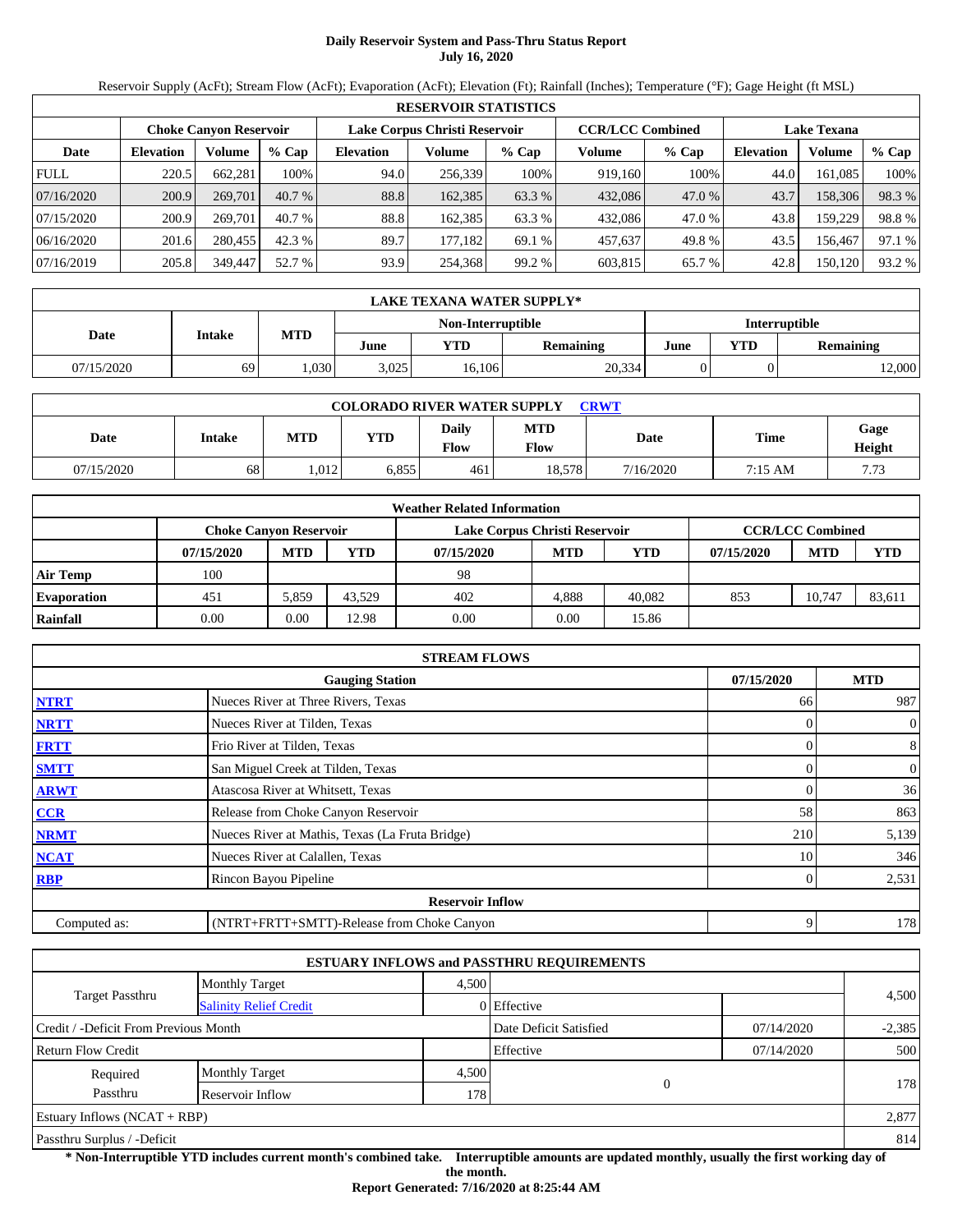# **Daily Reservoir System and Pass-Thru Status Report July 17, 2020**

Reservoir Supply (AcFt); Stream Flow (AcFt); Evaporation (AcFt); Elevation (Ft); Rainfall (Inches); Temperature (°F); Gage Height (ft MSL)

|             | <b>RESERVOIR STATISTICS</b> |                               |         |                  |                               |         |                         |         |                    |         |        |  |
|-------------|-----------------------------|-------------------------------|---------|------------------|-------------------------------|---------|-------------------------|---------|--------------------|---------|--------|--|
|             |                             | <b>Choke Canvon Reservoir</b> |         |                  | Lake Corpus Christi Reservoir |         | <b>CCR/LCC Combined</b> |         | <b>Lake Texana</b> |         |        |  |
| Date        | <b>Elevation</b>            | Volume                        | $%$ Cap | <b>Elevation</b> | Volume                        | $%$ Cap | Volume                  | $%$ Cap | <b>Elevation</b>   | Volume  | % Cap  |  |
| <b>FULL</b> | 220.5                       | 662,281                       | 100%    | 94.0             | 256.339                       | 100%    | 919.160                 | 100%    | 44.0               | 161.085 | 100%   |  |
| 07/17/2020  | 201.0                       | 271.222                       | 40.9%   | 88.8             | 162,385                       | 63.3 %  | 433,607                 | 47.2 %  | 43.7               | 158,306 | 98.3%  |  |
| 07/16/2020  | 200.9                       | 269,701                       | 40.7%   | 88.8             | 162.385                       | 63.3 %  | 432.086                 | 47.0 %  | 43.7               | 158,306 | 98.3 % |  |
| 06/17/2020  | 201.6                       | 280,455                       | 42.3 %  | 89.6             | 175.504                       | 68.5 %  | 455,959                 | 49.6 %  | 43.4               | 155,551 | 96.6 % |  |
| 07/17/2019  | 205.8                       | 349,447                       | 52.7 %  | 93.8             | 252,402                       | 98.5 %  | 601,849                 | 65.5 %  | 42.8               | 150,120 | 93.2 % |  |

|            | LAKE TEXANA WATER SUPPLY* |            |       |                   |           |                      |     |           |  |  |
|------------|---------------------------|------------|-------|-------------------|-----------|----------------------|-----|-----------|--|--|
|            | <b>Intake</b>             | <b>MTD</b> |       | Non-Interruptible |           | <b>Interruptible</b> |     |           |  |  |
| Date       |                           |            | June  | YTD               | Remaining | June                 | YTD | Remaining |  |  |
| 07/16/2020 | 70                        | ,099       | 3.025 | 16.106            | 20,334    |                      |     | 12,000    |  |  |

| <b>COLORADO RIVER WATER SUPPLY</b><br>CRWT |        |            |       |                               |                    |           |         |                |  |  |  |
|--------------------------------------------|--------|------------|-------|-------------------------------|--------------------|-----------|---------|----------------|--|--|--|
| Date                                       | Intake | <b>MTD</b> | VTD   | <b>Daily</b><br>$F_{\rm low}$ | <b>MTD</b><br>Flow | Date      | Time    | Gage<br>Height |  |  |  |
| 07/16/2020                                 | 68     | .080       | 6,923 | 562                           | 19.139             | 7/17/2020 | 7:15 AM | 7.85           |  |  |  |

|                    | <b>Weather Related Information</b> |                        |        |                               |            |            |            |                         |            |  |  |
|--------------------|------------------------------------|------------------------|--------|-------------------------------|------------|------------|------------|-------------------------|------------|--|--|
|                    |                                    | Choke Canvon Reservoir |        | Lake Corpus Christi Reservoir |            |            |            | <b>CCR/LCC Combined</b> |            |  |  |
|                    | 07/16/2020                         | <b>MTD</b>             | YTD    | 07/16/2020                    | <b>MTD</b> | <b>YTD</b> | 07/16/2020 | <b>MTD</b>              | <b>YTD</b> |  |  |
| <b>Air Temp</b>    | 98                                 |                        |        | 97                            |            |            |            |                         |            |  |  |
| <b>Evaporation</b> | 364                                | 6.223                  | 43.893 | 309                           | 5.197      | 40.391     | 673        | 11.420                  | 84,284     |  |  |
| Rainfall           | 0.00                               | 0.00                   | 12.98  | 0.00                          | 0.00       | 15.86      |            |                         |            |  |  |

|              | <b>STREAM FLOWS</b>                             |            |                  |
|--------------|-------------------------------------------------|------------|------------------|
|              | <b>Gauging Station</b>                          | 07/16/2020 | <b>MTD</b>       |
| <b>NTRT</b>  | Nueces River at Three Rivers, Texas             | 64         | 1,051            |
| <b>NRTT</b>  | Nueces River at Tilden, Texas                   |            | $\overline{0}$   |
| <b>FRTT</b>  | Frio River at Tilden, Texas                     |            | 8                |
| <b>SMTT</b>  | San Miguel Creek at Tilden, Texas               |            | $\boldsymbol{0}$ |
| <b>ARWT</b>  | Atascosa River at Whitsett, Texas               |            | 36               |
| CCR          | Release from Choke Canyon Reservoir             | 58         | 921              |
| <b>NRMT</b>  | Nueces River at Mathis, Texas (La Fruta Bridge) | 208        | 5,348            |
| <b>NCAT</b>  | Nueces River at Calallen, Texas                 |            | 353              |
| <b>RBP</b>   | Rincon Bayou Pipeline                           |            | 2,531            |
|              | <b>Reservoir Inflow</b>                         |            |                  |
| Computed as: | (NTRT+FRTT+SMTT)-Release from Choke Canyon      | 6          | 184              |

|                                                         |                       |                        | <b>ESTUARY INFLOWS and PASSTHRU REQUIREMENTS</b> |            |       |  |  |
|---------------------------------------------------------|-----------------------|------------------------|--------------------------------------------------|------------|-------|--|--|
|                                                         | <b>Monthly Target</b> | 4.500                  |                                                  |            |       |  |  |
| <b>Target Passthru</b><br><b>Salinity Relief Credit</b> |                       |                        | 0 Effective                                      |            | 4,500 |  |  |
| Credit / -Deficit From Previous Month                   |                       | Date Deficit Satisfied | 07/14/2020                                       | $-2,385$   |       |  |  |
| <b>Return Flow Credit</b>                               |                       |                        | Effective                                        | 07/14/2020 | 500   |  |  |
| Required                                                | <b>Monthly Target</b> | 4,500                  |                                                  |            |       |  |  |
| Passthru                                                | Reservoir Inflow      | 184                    | $\theta$                                         |            | 184   |  |  |
| <b>Estuary Inflows (NCAT + RBP)</b>                     |                       |                        |                                                  |            | 2,884 |  |  |
| Passthru Surplus / -Deficit                             |                       |                        |                                                  |            |       |  |  |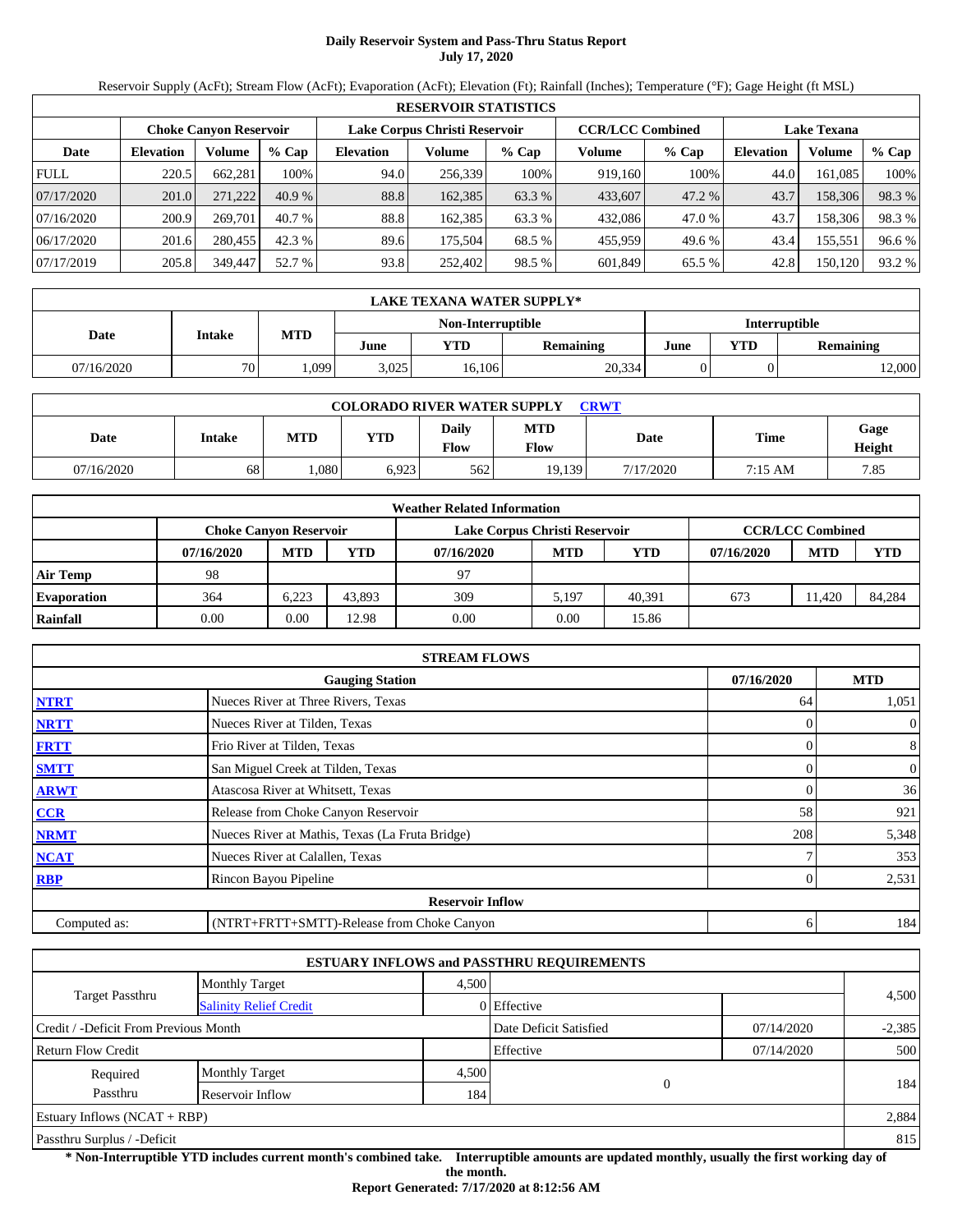# **Daily Reservoir System and Pass-Thru Status Report July 18, 2020**

Reservoir Supply (AcFt); Stream Flow (AcFt); Evaporation (AcFt); Elevation (Ft); Rainfall (Inches); Temperature (°F); Gage Height (ft MSL)

|             | <b>RESERVOIR STATISTICS</b> |                               |         |                               |         |         |                         |         |                    |         |        |  |
|-------------|-----------------------------|-------------------------------|---------|-------------------------------|---------|---------|-------------------------|---------|--------------------|---------|--------|--|
|             |                             | <b>Choke Canvon Reservoir</b> |         | Lake Corpus Christi Reservoir |         |         | <b>CCR/LCC Combined</b> |         | <b>Lake Texana</b> |         |        |  |
| Date        | <b>Elevation</b>            | Volume                        | $%$ Cap | <b>Elevation</b>              | Volume  | $%$ Cap | Volume                  | $%$ Cap | <b>Elevation</b>   | Volume  | % Cap  |  |
| <b>FULL</b> | 220.5                       | 662,281                       | 100%    | 94.0                          | 256,339 | 100%    | 919,160                 | 100%    | 44.0               | 161.085 | 100%   |  |
| 07/18/2020  | 200.9                       | 269,701                       | 40.7%   | 88.8                          | 162,385 | 63.3 %  | 432,086                 | 47.0 %  | 43.7               | 158,306 | 98.3%  |  |
| 07/17/2020  | 201.0                       | 271.222                       | 40.9%   | 88.8                          | 162.385 | 63.3 %  | 433,607                 | 47.2 %  | 43.7               | 158,306 | 98.3 % |  |
| 06/18/2020  | 201.6                       | 280,455                       | 42.3 %  | 89.6                          | 175.504 | 68.5 %  | 455,959                 | 49.6 %  | 43.4               | 155,551 | 96.6 % |  |
| 07/18/2019  | 205.7                       | 347,718                       | 52.5 %  | 93.8                          | 252,402 | 98.5 %  | 600,120                 | 65.3%   | 42.7               | 149,224 | 92.6 % |  |

|            | LAKE TEXANA WATER SUPPLY* |            |       |                   |           |                      |     |           |  |  |
|------------|---------------------------|------------|-------|-------------------|-----------|----------------------|-----|-----------|--|--|
|            | <b>Intake</b>             | <b>MTD</b> |       | Non-Interruptible |           | <b>Interruptible</b> |     |           |  |  |
| Date       |                           |            | June  | YTD               | Remaining | June                 | YTD | Remaining |  |  |
| 07/17/2020 | 70                        | ,169       | 3.025 | 16.106            | 20,334    |                      |     | 12,000    |  |  |

| <b>COLORADO RIVER WATER SUPPLY</b><br><b>CRWT</b> |        |            |       |                      |                    |           |         |                |  |  |  |
|---------------------------------------------------|--------|------------|-------|----------------------|--------------------|-----------|---------|----------------|--|--|--|
| Date                                              | Intake | <b>MTD</b> | VTD   | Daily<br><b>Flow</b> | <b>MTD</b><br>Flow | Date      | Time    | Gage<br>Height |  |  |  |
| 07/17/2020                                        | 68     | . 148      | 6,991 | 639                  | 19.779             | 7/18/2020 | 7:15 AM | 7.87           |  |  |  |

|                    | <b>Weather Related Information</b> |            |        |                               |            |            |            |                         |            |  |  |  |
|--------------------|------------------------------------|------------|--------|-------------------------------|------------|------------|------------|-------------------------|------------|--|--|--|
|                    | <b>Choke Canvon Reservoir</b>      |            |        | Lake Corpus Christi Reservoir |            |            |            | <b>CCR/LCC Combined</b> |            |  |  |  |
|                    | 07/17/2020                         | <b>MTD</b> | YTD    | 07/17/2020                    | <b>MTD</b> | <b>YTD</b> | 07/17/2020 | <b>MTD</b>              | <b>YTD</b> |  |  |  |
| <b>Air Temp</b>    | 98                                 |            |        | 95                            |            |            |            |                         |            |  |  |  |
| <b>Evaporation</b> | 265                                | 6.488      | 44.158 | 112                           | 5.309      | 40.503     | 377        | 11.797                  | 84,661     |  |  |  |
| <b>Rainfall</b>    | 0.02                               | 0.02       | 13.00  | 0.41                          | 0.41       | 16.27      |            |                         |            |  |  |  |

|              | <b>STREAM FLOWS</b>                             |            |                  |
|--------------|-------------------------------------------------|------------|------------------|
|              | <b>Gauging Station</b>                          | 07/17/2020 | <b>MTD</b>       |
| <b>NTRT</b>  | Nueces River at Three Rivers, Texas             | 61         | 1,112            |
| <b>NRTT</b>  | Nueces River at Tilden, Texas                   |            | $\boldsymbol{0}$ |
| <b>FRTT</b>  | Frio River at Tilden, Texas                     | 0          | 8                |
| <b>SMTT</b>  | San Miguel Creek at Tilden, Texas               | 0          | $\boldsymbol{0}$ |
| <b>ARWT</b>  | Atascosa River at Whitsett, Texas               |            | 36               |
| <b>CCR</b>   | Release from Choke Canyon Reservoir             | 58         | 979              |
| <b>NRMT</b>  | Nueces River at Mathis, Texas (La Fruta Bridge) | 202        | 5,550            |
| <b>NCAT</b>  | Nueces River at Calallen, Texas                 |            | 356              |
| <b>RBP</b>   | Rincon Bayou Pipeline                           |            | 2,531            |
|              | <b>Reservoir Inflow</b>                         |            |                  |
| Computed as: | (NTRT+FRTT+SMTT)-Release from Choke Canyon      | 3          | 187              |

|                                       |                               |                        | <b>ESTUARY INFLOWS and PASSTHRU REQUIREMENTS</b> |            |       |  |
|---------------------------------------|-------------------------------|------------------------|--------------------------------------------------|------------|-------|--|
|                                       | <b>Monthly Target</b>         | 4.500                  |                                                  |            |       |  |
| <b>Target Passthru</b>                | <b>Salinity Relief Credit</b> |                        | 0 Effective                                      |            | 4,500 |  |
| Credit / -Deficit From Previous Month |                               | Date Deficit Satisfied | 07/14/2020                                       | $-2,385$   |       |  |
| <b>Return Flow Credit</b>             |                               |                        | Effective                                        | 07/14/2020 | 500   |  |
| Required                              | <b>Monthly Target</b>         | 4,500                  |                                                  |            | 187   |  |
| Passthru                              | Reservoir Inflow              | 187                    | $\theta$                                         |            |       |  |
| <b>Estuary Inflows (NCAT + RBP)</b>   |                               |                        |                                                  |            | 2,887 |  |
| Passthru Surplus / -Deficit           |                               |                        |                                                  |            |       |  |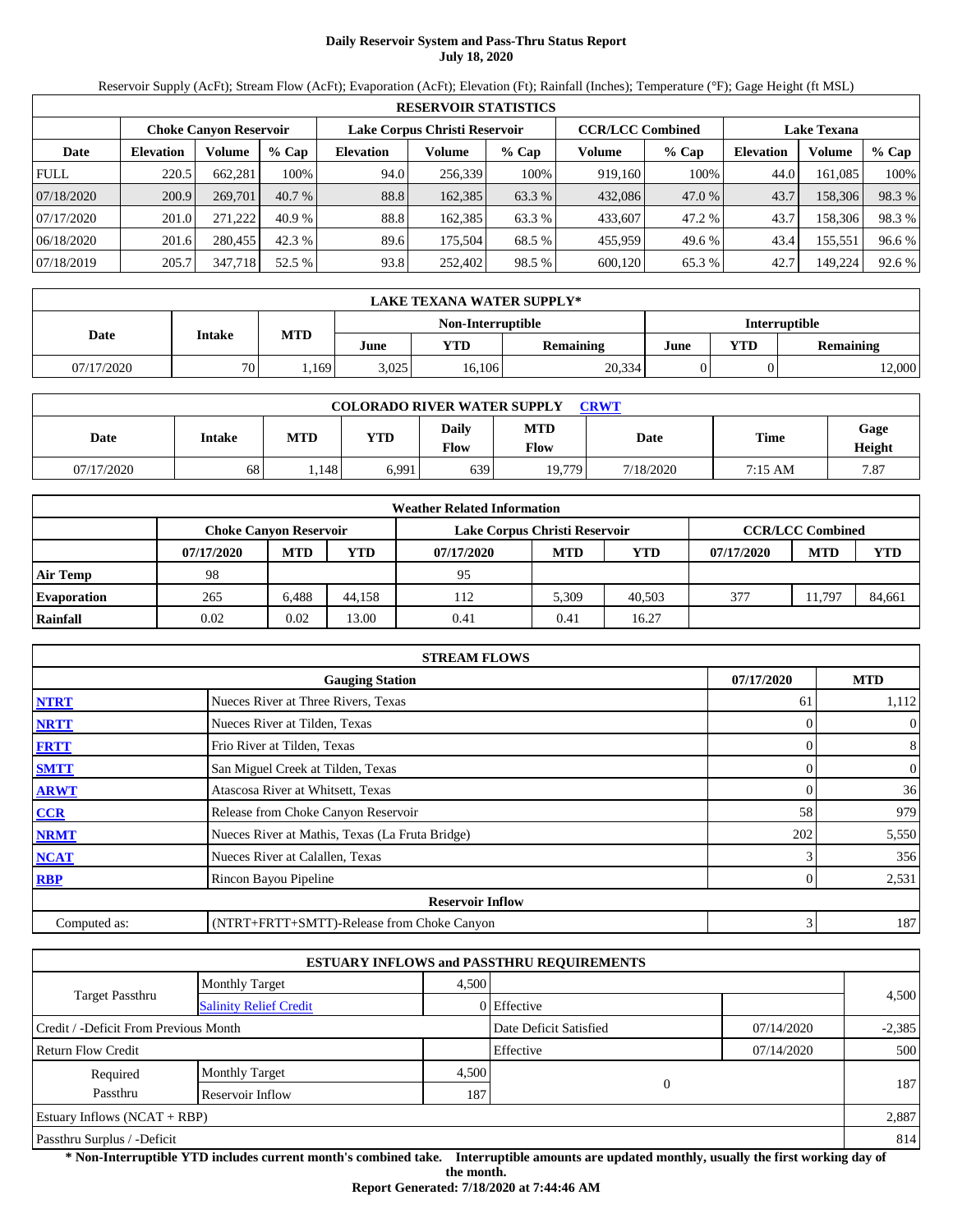# **Daily Reservoir System and Pass-Thru Status Report July 19, 2020**

Reservoir Supply (AcFt); Stream Flow (AcFt); Evaporation (AcFt); Elevation (Ft); Rainfall (Inches); Temperature (°F); Gage Height (ft MSL)

|             | <b>RESERVOIR STATISTICS</b> |                               |         |                               |         |         |                         |        |                    |         |        |  |  |
|-------------|-----------------------------|-------------------------------|---------|-------------------------------|---------|---------|-------------------------|--------|--------------------|---------|--------|--|--|
|             |                             | <b>Choke Canvon Reservoir</b> |         | Lake Corpus Christi Reservoir |         |         | <b>CCR/LCC Combined</b> |        | <b>Lake Texana</b> |         |        |  |  |
| Date        | <b>Elevation</b>            | Volume                        | $%$ Cap | <b>Elevation</b>              | Volume  | $%$ Cap | Volume                  | % Cap  | <b>Elevation</b>   | Volume  | % Cap  |  |  |
| <b>FULL</b> | 220.5                       | 662,281                       | 100%    | 94.0                          | 256,339 | 100%    | 919.160                 | 100%   | 44.0               | 161,085 | 100%   |  |  |
| 07/19/2020  | 200.9                       | 269,701                       | 40.7%   | 88.9                          | 163.995 | 64.0 %  | 433,696                 | 47.2 % | 43.7               | 158,306 | 98.3 % |  |  |
| 07/18/2020  | 200.9                       | 269,701                       | 40.7%   | 88.8                          | 162.385 | 63.3 %  | 432,086                 | 47.0 % | 43.7               | 158,306 | 98.3 % |  |  |
| 06/19/2020  | 201.5                       | 278,904                       | 42.1%   | 89.5                          | 173.834 | 67.8 %  | 452,738                 | 49.3 % | 43.4               | 155,551 | 96.6 % |  |  |
| 07/19/2019  | 205.7                       | 347,718                       | 52.5 %  | 93.8                          | 252,402 | 98.5 %  | 600,120                 | 65.3 % | 42.7               | 149,224 | 92.6 % |  |  |

|            | LAKE TEXANA WATER SUPPLY* |                   |                      |        |           |      |     |           |  |  |  |
|------------|---------------------------|-------------------|----------------------|--------|-----------|------|-----|-----------|--|--|--|
|            |                           | Non-Interruptible | <b>Interruptible</b> |        |           |      |     |           |  |  |  |
| Date       | <b>Intake</b>             | <b>MTD</b>        | June                 | YTD    | Remaining | June | YTD | Remaining |  |  |  |
| 07/18/2020 | 70                        | .240              | 3.025                | 16.106 | 20,334    |      |     | 12,000    |  |  |  |

| <b>COLORADO RIVER WATER SUPPLY</b><br>CRWT |        |            |       |                             |                    |           |         |                |  |  |  |
|--------------------------------------------|--------|------------|-------|-----------------------------|--------------------|-----------|---------|----------------|--|--|--|
| Date                                       | Intake | <b>MTD</b> | VTD   | <b>Daily</b><br><b>Flow</b> | <b>MTD</b><br>Flow | Date      | Time    | Gage<br>Height |  |  |  |
| 07/18/2020                                 | 68     | 1,215      | 7,058 | 663                         | 20,442             | 7/19/2020 | 7:15 AM | 7.89           |  |  |  |

|                    | <b>Weather Related Information</b> |            |        |                               |            |            |            |                         |            |  |  |  |
|--------------------|------------------------------------|------------|--------|-------------------------------|------------|------------|------------|-------------------------|------------|--|--|--|
|                    | <b>Choke Canvon Reservoir</b>      |            |        | Lake Corpus Christi Reservoir |            |            |            | <b>CCR/LCC Combined</b> |            |  |  |  |
|                    | 07/18/2020                         | <b>MTD</b> | YTD    | 07/18/2020                    | <b>MTD</b> | <b>YTD</b> | 07/18/2020 | <b>MTD</b>              | <b>YTD</b> |  |  |  |
| <b>Air Temp</b>    | 94                                 |            |        | 89                            |            |            |            |                         |            |  |  |  |
| <b>Evaporation</b> | 292                                | 6.780      | 44.450 | 329                           | 5.638      | 40.832     | 621        | 12.418                  | 85.282     |  |  |  |
| Rainfall           | 0.01                               | 0.03       | 13.01  | 1.17                          | .58        | 17.44      |            |                         |            |  |  |  |

|              | <b>STREAM FLOWS</b>                             |            |                |
|--------------|-------------------------------------------------|------------|----------------|
|              | <b>Gauging Station</b>                          | 07/18/2020 | <b>MTD</b>     |
| <b>NTRT</b>  | Nueces River at Three Rivers, Texas             | 41         | 1,153          |
| <b>NRTT</b>  | Nueces River at Tilden, Texas                   |            | $\overline{0}$ |
| <b>FRTT</b>  | Frio River at Tilden, Texas                     |            | 8              |
| <b>SMTT</b>  | San Miguel Creek at Tilden, Texas               |            | $\mathbf{0}$   |
| <b>ARWT</b>  | Atascosa River at Whitsett, Texas               |            | 36             |
| <b>CCR</b>   | Release from Choke Canyon Reservoir             | 58         | 1,036          |
| <b>NRMT</b>  | Nueces River at Mathis, Texas (La Fruta Bridge) | 192        | 5,742          |
| <b>NCAT</b>  | Nueces River at Calallen, Texas                 | 26         | 382            |
| <b>RBP</b>   | Rincon Bayou Pipeline                           |            | 2,531          |
|              | <b>Reservoir Inflow</b>                         |            |                |
| Computed as: | NRTT+FRTT+SMTT+ARWT                             |            | 187            |

|                                       |                               |       | <b>ESTUARY INFLOWS and PASSTHRU REQUIREMENTS</b> |            |          |
|---------------------------------------|-------------------------------|-------|--------------------------------------------------|------------|----------|
|                                       | <b>Monthly Target</b>         | 4.500 |                                                  |            |          |
| <b>Target Passthru</b>                | <b>Salinity Relief Credit</b> |       | 0 Effective                                      |            | 4,500    |
| Credit / -Deficit From Previous Month |                               |       | Date Deficit Satisfied                           | 07/14/2020 | $-2,385$ |
| <b>Return Flow Credit</b>             |                               |       | Effective                                        | 07/14/2020 | 500      |
| Required                              | <b>Monthly Target</b>         | 4,500 |                                                  |            | 187      |
| Passthru                              | <b>Reservoir Inflow</b>       | 187   | $\overline{0}$                                   |            |          |
| Estuary Inflows $(NCAT + RBP)$        |                               |       |                                                  |            | 2,913    |
| Passthru Surplus / -Deficit           |                               |       |                                                  |            | 841      |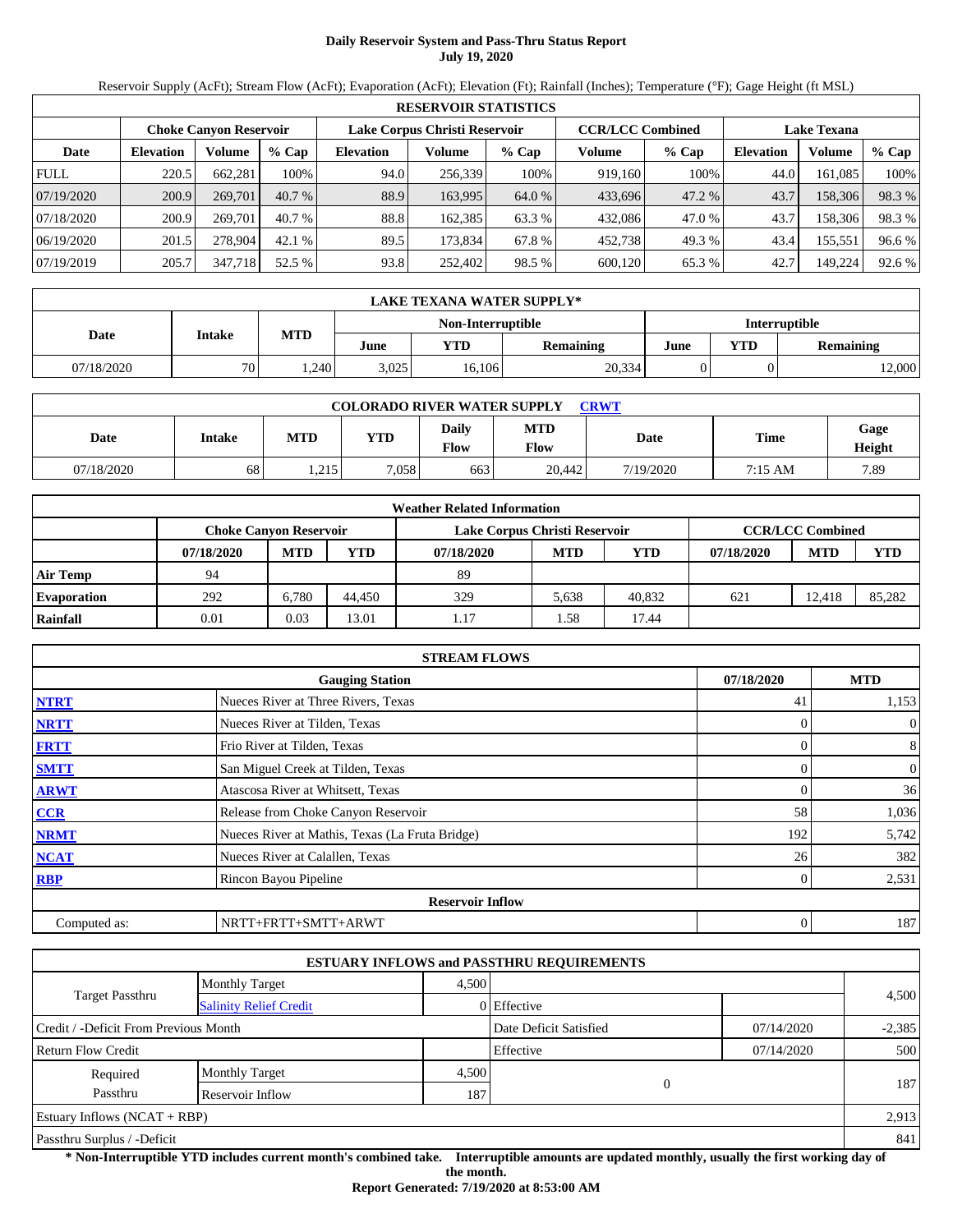# **Daily Reservoir System and Pass-Thru Status Report July 20, 2020**

Reservoir Supply (AcFt); Stream Flow (AcFt); Evaporation (AcFt); Elevation (Ft); Rainfall (Inches); Temperature (°F); Gage Height (ft MSL)

|             | <b>RESERVOIR STATISTICS</b> |                               |         |                               |         |         |                         |        |                    |         |        |  |  |
|-------------|-----------------------------|-------------------------------|---------|-------------------------------|---------|---------|-------------------------|--------|--------------------|---------|--------|--|--|
|             |                             | <b>Choke Canvon Reservoir</b> |         | Lake Corpus Christi Reservoir |         |         | <b>CCR/LCC Combined</b> |        | <b>Lake Texana</b> |         |        |  |  |
| Date        | <b>Elevation</b>            | Volume                        | $%$ Cap | <b>Elevation</b>              | Volume  | $%$ Cap | Volume                  | % Cap  | Elevation          | Volume  | % Cap  |  |  |
| <b>FULL</b> | 220.5                       | 662,281                       | 100%    | 94.0                          | 256,339 | 100%    | 919.160                 | 100%   | 44.0               | 161,085 | 100%   |  |  |
| 07/20/2020  | 200.9                       | 269,701                       | 40.7%   | 88.9                          | 163.995 | 64.0 %  | 433,696                 | 47.2 % | 43.7               | 158,306 | 98.3 % |  |  |
| 07/19/2020  | 200.9                       | 269,701                       | 40.7%   | 88.9                          | 163.995 | 64.0 %  | 433.696                 | 47.2 % | 43.7               | 158,306 | 98.3 % |  |  |
| 06/20/2020  | 201.6                       | 280,455                       | 42.3%   | 89.5                          | 173.834 | 67.8 %  | 454.289                 | 49.4 % | 43.4               | 155,551 | 96.6 % |  |  |
| 07/20/2019  | 205.7                       | 347,718                       | 52.5 %  | 93.8                          | 252,402 | 98.5 %  | 600,120                 | 65.3 % | 42.6               | 148,332 | 92.1 % |  |  |

|            | LAKE TEXANA WATER SUPPLY* |            |       |                   |                      |      |            |           |  |  |  |
|------------|---------------------------|------------|-------|-------------------|----------------------|------|------------|-----------|--|--|--|
|            |                           |            |       | Non-Interruptible | <b>Interruptible</b> |      |            |           |  |  |  |
| Date       | <b>Intake</b>             | <b>MTD</b> | June  | YTD               | Remaining            | June | <b>YTD</b> | Remaining |  |  |  |
| 07/19/2020 | 70                        | ,309       | 3.025 | 16.106            | 20,334               |      |            | 12,000    |  |  |  |

| <b>COLORADO RIVER WATER SUPPLY</b><br><b>CRWT</b> |        |            |            |                      |                    |           |         |                |  |  |  |
|---------------------------------------------------|--------|------------|------------|----------------------|--------------------|-----------|---------|----------------|--|--|--|
| Date                                              | Intake | <b>MTD</b> | <b>VTD</b> | Daily<br><b>Flow</b> | <b>MTD</b><br>Flow | Date      | Time    | Gage<br>Height |  |  |  |
| 07/19/2020                                        | 68     | 1,283      | 7,126      | 633                  | 21,075             | 7/20/2020 | 7:15 AM | 7.75           |  |  |  |

|                    | <b>Weather Related Information</b> |            |        |                               |            |        |            |                         |            |  |  |  |
|--------------------|------------------------------------|------------|--------|-------------------------------|------------|--------|------------|-------------------------|------------|--|--|--|
|                    | <b>Choke Canvon Reservoir</b>      |            |        | Lake Corpus Christi Reservoir |            |        |            | <b>CCR/LCC Combined</b> |            |  |  |  |
|                    | 07/19/2020                         | <b>MTD</b> | YTD    | 07/19/2020                    | <b>MTD</b> | YTD    | 07/19/2020 | <b>MTD</b>              | <b>YTD</b> |  |  |  |
| <b>Air Temp</b>    | 96                                 |            |        | 93                            |            |        |            |                         |            |  |  |  |
| <b>Evaporation</b> | 354                                | 7.134      | 44,804 | 254                           | 5.892      | 41.086 | 608        | 13.026                  | 85,890     |  |  |  |
| Rainfall           | 0.00                               | 0.03       | 13.01  | 0.00                          | .58        | 17.44  |            |                         |            |  |  |  |

|              | <b>STREAM FLOWS</b>                             |            |                |
|--------------|-------------------------------------------------|------------|----------------|
|              | <b>Gauging Station</b>                          | 07/19/2020 | <b>MTD</b>     |
| <b>NTRT</b>  | Nueces River at Three Rivers, Texas             | 36         | 1,189          |
| <b>NRTT</b>  | Nueces River at Tilden, Texas                   |            | $\overline{0}$ |
| <b>FRTT</b>  | Frio River at Tilden, Texas                     |            | 8              |
| <b>SMTT</b>  | San Miguel Creek at Tilden, Texas               |            | $\mathbf{0}$   |
| <b>ARWT</b>  | Atascosa River at Whitsett, Texas               |            | 36             |
| CCR          | Release from Choke Canyon Reservoir             | 58         | 1,094          |
| <b>NRMT</b>  | Nueces River at Mathis, Texas (La Fruta Bridge) | 190        | 5,932          |
| <b>NCAT</b>  | Nueces River at Calallen, Texas                 | 20         | 402            |
| <b>RBP</b>   | Rincon Bayou Pipeline                           |            | 2,531          |
|              | <b>Reservoir Inflow</b>                         |            |                |
| Computed as: | NRTT+FRTT+SMTT+ARWT                             | 0          | 187            |

|                                       |                               |       | <b>ESTUARY INFLOWS and PASSTHRU REQUIREMENTS</b> |            |          |
|---------------------------------------|-------------------------------|-------|--------------------------------------------------|------------|----------|
|                                       | <b>Monthly Target</b>         | 4,500 |                                                  |            |          |
| <b>Target Passthru</b>                | <b>Salinity Relief Credit</b> |       | 0 Effective                                      |            | 4,500    |
| Credit / -Deficit From Previous Month |                               |       | Date Deficit Satisfied                           | 07/14/2020 | $-2,385$ |
| <b>Return Flow Credit</b>             |                               |       | Effective                                        | 07/14/2020 | 500      |
| Required                              | <b>Monthly Target</b>         | 4,500 |                                                  |            |          |
| Passthru                              | <b>Reservoir Inflow</b>       | 187   | $\overline{0}$                                   |            | 187      |
| Estuary Inflows $(NCAT + RBP)$        |                               |       |                                                  |            | 2,933    |
| Passthru Surplus / -Deficit           |                               |       |                                                  |            | 861      |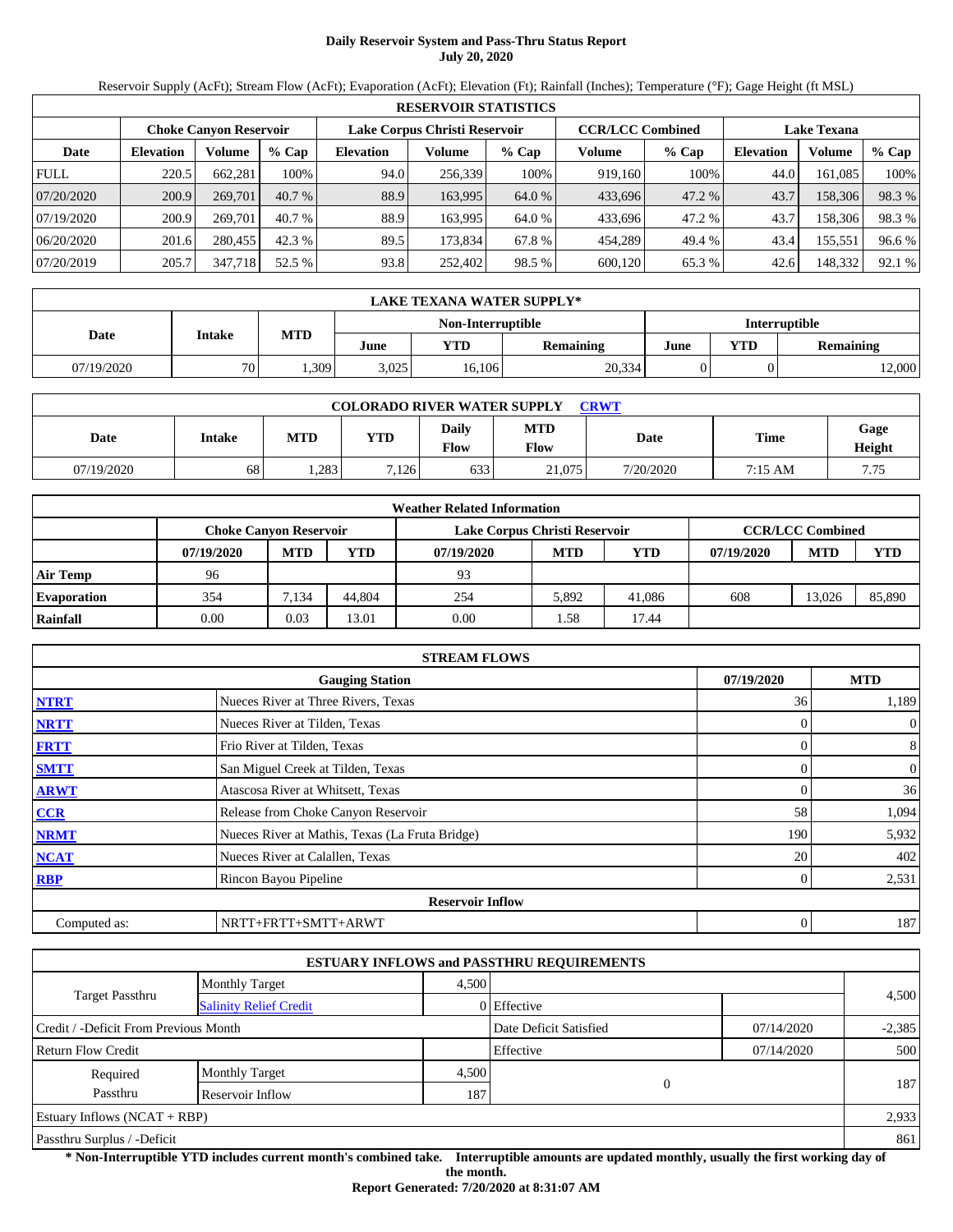# **Daily Reservoir System and Pass-Thru Status Report July 21, 2020**

Reservoir Supply (AcFt); Stream Flow (AcFt); Evaporation (AcFt); Elevation (Ft); Rainfall (Inches); Temperature (°F); Gage Height (ft MSL)

|             | <b>RESERVOIR STATISTICS</b> |                        |         |                               |         |         |                         |         |                    |         |        |  |
|-------------|-----------------------------|------------------------|---------|-------------------------------|---------|---------|-------------------------|---------|--------------------|---------|--------|--|
|             |                             | Choke Canvon Reservoir |         | Lake Corpus Christi Reservoir |         |         | <b>CCR/LCC Combined</b> |         | <b>Lake Texana</b> |         |        |  |
| Date        | <b>Elevation</b>            | Volume                 | $%$ Cap | <b>Elevation</b>              | Volume  | $%$ Cap | Volume                  | $%$ Cap | <b>Elevation</b>   | Volume  | % Cap  |  |
| <b>FULL</b> | 220.5                       | 662.281                | 100%    | 94.0                          | 256,339 | 100%    | 919,160                 | 100%    | 44.0               | 161,085 | 100%   |  |
| 07/21/2020  | 200.9                       | 269,701                | 40.7%   | 88.8                          | 163.995 | 64.0 %  | 433,696                 | 47.2 %  | 43.7               | 158,306 | 98.3%  |  |
| 07/20/2020  | 200.9                       | 269,701                | 40.7%   | 88.9                          | 163.995 | 64.0 %  | 433,696                 | 47.2 %  | 43.7               | 158,306 | 98.3 % |  |
| 06/21/2020  | 201.5                       | 278,904                | 42.1%   | 89.5                          | 173,834 | 67.8%   | 452,738                 | 49.3 %  | 43.3               | 154,639 | 96.0 % |  |
| 07/21/2019  | 205.7                       | 347,718                | 52.5 %  | 93.7                          | 250,442 | 97.7 %  | 598,160                 | 65.1%   | 42.6               | 148,332 | 92.1 % |  |

|            | LAKE TEXANA WATER SUPPLY* |                   |                      |        |                  |      |     |                  |  |  |
|------------|---------------------------|-------------------|----------------------|--------|------------------|------|-----|------------------|--|--|
|            |                           | Non-Interruptible | <b>Interruptible</b> |        |                  |      |     |                  |  |  |
| Date       | <b>Intake</b>             | <b>MTD</b>        | June                 | YTD    | <b>Remaining</b> | June | YTD | <b>Remaining</b> |  |  |
| 07/20/2020 | 70                        | .379              | 3,025                | 16,106 | 20,334           |      |     | 12,000           |  |  |

| <b>COLORADO RIVER WATER SUPPLY</b><br><b>CRWT</b> |        |            |       |                      |                    |           |         |                |  |  |  |
|---------------------------------------------------|--------|------------|-------|----------------------|--------------------|-----------|---------|----------------|--|--|--|
| Date                                              | Intake | <b>MTD</b> | YTD   | <b>Daily</b><br>Flow | <b>MTD</b><br>Flow | Date      | Time    | Gage<br>Height |  |  |  |
| 07/20/2020                                        | 68     | .351       | 7.194 | 643                  | 21.718             | 7/21/2020 | 7:15 AM | 7.94           |  |  |  |

|                    | <b>Weather Related Information</b> |            |        |                               |            |        |            |                         |            |  |  |  |
|--------------------|------------------------------------|------------|--------|-------------------------------|------------|--------|------------|-------------------------|------------|--|--|--|
|                    | <b>Choke Canvon Reservoir</b>      |            |        | Lake Corpus Christi Reservoir |            |        |            | <b>CCR/LCC Combined</b> |            |  |  |  |
|                    | 07/20/2020                         | <b>MTD</b> | YTD    | 07/20/2020                    | <b>MTD</b> | YTD    | 07/20/2020 | <b>MTD</b>              | <b>YTD</b> |  |  |  |
| Air Temp           | 97                                 |            |        | 95                            |            |        |            |                         |            |  |  |  |
| <b>Evaporation</b> | 371                                | 7.505      | 45.175 | 282                           | 6.174      | 41.368 | 653        | 13.679                  | 86,543     |  |  |  |
| Rainfall           | 0.00                               | 0.03       | 13.01  | 0.00                          | .58        | 17.44  |            |                         |            |  |  |  |

|              | <b>STREAM FLOWS</b>                             |            |                |
|--------------|-------------------------------------------------|------------|----------------|
|              | <b>Gauging Station</b>                          | 07/20/2020 | <b>MTD</b>     |
| <b>NTRT</b>  | Nueces River at Three Rivers, Texas             | 34         | 1,223          |
| <b>NRTT</b>  | Nueces River at Tilden, Texas                   |            | $\overline{0}$ |
| <b>FRTT</b>  | Frio River at Tilden, Texas                     |            | 8              |
| <b>SMTT</b>  | San Miguel Creek at Tilden, Texas               |            | $\mathbf{0}$   |
| <b>ARWT</b>  | Atascosa River at Whitsett, Texas               |            | 36             |
| <b>CCR</b>   | Release from Choke Canyon Reservoir             | 58         | 1,151          |
| <b>NRMT</b>  | Nueces River at Mathis, Texas (La Fruta Bridge) | 190        | 6,123          |
| <b>NCAT</b>  | Nueces River at Calallen, Texas                 |            | 410            |
| <b>RBP</b>   | Rincon Bayou Pipeline                           |            | 2,531          |
|              | <b>Reservoir Inflow</b>                         |            |                |
| Computed as: | NRTT+FRTT+SMTT+ARWT                             | 0          | 187            |

|                                       |                               |       | <b>ESTUARY INFLOWS and PASSTHRU REQUIREMENTS</b> |            |          |
|---------------------------------------|-------------------------------|-------|--------------------------------------------------|------------|----------|
|                                       | <b>Monthly Target</b>         | 4,500 |                                                  |            |          |
| <b>Target Passthru</b>                | <b>Salinity Relief Credit</b> |       | 0 Effective                                      |            | 4,500    |
| Credit / -Deficit From Previous Month |                               |       | Date Deficit Satisfied                           | 07/14/2020 | $-2,385$ |
| <b>Return Flow Credit</b>             |                               |       | Effective                                        | 07/14/2020 | 500      |
| Required                              | <b>Monthly Target</b>         | 4,500 |                                                  |            |          |
| Passthru                              | <b>Reservoir Inflow</b>       | 187   | $\overline{0}$                                   |            | 187      |
| Estuary Inflows $(NCAT + RBP)$        |                               |       |                                                  |            | 2,940    |
| Passthru Surplus / -Deficit           |                               |       |                                                  |            | 868      |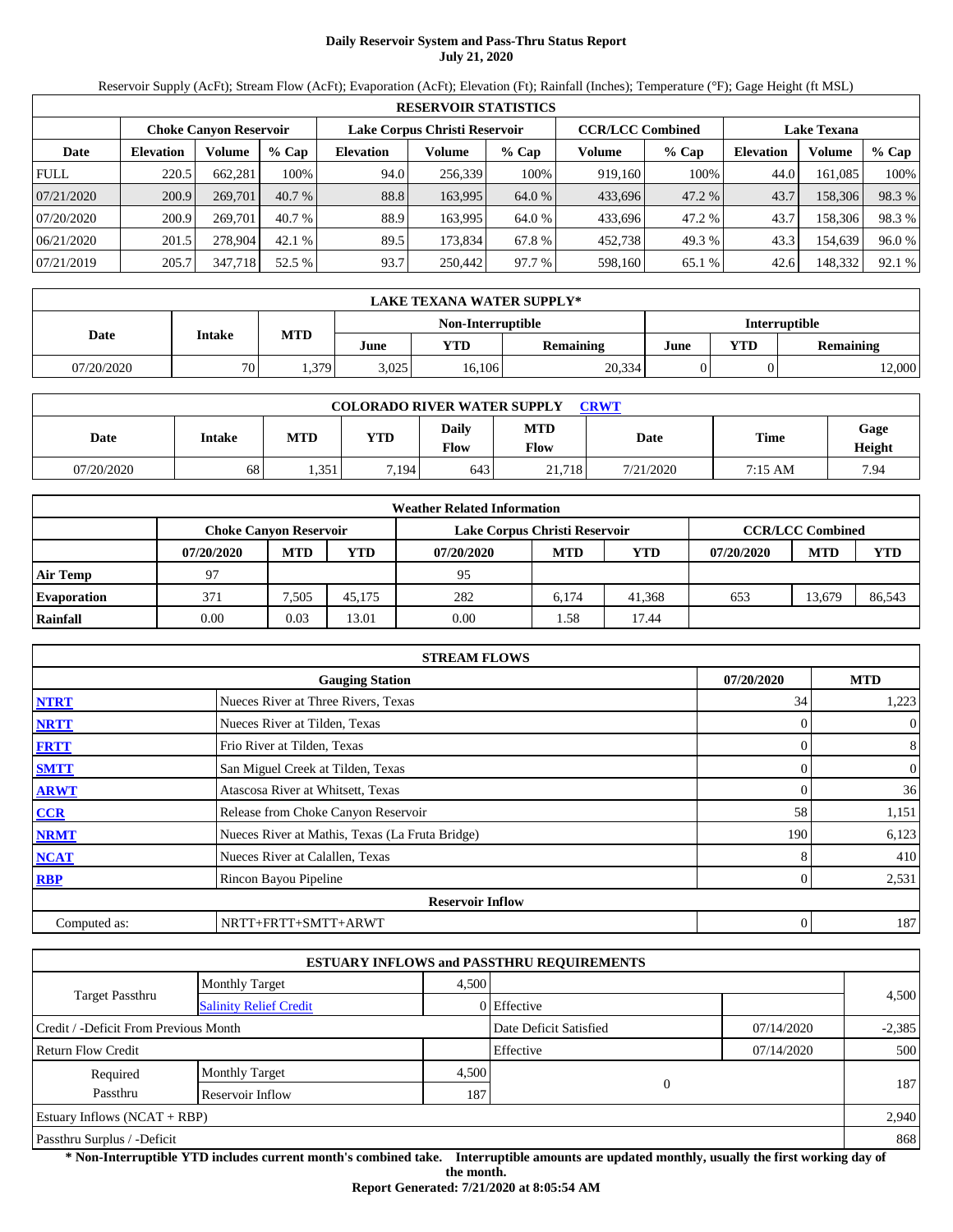## **Daily Reservoir System and Pass-Thru Status Report July 22, 2020**

Reservoir Supply (AcFt); Stream Flow (AcFt); Evaporation (AcFt); Elevation (Ft); Rainfall (Inches); Temperature (°F); Gage Height (ft MSL)

|             | <b>RESERVOIR STATISTICS</b> |                               |         |                  |                               |         |                         |         |                  |                    |        |  |
|-------------|-----------------------------|-------------------------------|---------|------------------|-------------------------------|---------|-------------------------|---------|------------------|--------------------|--------|--|
|             |                             | <b>Choke Canvon Reservoir</b> |         |                  | Lake Corpus Christi Reservoir |         | <b>CCR/LCC Combined</b> |         |                  | <b>Lake Texana</b> |        |  |
| Date        | <b>Elevation</b>            | Volume                        | $%$ Cap | <b>Elevation</b> | Volume                        | $%$ Cap | Volume                  | $%$ Cap | <b>Elevation</b> | Volume             | % Cap  |  |
| <b>FULL</b> | 220.5                       | 662,281                       | 100%    | 94.0             | 256.339                       | 100%    | 919.160                 | 100%    | 44.0             | 161.085            | 100%   |  |
| 07/22/2020  | 200.8                       | 268.186                       | 40.5%   | 88.8             | 162,385                       | 63.3 %  | 430.571                 | 46.8%   | 43.6             | 158,306            | 98.3%  |  |
| 07/21/2020  | 200.9                       | 269,701                       | 40.7%   | 88.8             | 163.995                       | 64.0 %  | 433.696                 | 47.2 %  | 43.7             | 158,306            | 98.3 % |  |
| 06/22/2020  | 201.4                       | 277,357                       | 41.8 %  | 89.4             | 172.1731                      | 67.2 %  | 449.530                 | 48.9%   | 43.3             | 154.639            | 96.0 % |  |
| 07/22/2019  | 205.7                       | 347,718                       | 52.5 %  | 93.7             | 250,442                       | 97.7 %  | 598,160                 | 65.1 %  | 42.6             | 148,332            | 92.1 % |  |

|            | LAKE TEXANA WATER SUPPLY* |            |       |        |           |      |            |           |  |  |
|------------|---------------------------|------------|-------|--------|-----------|------|------------|-----------|--|--|
|            | <b>Interruptible</b>      |            |       |        |           |      |            |           |  |  |
| Date       | <b>Intake</b>             | <b>MTD</b> | June  | YTD    | Remaining | June | <b>YTD</b> | Remaining |  |  |
| 07/21/2020 | 66                        | .445       | 3.025 | 16.106 | 20,334    |      |            | 12,000    |  |  |

| <b>COLORADO RIVER WATER SUPPLY</b><br>CRWT |        |            |       |                             |                    |           |         |                         |  |  |  |
|--------------------------------------------|--------|------------|-------|-----------------------------|--------------------|-----------|---------|-------------------------|--|--|--|
| Date                                       | Intake | <b>MTD</b> | VTD   | <b>Daily</b><br><b>Flow</b> | <b>MTD</b><br>Flow | Date      | Time    | Gage<br>Height          |  |  |  |
| 07/21/2020                                 | 68     | .419       | 7,262 | 756 <sub>1</sub>            | 22,474             | 7/22/2020 | 7:15 AM | Q <sub>17</sub><br>Ō. I |  |  |  |

|                    | <b>Weather Related Information</b> |            |        |                               |            |            |            |                         |            |  |  |  |
|--------------------|------------------------------------|------------|--------|-------------------------------|------------|------------|------------|-------------------------|------------|--|--|--|
|                    | <b>Choke Canvon Reservoir</b>      |            |        | Lake Corpus Christi Reservoir |            |            |            | <b>CCR/LCC Combined</b> |            |  |  |  |
|                    | 07/21/2020                         | <b>MTD</b> | YTD    | 07/21/2020                    | <b>MTD</b> | <b>YTD</b> | 07/21/2020 | <b>MTD</b>              | <b>YTD</b> |  |  |  |
| <b>Air Temp</b>    | 97                                 |            |        | 96                            |            |            |            |                         |            |  |  |  |
| <b>Evaporation</b> | 308                                | 7.813      | 45.483 | 225                           | 6.399      | 41.593     | 533        | 14.212                  | 87,076     |  |  |  |
| Rainfall           | 0.00                               | 0.03       | 13.01  | 0.00                          | .58        | 17.44      |            |                         |            |  |  |  |

|              | <b>STREAM FLOWS</b>                             |            |                |
|--------------|-------------------------------------------------|------------|----------------|
|              | <b>Gauging Station</b>                          | 07/21/2020 | <b>MTD</b>     |
| <b>NTRT</b>  | Nueces River at Three Rivers, Texas             | 34         | 1,257          |
| <b>NRTT</b>  | Nueces River at Tilden, Texas                   |            | $\overline{0}$ |
| <b>FRTT</b>  | Frio River at Tilden, Texas                     |            | 8              |
| <b>SMTT</b>  | San Miguel Creek at Tilden, Texas               |            | $\mathbf{0}$   |
| <b>ARWT</b>  | Atascosa River at Whitsett, Texas               |            | 36             |
| CCR          | Release from Choke Canyon Reservoir             | 58         | 1,209          |
| <b>NRMT</b>  | Nueces River at Mathis, Texas (La Fruta Bridge) | 190        | 6,312          |
| <b>NCAT</b>  | Nueces River at Calallen, Texas                 |            | 411            |
| <b>RBP</b>   | Rincon Bayou Pipeline                           |            | 2,531          |
|              | <b>Reservoir Inflow</b>                         |            |                |
| Computed as: | NRTT+FRTT+SMTT+ARWT                             | 0          | 187            |

|                                                  |                       |       | <b>ESTUARY INFLOWS and PASSTHRU REQUIREMENTS</b> |            |          |
|--------------------------------------------------|-----------------------|-------|--------------------------------------------------|------------|----------|
|                                                  | <b>Monthly Target</b> | 4,500 |                                                  |            |          |
| Target Passthru<br><b>Salinity Relief Credit</b> |                       |       | 0 Effective                                      |            | 4,500    |
| Credit / -Deficit From Previous Month            |                       |       | Date Deficit Satisfied                           | 07/14/2020 | $-2,385$ |
| Return Flow Credit                               |                       |       | Effective                                        | 07/14/2020 | 500      |
| Required                                         | <b>Monthly Target</b> | 4,500 |                                                  |            |          |
| Passthru                                         | Reservoir Inflow      | 187   |                                                  |            | 187      |
| Estuary Inflows $(NCAT + RBP)$                   |                       |       |                                                  |            | 2,941    |
| Passthru Surplus / -Deficit                      |                       |       |                                                  |            |          |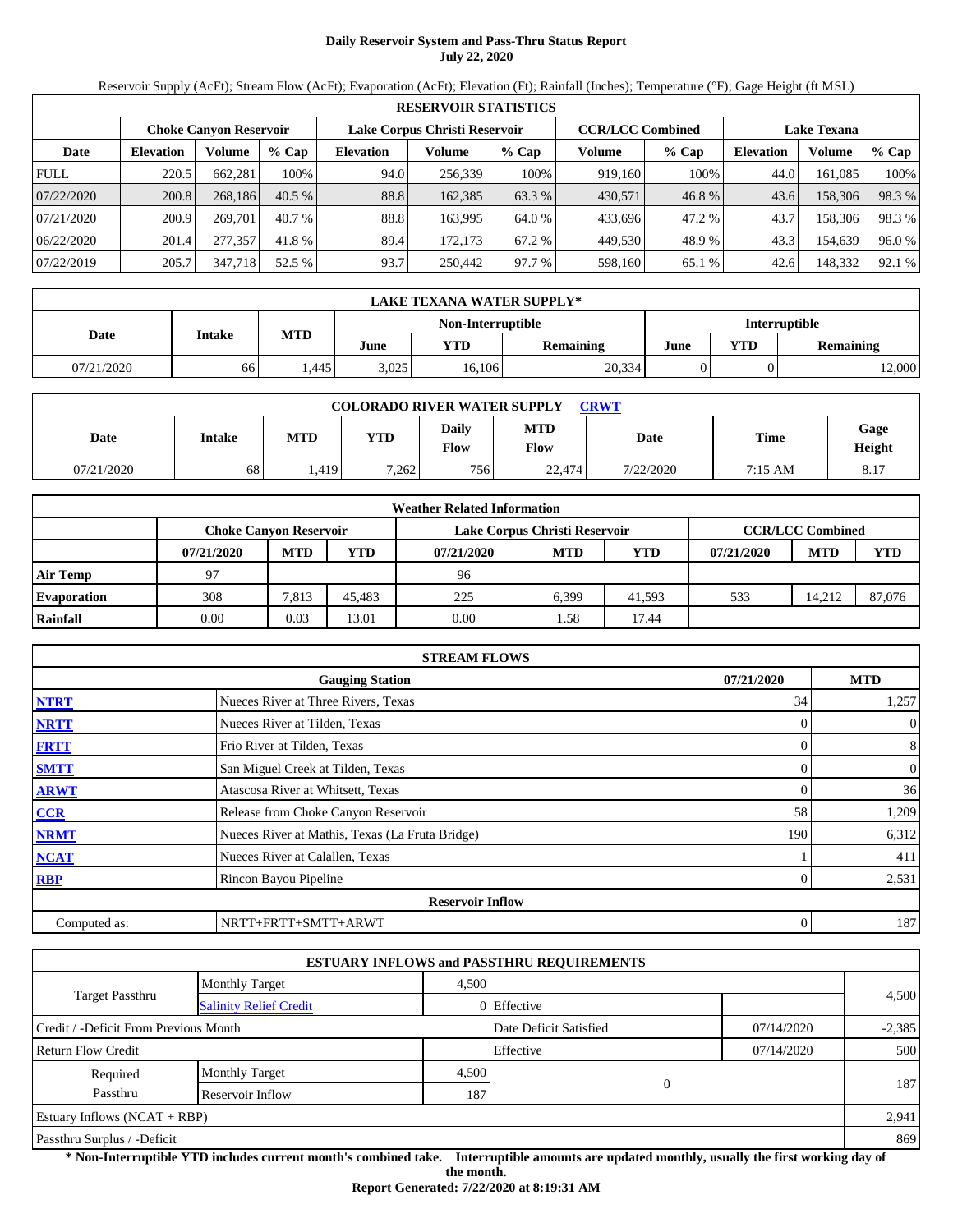## **Daily Reservoir System and Pass-Thru Status Report July 23, 2020**

Reservoir Supply (AcFt); Stream Flow (AcFt); Evaporation (AcFt); Elevation (Ft); Rainfall (Inches); Temperature (°F); Gage Height (ft MSL)

|                                                                                                                 | <b>RESERVOIR STATISTICS</b> |         |         |                  |          |         |         |         |                  |         |        |  |
|-----------------------------------------------------------------------------------------------------------------|-----------------------------|---------|---------|------------------|----------|---------|---------|---------|------------------|---------|--------|--|
| <b>CCR/LCC Combined</b><br>Lake Corpus Christi Reservoir<br><b>Choke Canvon Reservoir</b><br><b>Lake Texana</b> |                             |         |         |                  |          |         |         |         |                  |         |        |  |
| Date                                                                                                            | <b>Elevation</b>            | Volume  | $%$ Cap | <b>Elevation</b> | Volume   | $%$ Cap | Volume  | $%$ Cap | <b>Elevation</b> | Volume  | % Cap  |  |
| <b>FULL</b>                                                                                                     | 220.5                       | 662,281 | 100%    | 94.0             | 256.339  | 100%    | 919.160 | 100%    | 44.0             | 161.085 | 100%   |  |
| 07/23/2020                                                                                                      | 200.8                       | 268.186 | 40.5%   | 88.8             | 162,385  | 63.3 %  | 430.571 | 46.8%   | 43.6             | 157.385 | 97.7 % |  |
| 07/22/2020                                                                                                      | 200.8                       | 268.186 | 40.5%   | 88.8             | 162.385  | 63.3 %  | 430.571 | 46.8%   | 43.7             | 158,306 | 98.3 % |  |
| 06/23/2020                                                                                                      | 201.4                       | 277,357 | 41.8 %  | 89.4             | 172.1731 | 67.2 %  | 449.530 | 48.9%   | 43.2             | 153,730 | 95.4 % |  |
| 07/23/2019                                                                                                      | 205.7                       | 347,718 | 52.5 %  | 93.7             | 250,442  | 97.7 %  | 598,160 | 65.1 %  | 42.5             | 147,442 | 91.5 % |  |

|            | LAKE TEXANA WATER SUPPLY* |            |       |                   |                      |      |            |           |  |  |
|------------|---------------------------|------------|-------|-------------------|----------------------|------|------------|-----------|--|--|
|            | <b>Intake</b>             |            |       | Non-Interruptible | <b>Interruptible</b> |      |            |           |  |  |
| Date       |                           | <b>MTD</b> | June  | YTD               | Remaining            | June | <b>YTD</b> | Remaining |  |  |
| 07/22/2020 | 72                        | 517<br>.   | 3.025 | 16.106            | 20,334               |      |            | 12,000    |  |  |

| <b>COLORADO RIVER WATER SUPPLY</b><br><b>CRWT</b> |        |      |            |                      |                           |           |         |                |  |  |  |
|---------------------------------------------------|--------|------|------------|----------------------|---------------------------|-----------|---------|----------------|--|--|--|
| Date                                              | Intake | MTD  | <b>YTD</b> | <b>Daily</b><br>Flow | <b>MTD</b><br><b>Flow</b> | Date      | Time    | Gage<br>Height |  |  |  |
| 07/22/2020                                        | 67     | .486 | 7.329      | .018                 | 23.492                    | 7/23/2020 | 7:15 AM | 8.37           |  |  |  |

|                    | <b>Weather Related Information</b> |                               |        |                               |            |            |            |                         |            |  |  |  |
|--------------------|------------------------------------|-------------------------------|--------|-------------------------------|------------|------------|------------|-------------------------|------------|--|--|--|
|                    |                                    | <b>Choke Canvon Reservoir</b> |        | Lake Corpus Christi Reservoir |            |            |            | <b>CCR/LCC Combined</b> |            |  |  |  |
|                    | 07/22/2020                         | <b>MTD</b>                    | YTD    | 07/22/2020                    | <b>MTD</b> | <b>YTD</b> | 07/22/2020 | <b>MTD</b>              | <b>YTD</b> |  |  |  |
| <b>Air Temp</b>    | 98                                 |                               |        | 96                            |            |            |            |                         |            |  |  |  |
| <b>Evaporation</b> | 317                                | 8.130                         | 45,800 | 318                           | 6.717      | 41.911     | 635        | 14.847                  | 87,711     |  |  |  |
| <b>Rainfall</b>    | 0.00                               | 0.03                          | 13.01  | 0.00                          | .58        | 17.44      |            |                         |            |  |  |  |

|              | <b>STREAM FLOWS</b>                             |  |            |                |  |  |  |  |  |
|--------------|-------------------------------------------------|--|------------|----------------|--|--|--|--|--|
|              | <b>Gauging Station</b>                          |  | 07/22/2020 | <b>MTD</b>     |  |  |  |  |  |
| <b>NTRT</b>  | Nueces River at Three Rivers, Texas             |  | 51         | 1,308          |  |  |  |  |  |
| <b>NRTT</b>  | Nueces River at Tilden, Texas                   |  |            | $\overline{0}$ |  |  |  |  |  |
| <b>FRTT</b>  | Frio River at Tilden, Texas                     |  |            | 8              |  |  |  |  |  |
| <b>SMTT</b>  | San Miguel Creek at Tilden, Texas               |  |            | $\mathbf{0}$   |  |  |  |  |  |
| <b>ARWT</b>  | Atascosa River at Whitsett, Texas               |  |            | 36             |  |  |  |  |  |
| <b>CCR</b>   | Release from Choke Canyon Reservoir             |  | 58         | 1,266          |  |  |  |  |  |
| <b>NRMT</b>  | Nueces River at Mathis, Texas (La Fruta Bridge) |  | 189        | 6,502          |  |  |  |  |  |
| <b>NCAT</b>  | Nueces River at Calallen, Texas                 |  |            | 411            |  |  |  |  |  |
| <b>RBP</b>   | Rincon Bayou Pipeline                           |  |            | 2,531          |  |  |  |  |  |
|              | <b>Reservoir Inflow</b>                         |  |            |                |  |  |  |  |  |
| Computed as: | NRTT+FRTT+SMTT+ARWT                             |  |            | 187            |  |  |  |  |  |

|                                                  |                       |       | <b>ESTUARY INFLOWS and PASSTHRU REQUIREMENTS</b> |            |          |  |
|--------------------------------------------------|-----------------------|-------|--------------------------------------------------|------------|----------|--|
|                                                  | <b>Monthly Target</b> | 4,500 |                                                  |            |          |  |
| Target Passthru<br><b>Salinity Relief Credit</b> |                       |       | 0 Effective                                      |            | 4,500    |  |
| Credit / -Deficit From Previous Month            |                       |       | Date Deficit Satisfied                           | 07/14/2020 | $-2,385$ |  |
| Return Flow Credit                               |                       |       | Effective                                        | 07/14/2020 | 500      |  |
| Required                                         | <b>Monthly Target</b> | 4,500 |                                                  |            |          |  |
| Passthru                                         | Reservoir Inflow      | 187   |                                                  |            | 187      |  |
| Estuary Inflows $(NCAT + RBP)$                   |                       |       |                                                  |            | 2,941    |  |
| Passthru Surplus / -Deficit                      |                       |       |                                                  |            | 869      |  |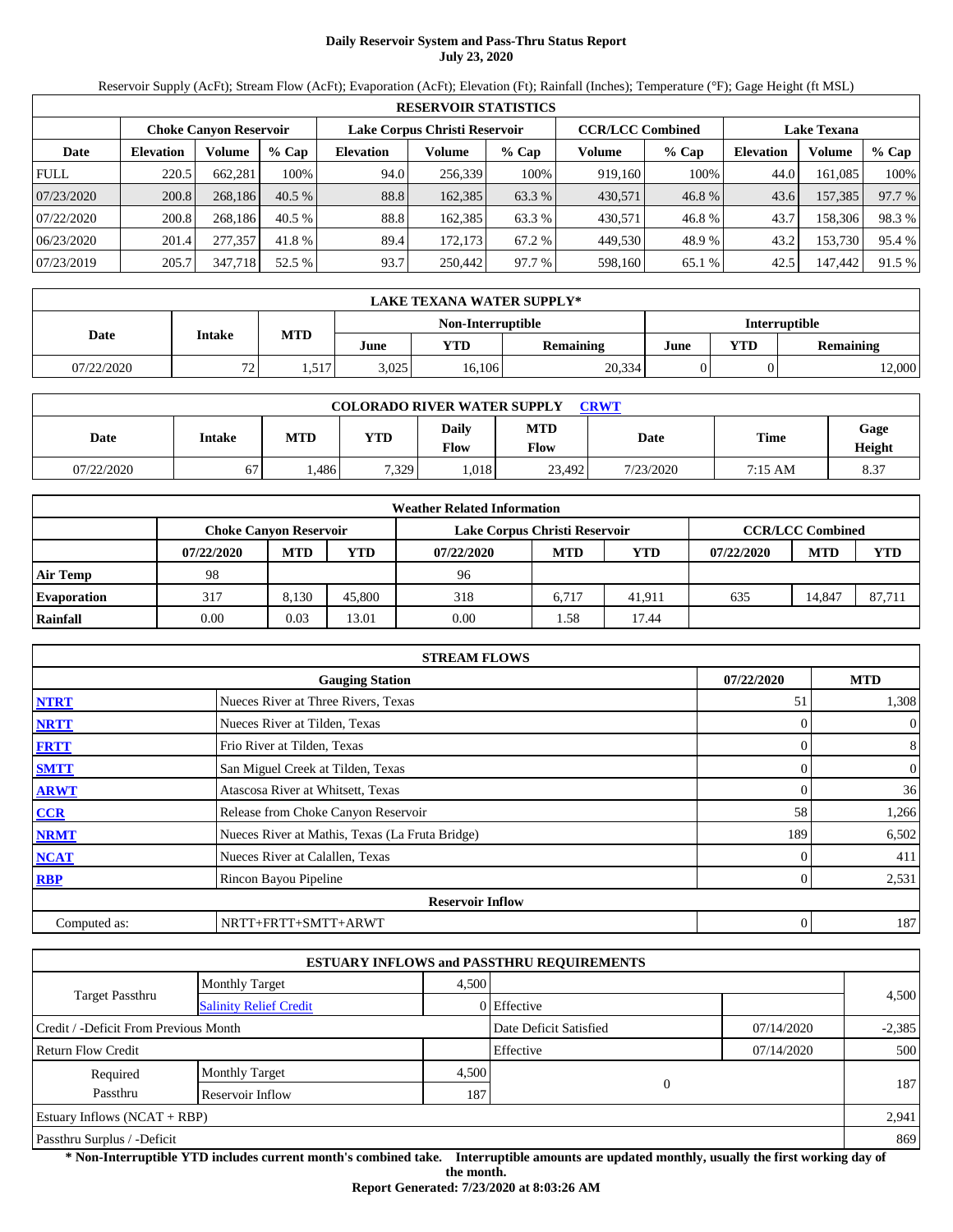## **Daily Reservoir System and Pass-Thru Status Report July 24, 2020**

Reservoir Supply (AcFt); Stream Flow (AcFt); Evaporation (AcFt); Elevation (Ft); Rainfall (Inches); Temperature (°F); Gage Height (ft MSL)

|                                                                                                                 | <b>RESERVOIR STATISTICS</b> |         |         |                  |          |         |         |         |                  |         |        |  |
|-----------------------------------------------------------------------------------------------------------------|-----------------------------|---------|---------|------------------|----------|---------|---------|---------|------------------|---------|--------|--|
| Lake Corpus Christi Reservoir<br><b>CCR/LCC Combined</b><br><b>Choke Canvon Reservoir</b><br><b>Lake Texana</b> |                             |         |         |                  |          |         |         |         |                  |         |        |  |
| Date                                                                                                            | <b>Elevation</b>            | Volume  | $%$ Cap | <b>Elevation</b> | Volume   | $%$ Cap | Volume  | $%$ Cap | <b>Elevation</b> | Volume  | % Cap  |  |
| <b>FULL</b>                                                                                                     | 220.5                       | 662,281 | 100%    | 94.0             | 256.339  | 100%    | 919.160 | 100%    | 44.0             | 161.085 | 100%   |  |
| 07/24/2020                                                                                                      | 200.7                       | 266,676 | 40.2%   | 88.8             | 162,385  | 63.3 %  | 429,061 | 46.7 %  | 43.6             | 158,306 | 98.3%  |  |
| 07/23/2020                                                                                                      | 200.8                       | 268.186 | 40.5%   | 88.8             | 162.385  | 63.3 %  | 430.571 | 46.8%   | 43.6             | 157,385 | 97.7 % |  |
| 06/24/2020                                                                                                      | 201.4                       | 277,357 | 41.8 %  | 89.4             | 172.1731 | 67.2 %  | 449.530 | 48.9%   | 43.4             | 155,551 | 96.6 % |  |
| 07/24/2019                                                                                                      | 205.7                       | 347,718 | 52.5 %  | 93.7             | 250,442  | 97.7 %  | 598,160 | 65.1 %  | 42.5             | 147,442 | 91.5 % |  |

|            | LAKE TEXANA WATER SUPPLY* |            |       |                   |                      |      |            |           |  |  |
|------------|---------------------------|------------|-------|-------------------|----------------------|------|------------|-----------|--|--|
|            |                           |            |       | Non-Interruptible | <b>Interruptible</b> |      |            |           |  |  |
| Date       | <b>Intake</b>             | <b>MTD</b> | June  | YTD               | Remaining            | June | <b>YTD</b> | Remaining |  |  |
| 07/23/2020 | 72                        | .589       | 3,025 | 16.106            | 20,334               |      |            | 12,000    |  |  |

| <b>COLORADO RIVER WATER SUPPLY</b><br><b>CRWT</b> |        |       |       |                             |                           |           |         |                |  |  |  |
|---------------------------------------------------|--------|-------|-------|-----------------------------|---------------------------|-----------|---------|----------------|--|--|--|
| Date                                              | Intake | MTD   | YTD   | <b>Daily</b><br><b>Flow</b> | <b>MTD</b><br><b>Flow</b> | Date      | Time    | Gage<br>Height |  |  |  |
| 07/23/2020                                        | 67     | 1.554 | 7,397 | .127                        | 24.620                    | 7/24/2020 | 7:15 AM | 8.57           |  |  |  |

|                    | <b>Weather Related Information</b> |                               |        |                               |            |        |            |                         |            |  |  |  |
|--------------------|------------------------------------|-------------------------------|--------|-------------------------------|------------|--------|------------|-------------------------|------------|--|--|--|
|                    |                                    | <b>Choke Canvon Reservoir</b> |        | Lake Corpus Christi Reservoir |            |        |            | <b>CCR/LCC Combined</b> |            |  |  |  |
|                    | 07/23/2020                         | <b>MTD</b>                    | YTD    | 07/23/2020                    | <b>MTD</b> | YTD    | 07/23/2020 | <b>MTD</b>              | <b>YTD</b> |  |  |  |
| <b>Air Temp</b>    | 95                                 |                               |        | 93                            |            |        |            |                         |            |  |  |  |
| <b>Evaporation</b> | 263                                | 8.393                         | 46,063 | 122                           | 6.839      | 42,033 | 385        | 15.232                  | 88,096     |  |  |  |
| Rainfall           | 0.14                               | 0.17                          | 13.15  | 0.00                          | .58        | 17.44  |            |                         |            |  |  |  |

|              | <b>STREAM FLOWS</b>                             |            |                  |
|--------------|-------------------------------------------------|------------|------------------|
|              | <b>Gauging Station</b>                          | 07/23/2020 | <b>MTD</b>       |
| <b>NTRT</b>  | Nueces River at Three Rivers, Texas             | 51         | 1,359            |
| <b>NRTT</b>  | Nueces River at Tilden, Texas                   |            | $\overline{0}$   |
| <b>FRTT</b>  | Frio River at Tilden, Texas                     |            | 8                |
| <b>SMTT</b>  | San Miguel Creek at Tilden, Texas               |            | $\boldsymbol{0}$ |
| <b>ARWT</b>  | Atascosa River at Whitsett, Texas               |            | 36               |
| <b>CCR</b>   | Release from Choke Canyon Reservoir             | 58         | 1,324            |
| <b>NRMT</b>  | Nueces River at Mathis, Texas (La Fruta Bridge) | 189        | 6,691            |
| <b>NCAT</b>  | Nueces River at Calallen, Texas                 |            | 411              |
| <b>RBP</b>   | Rincon Bayou Pipeline                           |            | 2,531            |
|              | <b>Reservoir Inflow</b>                         |            |                  |
| Computed as: | NRTT+FRTT+SMTT+ARWT                             |            | 187              |

|                                                  |                       |       | <b>ESTUARY INFLOWS and PASSTHRU REQUIREMENTS</b> |            |          |  |
|--------------------------------------------------|-----------------------|-------|--------------------------------------------------|------------|----------|--|
|                                                  | <b>Monthly Target</b> | 4,500 |                                                  |            |          |  |
| Target Passthru<br><b>Salinity Relief Credit</b> |                       |       | 0 Effective                                      |            | 4,500    |  |
| Credit / -Deficit From Previous Month            |                       |       | Date Deficit Satisfied                           | 07/14/2020 | $-2,385$ |  |
| Return Flow Credit                               |                       |       | Effective                                        | 07/14/2020 | 500      |  |
| Required                                         | <b>Monthly Target</b> | 4,500 |                                                  |            |          |  |
| Passthru                                         | Reservoir Inflow      | 187   |                                                  |            | 187      |  |
| Estuary Inflows $(NCAT + RBP)$                   |                       |       |                                                  |            | 2,941    |  |
| Passthru Surplus / -Deficit                      |                       |       |                                                  |            | 869      |  |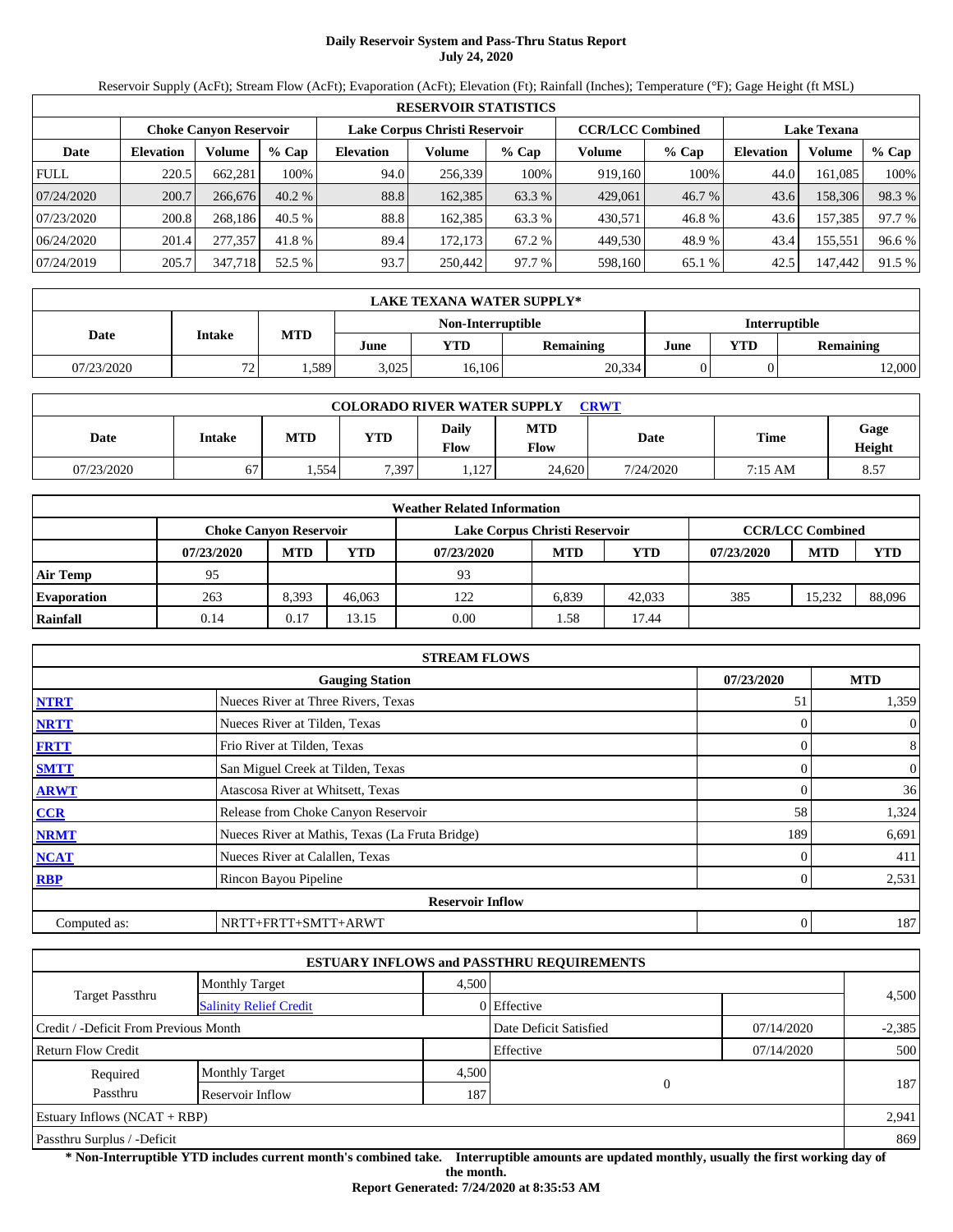### **Daily Reservoir System and Pass-Thru Status Report July 25, 2020**

Reservoir Supply (AcFt); Stream Flow (AcFt); Evaporation (AcFt); Elevation (Ft); Rainfall (Inches); Temperature (°F); Gage Height (ft MSL)

|             | <b>RESERVOIR STATISTICS</b>                                                               |         |          |                  |         |         |                    |         |                  |         |        |  |  |
|-------------|-------------------------------------------------------------------------------------------|---------|----------|------------------|---------|---------|--------------------|---------|------------------|---------|--------|--|--|
|             | Lake Corpus Christi Reservoir<br><b>CCR/LCC Combined</b><br><b>Choke Canvon Reservoir</b> |         |          |                  |         |         | <b>Lake Texana</b> |         |                  |         |        |  |  |
| Date        | <b>Elevation</b>                                                                          | Volume  | $%$ Cap  | <b>Elevation</b> | Volume  | $%$ Cap | Volume             | $%$ Cap | <b>Elevation</b> | Volume  | % Cap  |  |  |
| <b>FULL</b> | 220.5                                                                                     | 662,281 | 100%     | 94.0             | 256.339 | 100%    | 919.160            | 100%    | 44.0             | 161.085 | 100%   |  |  |
| 07/25/2020  | 200.7                                                                                     | 266,676 | 40.2%    | 88.8             | 162,385 | 63.3 %  | 429,061            | 46.7 %  | 43.7             | 158,306 | 98.3%  |  |  |
| 07/24/2020  | 200.7                                                                                     | 266,676 | $40.2\%$ | 88.8             | 162.385 | 63.3 %  | 429,061            | 46.7 %  | 43.7             | 158,306 | 98.3 % |  |  |
| 06/25/2020  | 201.4                                                                                     | 277,357 | 41.8 %   | 89.3             | 170.521 | 66.5 %  | 447,878            | 48.7 %  | 43.6             | 157,385 | 97.7 % |  |  |
| 07/25/2019  | 205.7                                                                                     | 347,718 | 52.5 %   | 93.7             | 250,442 | 97.7 %  | 598,160            | 65.1 %  | 42.5             | 147,442 | 91.5 % |  |  |

|                                           | LAKE TEXANA WATER SUPPLY* |            |       |        |           |      |                         |        |  |  |  |
|-------------------------------------------|---------------------------|------------|-------|--------|-----------|------|-------------------------|--------|--|--|--|
| <b>Interruptible</b><br>Non-Interruptible |                           |            |       |        |           |      |                         |        |  |  |  |
| Date                                      | <b>Intake</b>             | <b>MTD</b> | June  | YTD    | Remaining | June | <b>YTD</b><br>Remaining |        |  |  |  |
| 07/24/2020                                | 114                       | .702       | 3.025 | 16.106 | 20,334    |      |                         | 12,000 |  |  |  |

|            | <b>COLORADO RIVER WATER SUPPLY</b><br>CRWT |       |            |                             |                           |           |         |                |  |  |  |  |
|------------|--------------------------------------------|-------|------------|-----------------------------|---------------------------|-----------|---------|----------------|--|--|--|--|
| Date       | Intake                                     | MTD   | <b>YTD</b> | <b>Daily</b><br><b>Flow</b> | <b>MTD</b><br><b>Flow</b> | Date      | Time    | Gage<br>Height |  |  |  |  |
| 07/24/2020 | 25<br>ر ے                                  | . 578 | 7,421      | .326                        | 25.946                    | 7/25/2020 | 7:15 AM | 8.89           |  |  |  |  |

|                    |            |                               |        | <b>Weather Related Information</b> |            |        |            |                         |            |
|--------------------|------------|-------------------------------|--------|------------------------------------|------------|--------|------------|-------------------------|------------|
|                    |            | <b>Choke Canvon Reservoir</b> |        | Lake Corpus Christi Reservoir      |            |        |            | <b>CCR/LCC Combined</b> |            |
|                    | 07/24/2020 | <b>MTD</b>                    | YTD    | 07/24/2020                         | <b>MTD</b> | YTD    | 07/24/2020 | <b>MTD</b>              | <b>YTD</b> |
| <b>Air Temp</b>    | 99         |                               |        | 93                                 |            |        |            |                         |            |
| <b>Evaporation</b> | 369        | 8.762                         | 46.432 | 253                                | 7.092      | 42.286 | 622        | 15.854                  | 88,718     |
| <b>Rainfall</b>    | 0.00       | 0.17                          | 13.15  | 0.00                               | .58        | 17.44  |            |                         |            |

|              | <b>STREAM FLOWS</b>                             |            |                |
|--------------|-------------------------------------------------|------------|----------------|
|              | <b>Gauging Station</b>                          | 07/24/2020 | <b>MTD</b>     |
| <b>NTRT</b>  | Nueces River at Three Rivers, Texas             | 53         | 1,412          |
| <b>NRTT</b>  | Nueces River at Tilden, Texas                   |            | $\overline{0}$ |
| <b>FRTT</b>  | Frio River at Tilden, Texas                     |            | 8              |
| <b>SMTT</b>  | San Miguel Creek at Tilden, Texas               |            | $\mathbf{0}$   |
| <b>ARWT</b>  | Atascosa River at Whitsett, Texas               |            | 36             |
| <b>CCR</b>   | Release from Choke Canyon Reservoir             | 58         | 1,382          |
| <b>NRMT</b>  | Nueces River at Mathis, Texas (La Fruta Bridge) | 189        | 6,880          |
| <b>NCAT</b>  | Nueces River at Calallen, Texas                 |            | 411            |
| <b>RBP</b>   | Rincon Bayou Pipeline                           |            | 2,531          |
|              | <b>Reservoir Inflow</b>                         |            |                |
| Computed as: | NRTT+FRTT+SMTT+ARWT                             |            | 187            |

|                                                  |                       |       | <b>ESTUARY INFLOWS and PASSTHRU REQUIREMENTS</b> |            |          |
|--------------------------------------------------|-----------------------|-------|--------------------------------------------------|------------|----------|
|                                                  | <b>Monthly Target</b> | 4,500 |                                                  |            |          |
| Target Passthru<br><b>Salinity Relief Credit</b> |                       |       | 0 Effective                                      |            | 4,500    |
| Credit / -Deficit From Previous Month            |                       |       | Date Deficit Satisfied                           | 07/14/2020 | $-2,385$ |
| Return Flow Credit                               | Effective             |       |                                                  | 07/14/2020 | 500      |
| Required                                         | <b>Monthly Target</b> | 4,500 |                                                  |            |          |
| Passthru<br>187<br>Reservoir Inflow              |                       |       |                                                  |            | 187      |
| Estuary Inflows $(NCAT + RBP)$                   |                       |       |                                                  |            | 2,941    |
| Passthru Surplus / -Deficit                      |                       |       |                                                  |            |          |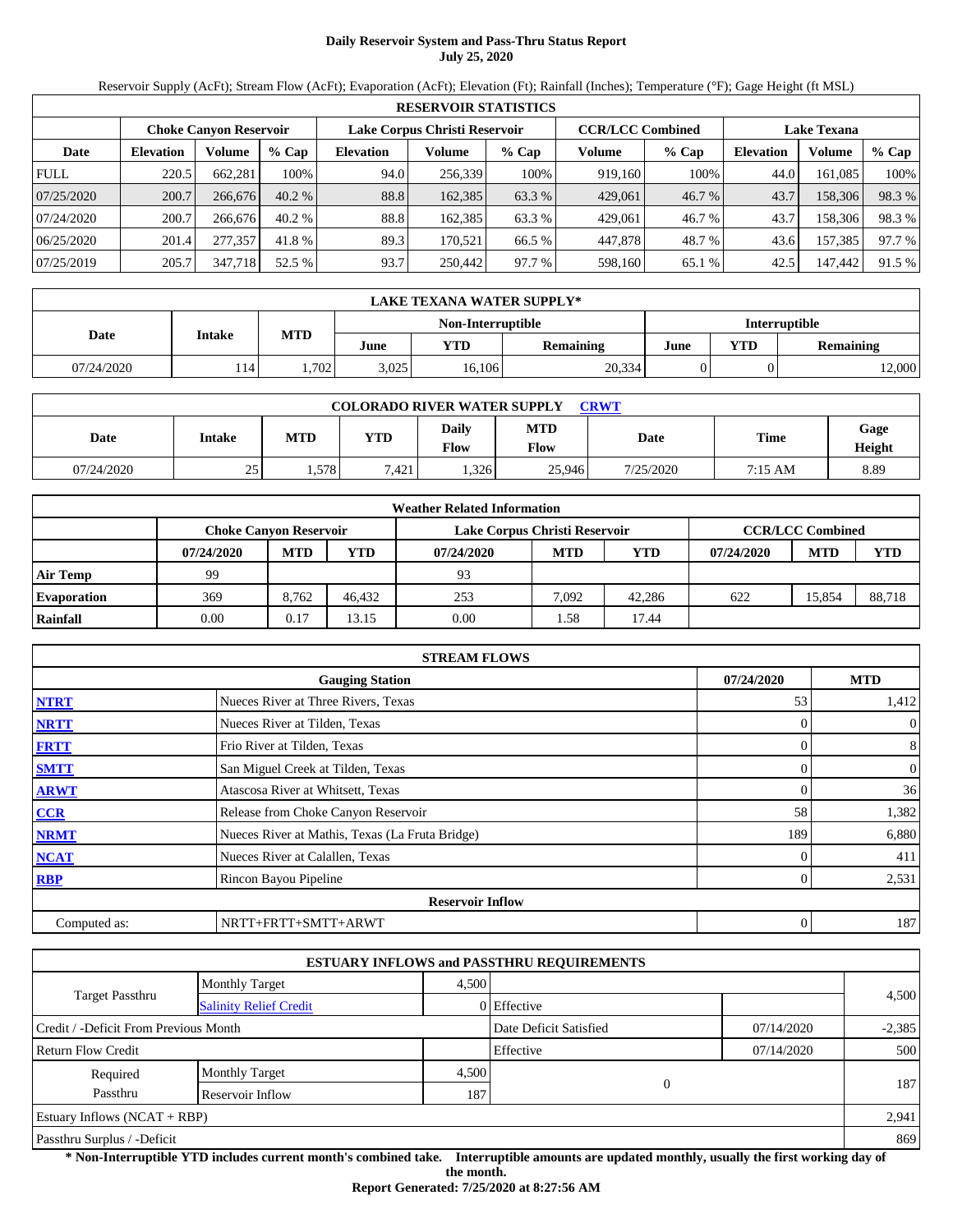## **Daily Reservoir System and Pass-Thru Status Report July 26, 2020**

Reservoir Supply (AcFt); Stream Flow (AcFt); Evaporation (AcFt); Elevation (Ft); Rainfall (Inches); Temperature (°F); Gage Height (ft MSL)

|             | <b>RESERVOIR STATISTICS</b>                                                               |         |          |                  |         |         |                    |         |                  |         |        |  |  |
|-------------|-------------------------------------------------------------------------------------------|---------|----------|------------------|---------|---------|--------------------|---------|------------------|---------|--------|--|--|
|             | <b>CCR/LCC Combined</b><br>Lake Corpus Christi Reservoir<br><b>Choke Canvon Reservoir</b> |         |          |                  |         |         | <b>Lake Texana</b> |         |                  |         |        |  |  |
| Date        | <b>Elevation</b>                                                                          | Volume  | $%$ Cap  | <b>Elevation</b> | Volume  | $%$ Cap | Volume             | $%$ Cap | <b>Elevation</b> | Volume  | % Cap  |  |  |
| <b>FULL</b> | 220.5                                                                                     | 662,281 | 100%     | 94.0             | 256,339 | 100%    | 919,160            | 100%    | 44.0             | 161.085 | 100%   |  |  |
| 07/26/2020  | 200.7                                                                                     | 266,676 | 40.2%    | 88.9             | 163,995 | 64.0 %  | 430,671            | 46.9 %  | 43.7             | 158,306 | 98.3%  |  |  |
| 07/25/2020  | 200.7                                                                                     | 266,676 | $40.2\%$ | 88.8             | 162.385 | 63.3 %  | 429,061            | 46.7 %  | 43.7             | 158,306 | 98.3%  |  |  |
| 06/26/2020  | 201.4                                                                                     | 277,357 | 41.8 %   | 89.4             | 172.173 | 67.2 %  | 449,530            | 48.9%   | 43.9             | 160.156 | 99.4 % |  |  |
| 07/26/2019  | 205.6                                                                                     | 345,994 | 52.2 %   | 93.7             | 250,442 | 97.7 %  | 596,436            | 64.9%   | 42.4             | 146,555 | 91.0 % |  |  |

|            | LAKE TEXANA WATER SUPPLY*                 |            |       |        |           |      |            |           |  |  |  |
|------------|-------------------------------------------|------------|-------|--------|-----------|------|------------|-----------|--|--|--|
|            | <b>Interruptible</b><br>Non-Interruptible |            |       |        |           |      |            |           |  |  |  |
| Date       | <b>Intake</b>                             | <b>MTD</b> | June  | YTD    | Remaining | June | <b>YTD</b> | Remaining |  |  |  |
| 07/25/2020 | 138                                       | .841       | 3.025 | 16.106 | 20,334    |      |            | 12,000    |  |  |  |

| <b>COLORADO RIVER WATER SUPPLY</b><br>CRWT |        |      |            |                      |                    |           |         |                |  |  |  |
|--------------------------------------------|--------|------|------------|----------------------|--------------------|-----------|---------|----------------|--|--|--|
| Date                                       | Intake | MTD  | <b>YTD</b> | Daily<br><b>Flow</b> | <b>MTD</b><br>Flow | Date      | Time    | Gage<br>Height |  |  |  |
| 07/25/2020                                 |        | .578 | 7,421      | .787                 | 27,732             | 7/26/2020 | 7:15 AM | 9.40           |  |  |  |

|                    |            |                               |        | <b>Weather Related Information</b> |            |        |            |                         |            |
|--------------------|------------|-------------------------------|--------|------------------------------------|------------|--------|------------|-------------------------|------------|
|                    |            | <b>Choke Canvon Reservoir</b> |        | Lake Corpus Christi Reservoir      |            |        |            | <b>CCR/LCC Combined</b> |            |
|                    | 07/25/2020 | <b>MTD</b>                    | YTD    | 07/25/2020                         | <b>MTD</b> | YTD    | 07/25/2020 | <b>MTD</b>              | <b>YTD</b> |
| <b>Air Temp</b>    | 85         |                               |        | 83                                 |            |        |            |                         |            |
| <b>Evaporation</b> | 184        | 8.946                         | 46.616 |                                    | 7.092      | 42.286 | 184        | 16.038                  | 88,902     |
| Rainfall           | 0.32       | 0.49                          | 13.47  | 3.85                               | 5.43       | 21.29  |            |                         |            |

|              | <b>STREAM FLOWS</b>                             |            |                |  |  |  |  |  |
|--------------|-------------------------------------------------|------------|----------------|--|--|--|--|--|
|              | <b>Gauging Station</b>                          | 07/25/2020 | <b>MTD</b>     |  |  |  |  |  |
| <b>NTRT</b>  | Nueces River at Three Rivers, Texas             | 48         | 1,461          |  |  |  |  |  |
| <b>NRTT</b>  | Nueces River at Tilden, Texas                   |            | $\overline{0}$ |  |  |  |  |  |
| <b>FRTT</b>  | Frio River at Tilden, Texas                     |            | 8              |  |  |  |  |  |
| <b>SMTT</b>  | San Miguel Creek at Tilden, Texas               |            | $\mathbf{0}$   |  |  |  |  |  |
| <b>ARWT</b>  | Atascosa River at Whitsett, Texas               |            | 36             |  |  |  |  |  |
| CCR          | Release from Choke Canyon Reservoir             | 58         | 1,439          |  |  |  |  |  |
| <b>NRMT</b>  | Nueces River at Mathis, Texas (La Fruta Bridge) | 169        | 7,049          |  |  |  |  |  |
| <b>NCAT</b>  | Nueces River at Calallen, Texas                 | 81         | 492            |  |  |  |  |  |
| <b>RBP</b>   | Rincon Bayou Pipeline                           |            | 2,531          |  |  |  |  |  |
|              | <b>Reservoir Inflow</b>                         |            |                |  |  |  |  |  |
| Computed as: | NRTT+FRTT+SMTT+ARWT                             | 0          | 187            |  |  |  |  |  |

|                                       |                               |       | <b>ESTUARY INFLOWS and PASSTHRU REQUIREMENTS</b> |            |          |
|---------------------------------------|-------------------------------|-------|--------------------------------------------------|------------|----------|
|                                       | <b>Monthly Target</b>         | 4,500 |                                                  |            |          |
| <b>Target Passthru</b>                | <b>Salinity Relief Credit</b> |       | 0 Effective                                      |            | 4,500    |
| Credit / -Deficit From Previous Month |                               |       | Date Deficit Satisfied                           | 07/14/2020 | $-2,385$ |
| Return Flow Credit                    |                               |       | Effective                                        | 07/14/2020 | 500      |
| Required                              | <b>Monthly Target</b>         | 4,500 |                                                  |            |          |
| Passthru<br>Reservoir Inflow<br>187   |                               |       | $\overline{0}$                                   |            | 187      |
| Estuary Inflows $(NCAT + RBP)$        |                               |       |                                                  |            | 3,022    |
| Passthru Surplus / -Deficit           |                               |       |                                                  | 950        |          |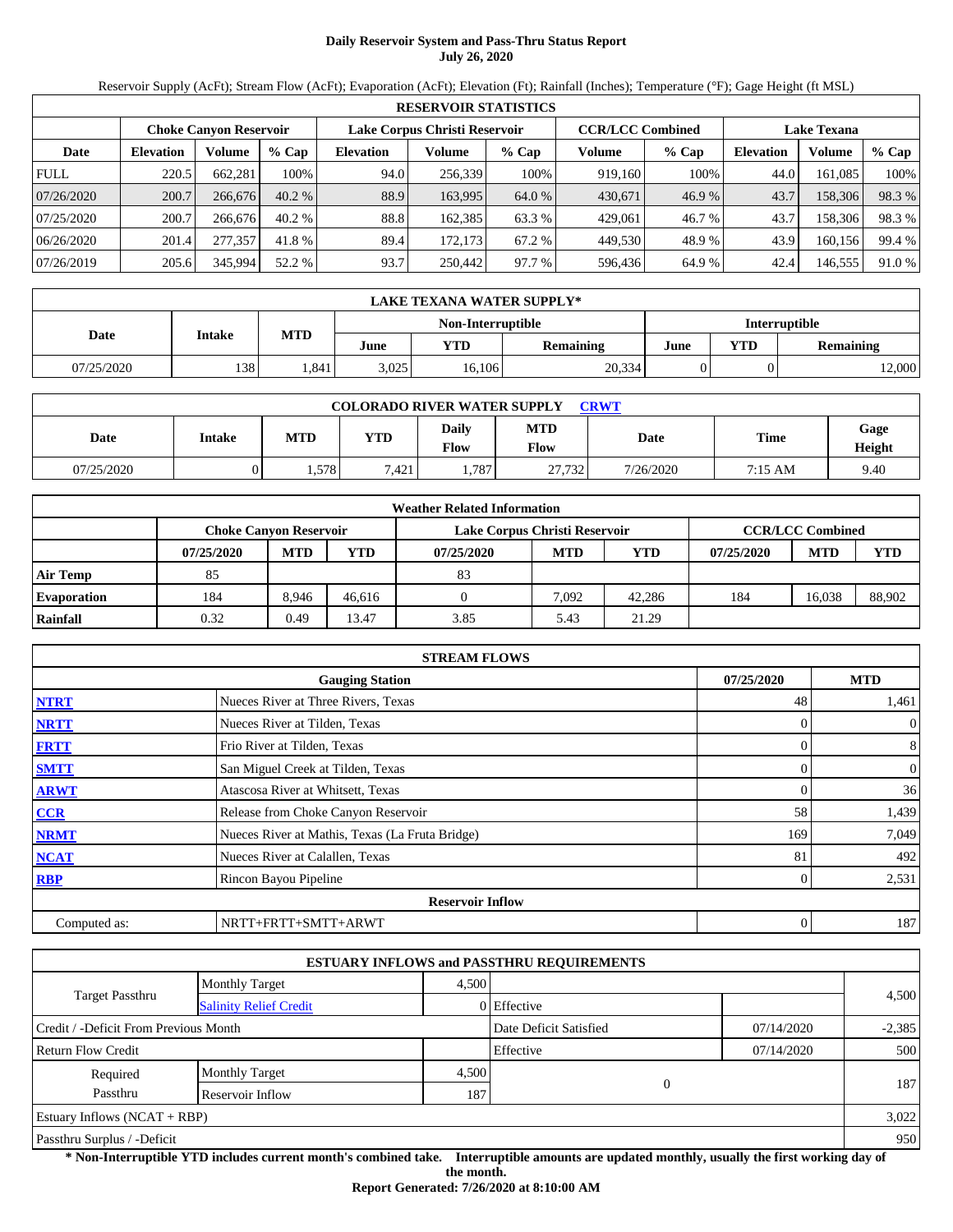## **Daily Reservoir System and Pass-Thru Status Report July 27, 2020**

Reservoir Supply (AcFt); Stream Flow (AcFt); Evaporation (AcFt); Elevation (Ft); Rainfall (Inches); Temperature (°F); Gage Height (ft MSL)

|                                                                                           | <b>RESERVOIR STATISTICS</b> |         |          |                  |         |         |                    |         |                  |         |        |  |
|-------------------------------------------------------------------------------------------|-----------------------------|---------|----------|------------------|---------|---------|--------------------|---------|------------------|---------|--------|--|
| <b>CCR/LCC Combined</b><br>Lake Corpus Christi Reservoir<br><b>Choke Canvon Reservoir</b> |                             |         |          |                  |         |         | <b>Lake Texana</b> |         |                  |         |        |  |
| Date                                                                                      | <b>Elevation</b>            | Volume  | $%$ Cap  | <b>Elevation</b> | Volume  | $%$ Cap | Volume             | $%$ Cap | <b>Elevation</b> | Volume  | % Cap  |  |
| <b>FULL</b>                                                                               | 220.5                       | 662,281 | 100%     | 94.0             | 256,339 | 100%    | 919,160            | 100%    | 44.0             | 161,085 | 100%   |  |
| 07/27/2020                                                                                | 200.7                       | 266,676 | 40.2%    | 89.0             | 165,614 | 64.6 %  | 432,290            | 47.0 %  | 43.8             | 159,229 | 98.8%  |  |
| 07/26/2020                                                                                | 200.7                       | 266,676 | $40.2\%$ | 88.9             | 163.995 | 64.0 %  | 430,671            | 46.9%   | 43.7             | 158,306 | 98.3%  |  |
| 06/27/2020                                                                                | 201.4                       | 277,357 | 41.8 %   | 89.6             | 175.504 | 68.5 %  | 452,861            | 49.3 %  | 43.9             | 160.156 | 99.4 % |  |
| 07/27/2019                                                                                | 205.6                       | 345,994 | 52.2 %   | 93.6             | 248,488 | 96.9%   | 594,482            | 64.7 %  | 42.4             | 146,555 | 91.0 % |  |

|                                           | <b>LAKE TEXANA WATER SUPPLY*</b> |            |       |        |                  |      |            |                  |  |  |  |
|-------------------------------------------|----------------------------------|------------|-------|--------|------------------|------|------------|------------------|--|--|--|
| <b>Interruptible</b><br>Non-Interruptible |                                  |            |       |        |                  |      |            |                  |  |  |  |
| Date                                      | <b>Intake</b>                    | <b>MTD</b> | June  | YTD    | <b>Remaining</b> | June | <b>YTD</b> | <b>Remaining</b> |  |  |  |
| 07/26/2020                                | 139                              | .979       | 3,025 | 16,106 | 20,334           |      |            | 12,000           |  |  |  |

| <b>COLORADO RIVER WATER SUPPLY</b><br>CRWT |        |      |            |                      |                    |           |         |                |  |  |  |
|--------------------------------------------|--------|------|------------|----------------------|--------------------|-----------|---------|----------------|--|--|--|
| Date                                       | Intake | MTD  | <b>VTD</b> | Daily<br><b>Flow</b> | <b>MTD</b><br>Flow | Date      | Time    | Gage<br>Height |  |  |  |
| 07/26/2020                                 |        | .578 | 7,421      | 2,084                | 29,817             | 7/27/2020 | 7:15 AM | 9.57           |  |  |  |

|                    |                               |            |        | <b>Weather Related Information</b> |            |        |            |                         |            |
|--------------------|-------------------------------|------------|--------|------------------------------------|------------|--------|------------|-------------------------|------------|
|                    | <b>Choke Canvon Reservoir</b> |            |        | Lake Corpus Christi Reservoir      |            |        |            | <b>CCR/LCC Combined</b> |            |
|                    | 07/26/2020                    | <b>MTD</b> | YTD    | 07/26/2020                         | <b>MTD</b> | YTD    | 07/26/2020 | <b>MTD</b>              | <b>YTD</b> |
| <b>Air Temp</b>    | 88                            |            |        | 88                                 |            |        |            |                         |            |
| <b>Evaporation</b> | 141                           | 9.087      | 46,757 | 38                                 | 7.130      | 42.324 | 179        | $16,21$ <sup>-</sup>    | 89,081     |
| <b>Rainfall</b>    | 0.18                          | 0.67       | 13.65  | 0.09                               | 5.52       | 21.38  |            |                         |            |

|              | <b>STREAM FLOWS</b>                             |            |                |
|--------------|-------------------------------------------------|------------|----------------|
|              | <b>Gauging Station</b>                          | 07/26/2020 | <b>MTD</b>     |
| <b>NTRT</b>  | Nueces River at Three Rivers, Texas             | 53         | 1,514          |
| <b>NRTT</b>  | Nueces River at Tilden, Texas                   |            | $\overline{0}$ |
| <b>FRTT</b>  | Frio River at Tilden, Texas                     |            | 8              |
| <b>SMTT</b>  | San Miguel Creek at Tilden, Texas               |            | $\mathbf{0}$   |
| <b>ARWT</b>  | Atascosa River at Whitsett, Texas               |            | 36             |
| <b>CCR</b>   | Release from Choke Canyon Reservoir             | 58         | 1,497          |
| <b>NRMT</b>  | Nueces River at Mathis, Texas (La Fruta Bridge) | 157        | 7,207          |
| <b>NCAT</b>  | Nueces River at Calallen, Texas                 | 361        | 853            |
| <b>RBP</b>   | Rincon Bayou Pipeline                           |            | 2,531          |
|              | <b>Reservoir Inflow</b>                         |            |                |
| Computed as: | NRTT+FRTT+SMTT+ARWT                             | 0          | 187            |

|                                       |                               |       | <b>ESTUARY INFLOWS and PASSTHRU REQUIREMENTS</b> |            |          |
|---------------------------------------|-------------------------------|-------|--------------------------------------------------|------------|----------|
|                                       | <b>Monthly Target</b>         | 4,500 |                                                  |            |          |
| Target Passthru                       | <b>Salinity Relief Credit</b> |       | 0 Effective                                      |            | 4,500    |
| Credit / -Deficit From Previous Month |                               |       | Date Deficit Satisfied                           | 07/14/2020 | $-2,385$ |
| Return Flow Credit                    |                               |       | Effective                                        | 07/14/2020 | 500      |
| Required                              | <b>Monthly Target</b>         | 4,500 |                                                  |            |          |
| Passthru<br>187<br>Reservoir Inflow   |                               |       |                                                  |            | 187      |
| Estuary Inflows (NCAT + RBP)          |                               |       |                                                  |            | 3,384    |
| Passthru Surplus / -Deficit           |                               |       |                                                  |            |          |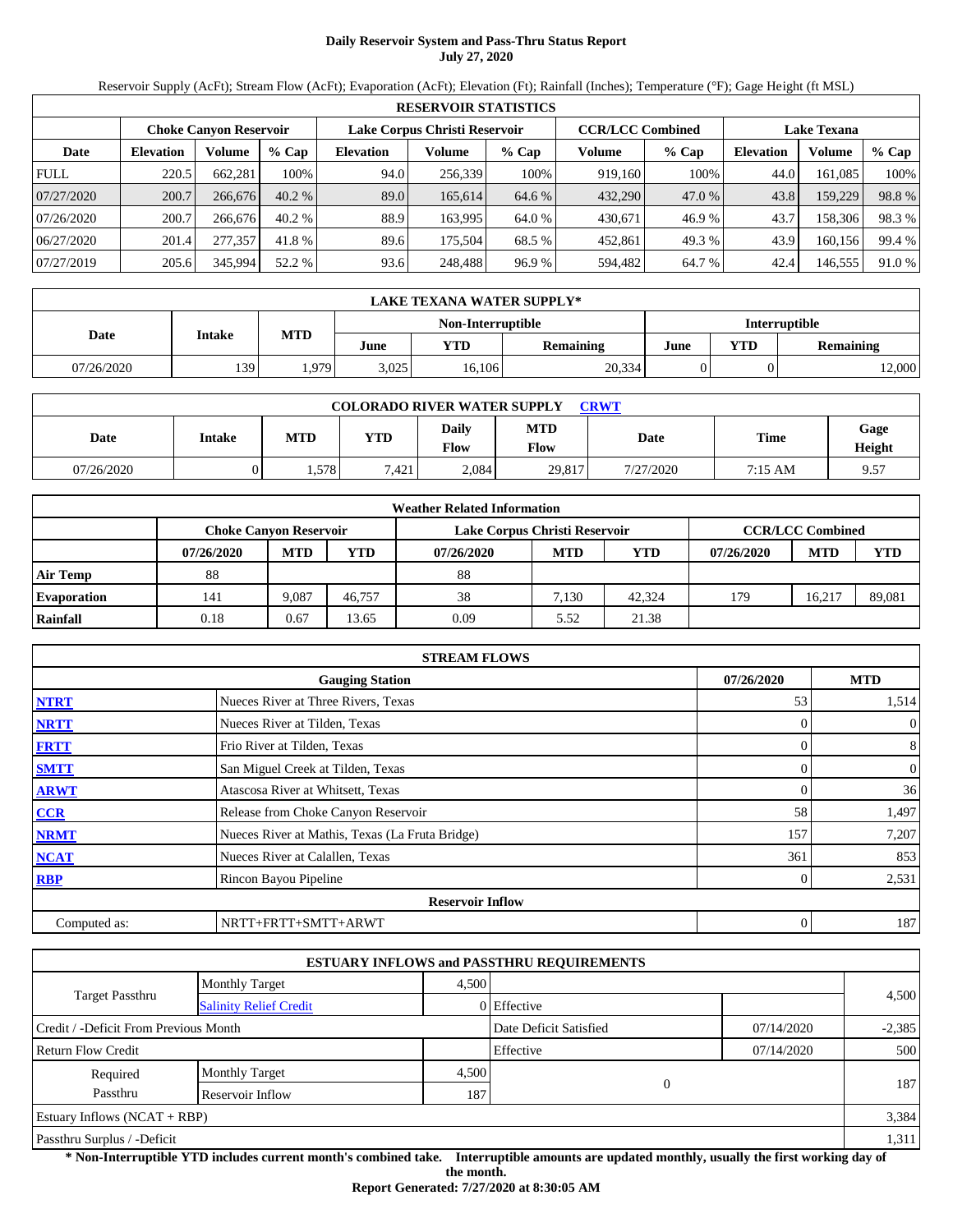## **Daily Reservoir System and Pass-Thru Status Report July 28, 2020**

Reservoir Supply (AcFt); Stream Flow (AcFt); Evaporation (AcFt); Elevation (Ft); Rainfall (Inches); Temperature (°F); Gage Height (ft MSL)

|             | <b>RESERVOIR STATISTICS</b>                                                                                     |         |          |                  |         |         |         |         |                  |          |        |  |
|-------------|-----------------------------------------------------------------------------------------------------------------|---------|----------|------------------|---------|---------|---------|---------|------------------|----------|--------|--|
|             | <b>CCR/LCC Combined</b><br>Lake Corpus Christi Reservoir<br><b>Lake Texana</b><br><b>Choke Canvon Reservoir</b> |         |          |                  |         |         |         |         |                  |          |        |  |
| Date        | <b>Elevation</b>                                                                                                | Volume  | $%$ Cap  | <b>Elevation</b> | Volume  | $%$ Cap | Volume  | $%$ Cap | <b>Elevation</b> | Volume   | % Cap  |  |
| <b>FULL</b> | 220.5                                                                                                           | 662,281 | 100%     | 94.0             | 256,339 | 100%    | 919,160 | 100%    | 44.0             | 161.085  | 100%   |  |
| 07/28/2020  | 200.6                                                                                                           | 265,171 | $40.0\%$ | 89.0             | 165,614 | 64.6 %  | 430,785 | 46.9 %  | 43.9             | 160, 156 | 99.4 % |  |
| 07/27/2020  | 200.7                                                                                                           | 266,676 | $40.2\%$ | 89.0             | 165.614 | 64.6 %  | 432,290 | 47.0 %  | 43.8             | 159.229  | 98.8%  |  |
| 06/28/2020  | 201.4                                                                                                           | 277,357 | 41.8 %   | 89.5             | 173.834 | 67.8 %  | 451,191 | 49.1 %  | 43.8             | 159,229  | 98.8%  |  |
| 07/28/2019  | 205.5                                                                                                           | 344,274 | 51.9 %   | 93.6             | 248,488 | 96.9%   | 592,762 | 64.5 %  | 42.3             | 145,671  | 90.4 % |  |

|                                           | <b>LAKE TEXANA WATER SUPPLY*</b> |            |       |        |                  |      |            |           |  |  |
|-------------------------------------------|----------------------------------|------------|-------|--------|------------------|------|------------|-----------|--|--|
| <b>Interruptible</b><br>Non-Interruptible |                                  |            |       |        |                  |      |            |           |  |  |
| Date                                      | <b>Intake</b>                    | <b>MTD</b> | June  | YTD    | <b>Remaining</b> | June | <b>YTD</b> | Remaining |  |  |
| 07/27/2020                                | 138                              | 2,118      | 3,025 | 16,106 | 20,334           |      |            | 12,000    |  |  |

| <b>COLORADO RIVER WATER SUPPLY</b><br>CRWT |        |      |            |                      |                    |           |         |                |  |  |  |
|--------------------------------------------|--------|------|------------|----------------------|--------------------|-----------|---------|----------------|--|--|--|
| Date                                       | Intake | MTD  | <b>VTD</b> | Daily<br><b>Flow</b> | <b>MTD</b><br>Flow | Date      | Time    | Gage<br>Height |  |  |  |
| 07/27/2020                                 |        | .578 | 7,421      | 2,303                | 32,119             | 7/28/2020 | 7:15 AM | 9.58           |  |  |  |

|                    |            |                               |        | <b>Weather Related Information</b> |            |        |            |                         |            |
|--------------------|------------|-------------------------------|--------|------------------------------------|------------|--------|------------|-------------------------|------------|
|                    |            | <b>Choke Canvon Reservoir</b> |        | Lake Corpus Christi Reservoir      |            |        |            | <b>CCR/LCC Combined</b> |            |
|                    | 07/27/2020 | <b>MTD</b>                    | YTD    | 07/27/2020                         | <b>MTD</b> | YTD    | 07/27/2020 | <b>MTD</b>              | <b>YTD</b> |
| <b>Air Temp</b>    | 93         |                               |        | 90                                 |            |        |            |                         |            |
| <b>Evaporation</b> | 219        | 9.306                         | 46.976 | 170                                | 7.300      | 42,494 | 389        | 16.606                  | 89,470     |
| <b>Rainfall</b>    | 0.03       | 0.70                          | 13.68  | 0.00                               | 5.52       | 21.38  |            |                         |            |

|              | <b>STREAM FLOWS</b>                             |            |                  |
|--------------|-------------------------------------------------|------------|------------------|
|              | <b>Gauging Station</b>                          | 07/27/2020 | <b>MTD</b>       |
| <b>NTRT</b>  | Nueces River at Three Rivers, Texas             | 55         | 1,569            |
| <b>NRTT</b>  | Nueces River at Tilden, Texas                   |            | $\overline{0}$   |
| <b>FRTT</b>  | Frio River at Tilden, Texas                     |            | 8                |
| <b>SMTT</b>  | San Miguel Creek at Tilden, Texas               |            | $\boldsymbol{0}$ |
| <b>ARWT</b>  | Atascosa River at Whitsett, Texas               |            | 36               |
| <b>CCR</b>   | Release from Choke Canyon Reservoir             | 58         | 1,554            |
| <b>NRMT</b>  | Nueces River at Mathis, Texas (La Fruta Bridge) | 200        | 7,407            |
| <b>NCAT</b>  | Nueces River at Calallen, Texas                 | 276        | 1,129            |
| <b>RBP</b>   | Rincon Bayou Pipeline                           |            | 2,531            |
|              | <b>Reservoir Inflow</b>                         |            |                  |
| Computed as: | NRTT+FRTT+SMTT+ARWT                             |            | 187              |

|                                       |                               |       | <b>ESTUARY INFLOWS and PASSTHRU REQUIREMENTS</b> |            |          |
|---------------------------------------|-------------------------------|-------|--------------------------------------------------|------------|----------|
|                                       | <b>Monthly Target</b>         | 4,500 |                                                  |            |          |
| Target Passthru                       | <b>Salinity Relief Credit</b> |       | 0 Effective                                      |            | 4,500    |
| Credit / -Deficit From Previous Month |                               |       | Date Deficit Satisfied                           | 07/14/2020 | $-2,385$ |
| Return Flow Credit                    |                               |       | Effective                                        | 07/14/2020 | 500      |
| Required                              | <b>Monthly Target</b>         | 4,500 |                                                  |            |          |
| Passthru<br>187<br>Reservoir Inflow   |                               |       |                                                  |            | 187      |
| Estuary Inflows $(NCAT + RBP)$        |                               |       |                                                  |            | 3,660    |
| Passthru Surplus / -Deficit           |                               |       |                                                  |            |          |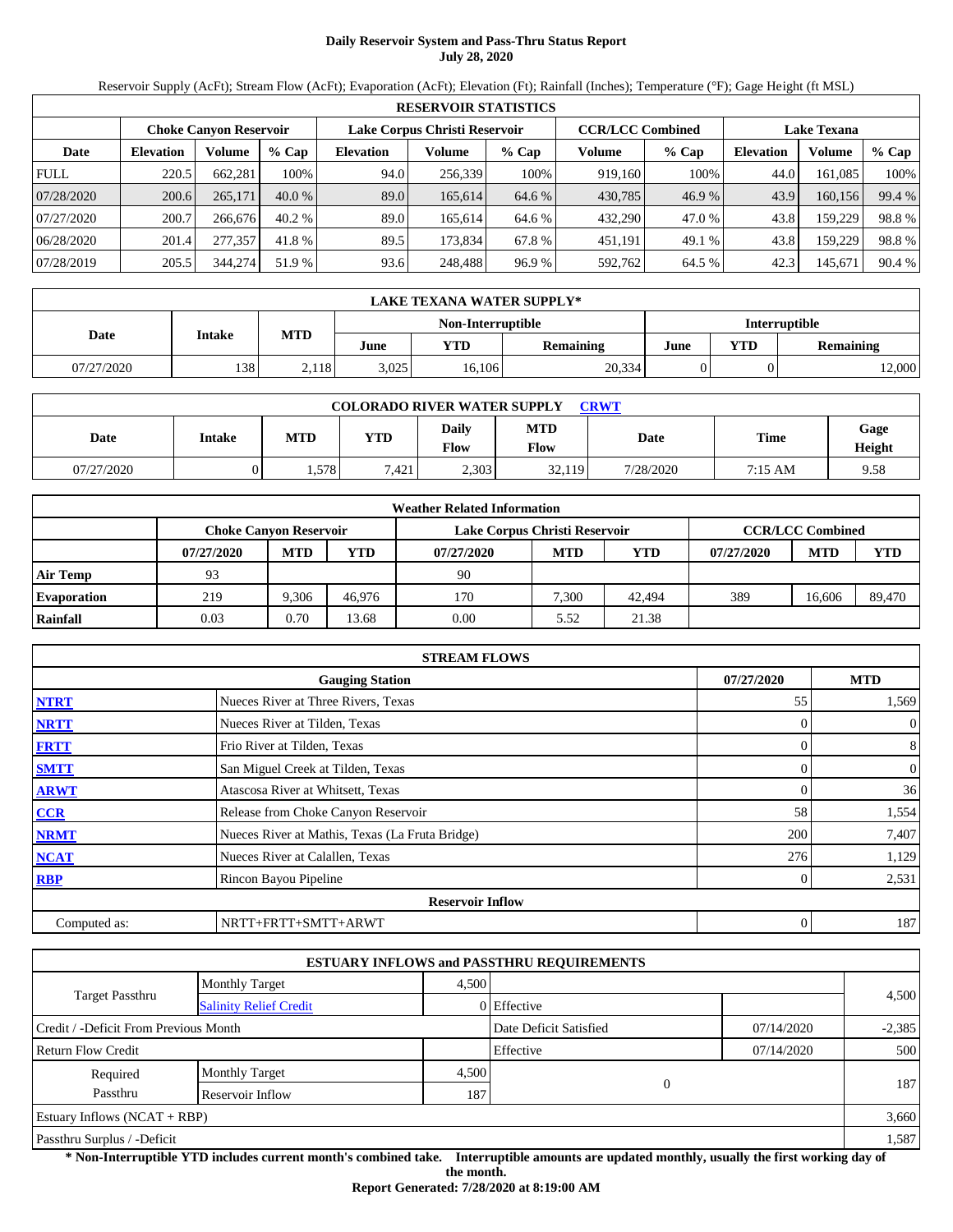# **Daily Reservoir System and Pass-Thru Status Report July 29, 2020**

Reservoir Supply (AcFt); Stream Flow (AcFt); Evaporation (AcFt); Elevation (Ft); Rainfall (Inches); Temperature (°F); Gage Height (ft MSL)

|             | <b>RESERVOIR STATISTICS</b> |                        |          |                  |                               |         |                         |         |                    |         |         |  |
|-------------|-----------------------------|------------------------|----------|------------------|-------------------------------|---------|-------------------------|---------|--------------------|---------|---------|--|
|             |                             | Choke Canvon Reservoir |          |                  | Lake Corpus Christi Reservoir |         | <b>CCR/LCC Combined</b> |         | <b>Lake Texana</b> |         |         |  |
| Date        | <b>Elevation</b>            | Volume                 | $%$ Cap  | <b>Elevation</b> | Volume                        | $%$ Cap | Volume                  | $%$ Cap | <b>Elevation</b>   | Volume  | $%$ Cap |  |
| <b>FULL</b> | 220.5                       | 662,281                | 100%     | 94.0             | 256,339                       | 100%    | 919.160                 | 100%    | 44.0               | 161.085 | 100%    |  |
| 07/29/2020  | 200.6                       | 265,171                | $40.0\%$ | 89.0             | 165.614                       | 64.6 %  | 430,785                 | 46.9 %  | 44.0               | 161,085 | 100.0 % |  |
| 07/28/2020  | 200.6                       | 265,171                | $40.0\%$ | 89.0             | 165.614                       | 64.6 %  | 430,785                 | 46.9%   | 43.9               | 160.156 | 99.4 %  |  |
| 06/29/2020  | 201.4                       | 277,357                | 41.8 %   | 89.5             | 173.834                       | 67.8 %  | 451,191                 | 49.1 %  | 43.9               | 160,156 | 99.4 %  |  |
| 07/29/2019  | 205.5                       | 344,274                | 51.9 %   | 93.6             | 248,488                       | 96.9%   | 592,762                 | 64.5 %  | 42.3               | 145,671 | 90.4%   |  |

|            | <b>LAKE TEXANA WATER SUPPLY*</b> |            |       |                   |                  |                      |     |           |  |  |  |
|------------|----------------------------------|------------|-------|-------------------|------------------|----------------------|-----|-----------|--|--|--|
|            |                                  |            |       | Non-Interruptible |                  | <b>Interruptible</b> |     |           |  |  |  |
| Date       | <b>Intake</b>                    | <b>MTD</b> | June  | YTD               | <b>Remaining</b> | June                 | YTD | Remaining |  |  |  |
| 07/28/2020 | 1381                             | 2,256      | 3,025 | 16,106            | 20,334           |                      |     | 12,000    |  |  |  |

| <b>COLORADO RIVER WATER SUPPLY</b><br><b>CRWT</b> |        |            |            |                      |                    |           |             |                |  |  |  |
|---------------------------------------------------|--------|------------|------------|----------------------|--------------------|-----------|-------------|----------------|--|--|--|
| Date                                              | Intake | <b>MTD</b> | <b>YTD</b> | <b>Daily</b><br>Flow | <b>MTD</b><br>Flow | Date      | <b>Time</b> | Gage<br>Height |  |  |  |
| 07/28/2020                                        |        | 1.578      | 7.421      | 2.243                | 34.362             | 7/29/2020 | 7:15 AM     | 9.61           |  |  |  |

|                    |                               |            |        | <b>Weather Related Information</b> |            |            |            |                         |            |
|--------------------|-------------------------------|------------|--------|------------------------------------|------------|------------|------------|-------------------------|------------|
|                    | <b>Choke Canvon Reservoir</b> |            |        | Lake Corpus Christi Reservoir      |            |            |            | <b>CCR/LCC Combined</b> |            |
|                    | 07/28/2020                    | <b>MTD</b> | YTD    | 07/28/2020                         | <b>MTD</b> | <b>YTD</b> | 07/28/2020 | <b>MTD</b>              | <b>YTD</b> |
| Air Temp           | 93                            |            |        | 90                                 |            |            |            |                         |            |
| <b>Evaporation</b> | 280                           | 9.586      | 47.256 | 246                                | 7.546      | 42,740     | 526        | 17.132                  | 89,996     |
| Rainfall           | 0.00                          | 0.70       | 13.68  | 0.28                               | 5.80       | 21.66      |            |                         |            |

|              | <b>STREAM FLOWS</b>                             |            |                  |
|--------------|-------------------------------------------------|------------|------------------|
|              | <b>Gauging Station</b>                          | 07/28/2020 | <b>MTD</b>       |
| <b>NTRT</b>  | Nueces River at Three Rivers, Texas             | 66         | 1,635            |
| <b>NRTT</b>  | Nueces River at Tilden, Texas                   |            | $\boldsymbol{0}$ |
| <b>FRTT</b>  | Frio River at Tilden, Texas                     | 0          | 8                |
| <b>SMTT</b>  | San Miguel Creek at Tilden, Texas               | 0          | $\boldsymbol{0}$ |
| <b>ARWT</b>  | Atascosa River at Whitsett, Texas               |            | 36               |
| <b>CCR</b>   | Release from Choke Canyon Reservoir             | 58         | 1,612            |
| <b>NRMT</b>  | Nueces River at Mathis, Texas (La Fruta Bridge) | 166        | 7,573            |
| <b>NCAT</b>  | Nueces River at Calallen, Texas                 | 173        | 1,302            |
| <b>RBP</b>   | Rincon Bayou Pipeline                           |            | 2,531            |
|              | <b>Reservoir Inflow</b>                         |            |                  |
| Computed as: | (NTRT+FRTT+SMTT)-Release from Choke Canyon      | 8          | 195              |

|                                       |                               |                        | <b>ESTUARY INFLOWS and PASSTHRU REQUIREMENTS</b> |            |       |  |
|---------------------------------------|-------------------------------|------------------------|--------------------------------------------------|------------|-------|--|
|                                       | <b>Monthly Target</b>         | 4.500                  |                                                  |            |       |  |
| <b>Target Passthru</b>                | <b>Salinity Relief Credit</b> |                        | 0 Effective                                      |            | 4,500 |  |
| Credit / -Deficit From Previous Month |                               | Date Deficit Satisfied | 07/14/2020                                       | $-2,385$   |       |  |
| <b>Return Flow Credit</b>             |                               |                        | Effective                                        | 07/14/2020 | 500   |  |
| Required                              | <b>Monthly Target</b>         | 4,500                  |                                                  |            |       |  |
| Passthru                              | Reservoir Inflow              | 195                    | $\theta$                                         |            | 195   |  |
| <b>Estuary Inflows (NCAT + RBP)</b>   |                               |                        |                                                  |            | 3,832 |  |
| Passthru Surplus / -Deficit           |                               |                        |                                                  |            |       |  |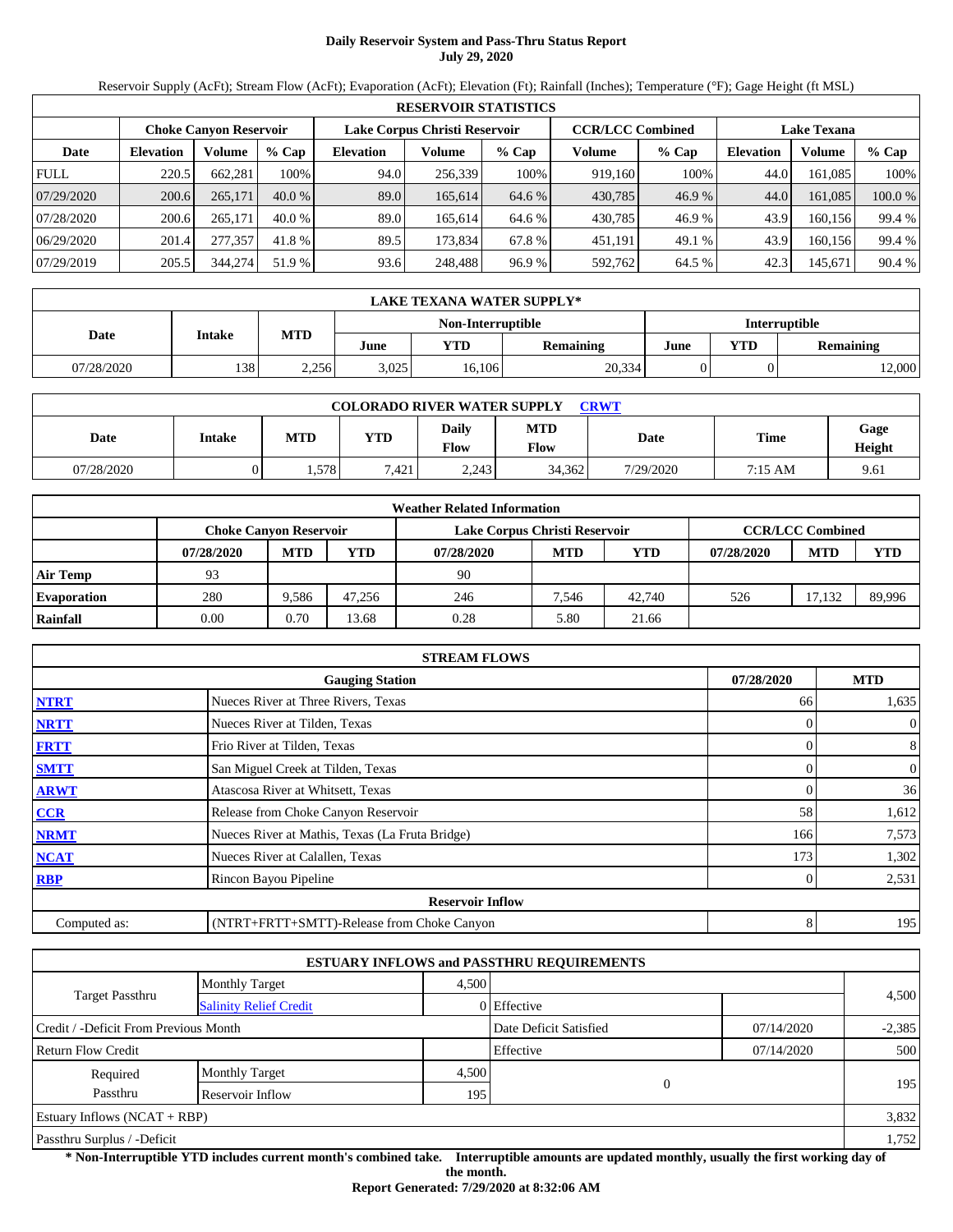# **Daily Reservoir System and Pass-Thru Status Report July 30, 2020**

Reservoir Supply (AcFt); Stream Flow (AcFt); Evaporation (AcFt); Elevation (Ft); Rainfall (Inches); Temperature (°F); Gage Height (ft MSL)

|             | <b>RESERVOIR STATISTICS</b> |                        |          |                  |                               |         |                         |         |                    |         |         |  |
|-------------|-----------------------------|------------------------|----------|------------------|-------------------------------|---------|-------------------------|---------|--------------------|---------|---------|--|
|             |                             | Choke Canvon Reservoir |          |                  | Lake Corpus Christi Reservoir |         | <b>CCR/LCC Combined</b> |         | <b>Lake Texana</b> |         |         |  |
| Date        | <b>Elevation</b>            | Volume                 | $%$ Cap  | <b>Elevation</b> | Volume                        | $%$ Cap | Volume                  | $%$ Cap | <b>Elevation</b>   | Volume  | $%$ Cap |  |
| <b>FULL</b> | 220.5                       | 662,281                | 100%     | 94.0             | 256,339                       | 100%    | 919.160                 | 100%    | 44.0               | 161.085 | 100%    |  |
| 07/30/2020  | 200.6                       | 265,171                | $40.0\%$ | 89.0             | 165.614                       | 64.6 %  | 430,785                 | 46.9 %  | 44.1               | 161,085 | 100.0 % |  |
| 07/29/2020  | 200.6                       | 265,171                | $40.0\%$ | 89.0             | 165.614                       | 64.6 %  | 430,785                 | 46.9%   | 44.                | 161.085 | 100.0 % |  |
| 06/30/2020  | 201.4                       | 277,357                | 41.8 %   | 89.4             | 172.173                       | 67.2 %  | 449,530                 | 48.9%   | 43.9               | 160,156 | 99.4 %  |  |
| 07/30/2019  | 205.5                       | 344,274                | 51.9 %   | 93.6             | 248,488                       | 96.9%   | 592,762                 | 64.5 %  | 42.3               | 145,671 | 90.4%   |  |

|            | <b>LAKE TEXANA WATER SUPPLY*</b> |            |       |                   |                      |      |     |           |  |  |  |
|------------|----------------------------------|------------|-------|-------------------|----------------------|------|-----|-----------|--|--|--|
|            |                                  |            |       | Non-Interruptible | <b>Interruptible</b> |      |     |           |  |  |  |
| Date       | Intake                           | <b>MTD</b> | June  | <b>YTD</b>        | <b>Remaining</b>     | June | YTD | Remaining |  |  |  |
| 07/29/2020 | 138                              | 2,393      | 3,025 | 16,106            | 20,334               |      |     | 12,000    |  |  |  |

| <b>COLORADO RIVER WATER SUPPLY</b><br><b>CRWT</b> |        |            |            |                      |                    |           |             |                |  |  |  |
|---------------------------------------------------|--------|------------|------------|----------------------|--------------------|-----------|-------------|----------------|--|--|--|
| Date                                              | Intake | <b>MTD</b> | <b>YTD</b> | <b>Daily</b><br>Flow | <b>MTD</b><br>Flow | Date      | <b>Time</b> | Gage<br>Height |  |  |  |
| 07/29/2020                                        |        | . 578      | $-421$     | 2.362                | 36,724             | 7/30/2020 | 7:15 AM     | 9.59           |  |  |  |

|                    | <b>Weather Related Information</b> |            |        |                               |            |            |            |                         |            |  |  |
|--------------------|------------------------------------|------------|--------|-------------------------------|------------|------------|------------|-------------------------|------------|--|--|
|                    | <b>Choke Canvon Reservoir</b>      |            |        | Lake Corpus Christi Reservoir |            |            |            | <b>CCR/LCC Combined</b> |            |  |  |
|                    | 07/29/2020                         | <b>MTD</b> | YTD    | 07/29/2020                    | <b>MTD</b> | <b>YTD</b> | 07/29/2020 | <b>MTD</b>              | <b>YTD</b> |  |  |
| Air Temp           | 88                                 |            |        | 88                            |            |            |            |                         |            |  |  |
| <b>Evaporation</b> | 123                                | 9.709      | 47.379 | 151                           | 7.697      | 42.891     | 274        | 17.406                  | 90,270     |  |  |
| Rainfall           | 0.36                               | .06        | 14.04  | 0.75                          | 6.55       | 22.41      |            |                         |            |  |  |

|              | <b>STREAM FLOWS</b>                             |            |                  |
|--------------|-------------------------------------------------|------------|------------------|
|              | <b>Gauging Station</b>                          | 07/29/2020 | <b>MTD</b>       |
| <b>NTRT</b>  | Nueces River at Three Rivers, Texas             | 62         | 1,696            |
| <b>NRTT</b>  | Nueces River at Tilden, Texas                   |            | $\boldsymbol{0}$ |
| <b>FRTT</b>  | Frio River at Tilden, Texas                     | 0          | 8                |
| <b>SMTT</b>  | San Miguel Creek at Tilden, Texas               | 0          | $\boldsymbol{0}$ |
| <b>ARWT</b>  | Atascosa River at Whitsett, Texas               |            | 36               |
| <b>CCR</b>   | Release from Choke Canyon Reservoir             | 58         | 1,669            |
| <b>NRMT</b>  | Nueces River at Mathis, Texas (La Fruta Bridge) | 116        | 7,689            |
| <b>NCAT</b>  | Nueces River at Calallen, Texas                 | 68         | 1,370            |
| <b>RBP</b>   | Rincon Bayou Pipeline                           |            | 2,531            |
|              | <b>Reservoir Inflow</b>                         |            |                  |
| Computed as: | (NTRT+FRTT+SMTT)-Release from Choke Canyon      | 4          | 200              |

|                                                         |                       |                        | <b>ESTUARY INFLOWS and PASSTHRU REQUIREMENTS</b> |            |       |  |
|---------------------------------------------------------|-----------------------|------------------------|--------------------------------------------------|------------|-------|--|
|                                                         | <b>Monthly Target</b> | 4.500                  |                                                  |            |       |  |
| <b>Target Passthru</b><br><b>Salinity Relief Credit</b> |                       |                        | 0 Effective                                      |            | 4,500 |  |
| Credit / -Deficit From Previous Month                   |                       | Date Deficit Satisfied | 07/14/2020                                       | $-2,385$   |       |  |
| <b>Return Flow Credit</b>                               |                       |                        | Effective                                        | 07/14/2020 | 500   |  |
| Required                                                | <b>Monthly Target</b> | 4,500                  |                                                  |            |       |  |
| Passthru                                                | Reservoir Inflow      | 200                    | $\theta$                                         |            | 200   |  |
| <b>Estuary Inflows (NCAT + RBP)</b>                     |                       |                        |                                                  |            | 3,901 |  |
| Passthru Surplus / -Deficit                             |                       |                        |                                                  |            |       |  |